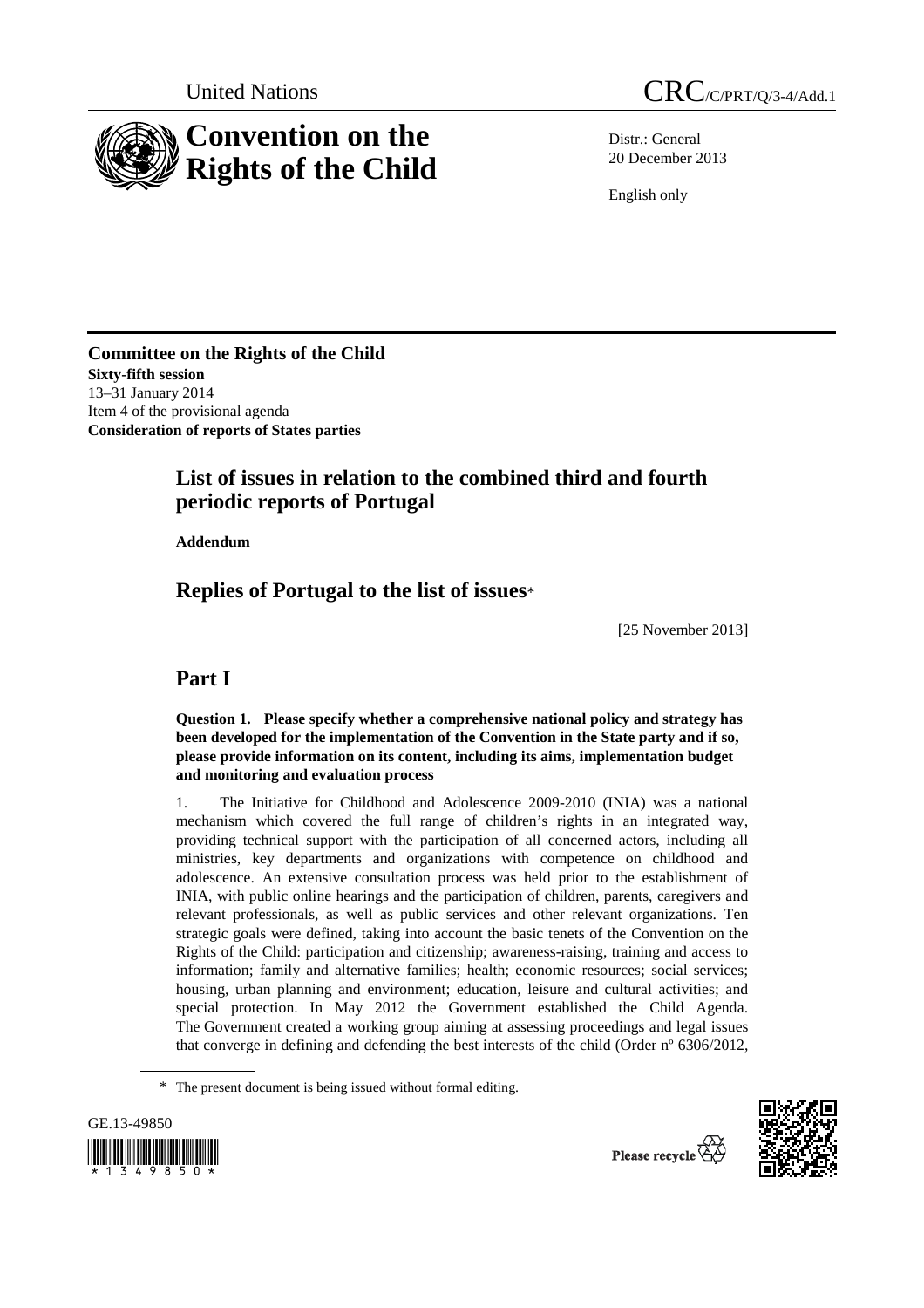14 May). In 2013, as a result of the working group's report, the Resolution 37/2013, of the Council of Ministers opened the debate on the revision of the children and youngsters protection system and the adoption regime.

2. In the area of health, the Health Act for Children and Youngsters at Risk (ASCJR) was established by Order No. 31292/2008 of 5 December, having the main object of establishing a structured response of the National Health Service to the phenomenon of maltreatment by developing the "National Network of Centres for the Support of Children and Youngsters at Risk" both at the Primary Health Care and at Hospitals with paediatric care. The National coordination of the ASCJR lies with the Directorate-General of Health, through a monitoring committee. The coordination, monitoring and implementation of the ASCJR at regional level belongs to the five health regional administrations, in particular regarding the allocation and management of human, physical and material resources, inservice training, financing of the activities of centres and administrative procedures.

3. The new National Health Program for Children and Youngsters (PNSIJ) came into force on 1 June 2013, replacing the Health Programme for Children and Youngsters, (Technical Guideline No. 12, 2nd edition of 2005, of the Directorate-General of Health). The main changes with respect to PNSIJ 2005 are:

(a) Changes in the timing of queries for key ages of surveillance;

(b) Adoption of the growth curves of the World Health Organization (WHO);

(c) New focus on issues related to child development, emotional disturbances and behavior and mistreatment.

4. The priorities of this new National Health Program are:

(a) Detection of and support for children with special needs, at-risk or particularly vulnerable;

(b) Reducing inequalities in access to health services;

(c) Recognition and empowerment of 1st careers (parents and other adults of reference).

5. Mental health continues to appear as a priority area of public health. **The Mental Health Act** (Law nº 36/1998) set out the general principles that ensure the mental health policy and only becomes effective through the adoption of measures aimed at ensuring the implementation human rights in general, and child rights in particular.

6. The protection of children and youngsters with mental illness is guaranteed, their treatment and rebalancing being ensured through measures of integration and reintegration into the social, educational, recreational and family environment. There are recommended measures to promote mental health prevention in close coordination with primary and hospital healthcare, as well as with community institutions.

7. By Ministerial Order of June 2011 the Hospital Referral Network of Psychiatric for Children and Adolescents was approved, which currently has 36 specific units in general hospitals and pediatric hospitals (3), 5 less structures than those existing for adults.

8. To conclude, it is worth mentioning that even though no specific mechanism or structure was put in place to coordinate the implementation of the Convention, the Portuguese National Human Rights Committee (PNHRC) was established in April 2010 by a Council of Ministers' Resolution. The PNHRC is responsible for intergovernmental coordination with the aim of promoting an integrated approach to human rights policies. The Committee aims to define Portugal's position in international fora and to implement Portugal's obligations under International Human Rights Conventions, as well as ensuring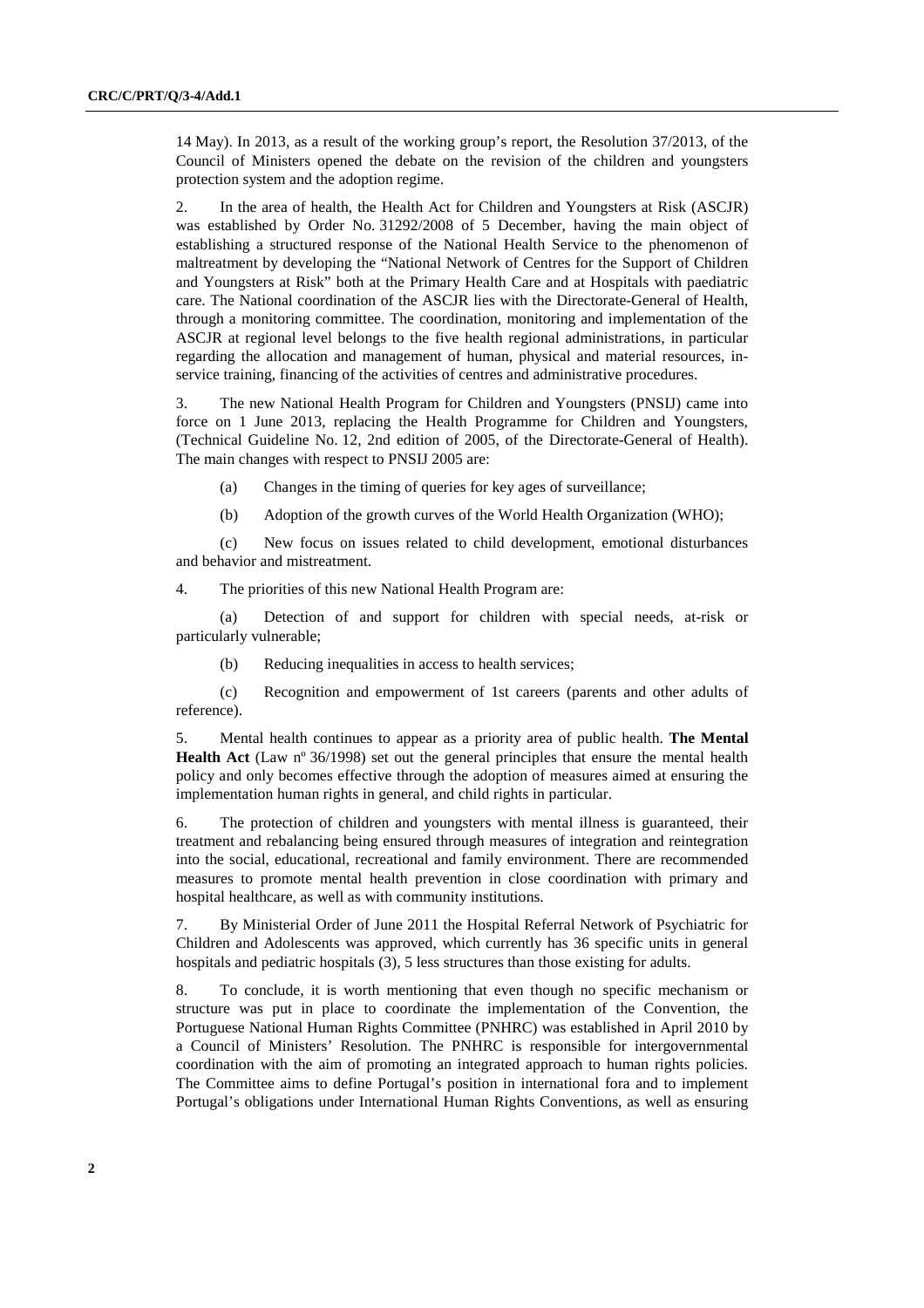follow-up to recommendations by Special Procedures and Treaty Bodies. The present reply was drafted within the PNHRC's framework.

 **Question 2. Please provide information on the impact of the financial crisis on children and their families living in poverty, and the measures taken to redress and mitigate the effects of the financial crisis on child poverty, especially with respect to children in need of special protection, including Roma, migrants, asylum seekers, unaccompanied children and children living in street situations** 

9. Portugal does not possess quantified information relating to the overall effects of the financial and economic crisis on children's poverty levels, neither of the effects of budget cuts on the protection of child rights. However, the government is aware of the fact that within a difficult economic and social context in which the austerity measures are transversely reflected in the various society sectors, social impacts are expectable.

10. To mitigate the social impact Portugal has set-up a four-year programme – Social Emergency Programme (PES), in October 2011.

11. Although it is a dynamic programme open to new measures and solutions, even to tailor-made solutions, with implementing mechanisms that may be adjusted over time, PES is based on three main strategic goals: to focus on the empowerment and promotion of personal and collective competences, to prevent duplication of social services and to involve those who best know the reality and who are closer to citizens. To this end, it is focused on simple and direct solutions that may reduce the social impact of the crisis, by firstly identifying the situations that require a more urgent social response, and then mobilizing the necessary resources and tools. The cooperation of the different levels of government is understood as central (national, regional and local), as well as the effective participation of the national solidarity network in the several decision and implementation stages of action strategies.

12. The table below shows the rates of monetary poverty of households with and without dependent children. Single parent and large family households evidence a higher incidence of monetary poverty, while households with dependent children are more exposed to the risk of poverty compared to the whole population.

|                                            | 2004 | 2005 | 2006 | 2007 | 2008 | 2009 | 2010 | 2011 | 2012 |
|--------------------------------------------|------|------|------|------|------|------|------|------|------|
| Households without dependent children      | 20.0 | 18.5 | 18.9 | 18.7 | 16.1 | 15.4 | 16.5 | 15.8 | 15,2 |
| Households with dependent children         | 20.6 | 20.0 | 18.1 | 17.7 | 20.4 | 19.9 | 19.1 | 20.1 | 20,4 |
| Single person with dependent children      | 34,8 | 31.5 | 41.2 | 33.6 | 38.9 | 37.0 | 37.0 | 27.9 | 30.5 |
| 2 with 1 dependent child                   | 12.8 | 14.7 | 12.1 | 12.2 | 16.7 | 13.4 | 12,6 | 15,6 | 16,2 |
| 2 adults with 2 dependent children         | 24.0 | 23,9 | 18.6 | 17.0 | 20.6 | 19.4 | 17,1 | 19,8 | 17   |
| 2 adults with 3 or more dependent children | 41.0 | 42.0 | 37.8 | 43.3 | 31.9 | 36.1 | 33.2 | 34.5 | 41,2 |
| 3 or more adults with dependent children   | 17,5 | 14,9 | 15.8 | 16.3 | 18.0 | 20.1 | 20.7 | 19,5 | 22,3 |

#### Table 1 **At-risk-of-poverty rate by household type (2004-2012)**

13. In terms of investment in the quality and availability of social services and facilities to families, it is crucial to facilitate the access of the most vulnerable families to the network of child care services.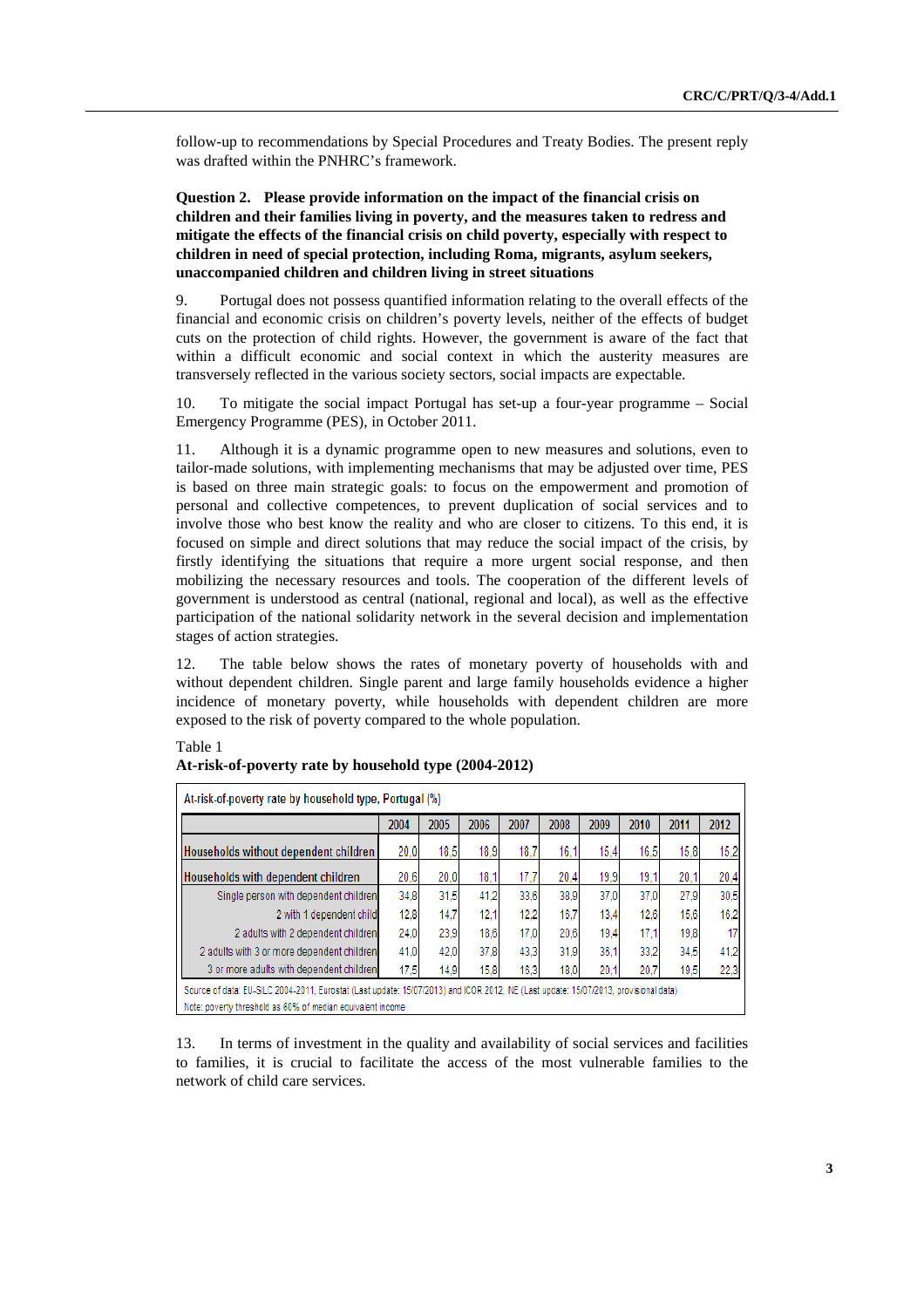14. Regarding concrete measures, we highlight the following: the creation of the National System of Early Child Intervention (SNIPI); the increase of the number of Committees for the Protection of Children and Young People, promoting the intervention at primary and secondary prevention level, reinforcing the identification of risk cases; the "Nascer Cidadão" (Born Citizen); the reinforcement of measures regarding parental responsibility; a 10 percent mark-up of the unemployment benefit to families with dependent children (since 2012).

15. Also, in order to respond to new poverty situations that particularly affect the active population, there is an investment on a set of protective measures for families at emerging social risk, in the context of the *Social Emergency Programme*, from which we highlight the creation of a solidarity network of social canteens (around 800 in June 2013), the Social Rental Market and measures of access to services and equipments (social tariffs for public transports, user fee exemptions in health services, social energy tariffs). In order to fight unemployment and the consequent erosion of families available income, there are several measures providing support to socio-professional (re)integration, through active policies of employment or vocational training of people who have more difficulty in the access to the labour market (examples: Stimulus 2012 and 2013, Measure Active Life, Program "Impulso Jovem", programs for active social work, National Microcredit Programme).

16. Regarding social services for children and families, changes have been introduced to improve processes and increase effectiveness. For instance, the Centers for Family Support and Parental Guidance (CAFAP), saw their intervention, organization and functioning regulated, considering their importance in specialized support to children and families in vulnerable conditions; 0-3child care provision (Crèche) increased the number of places available, more 13,000 new places; under the HOME Plan, the Government assumed a higher financial effort for centers such as Childhood and Youth Homes (LIJ) and Temporary Centers (CAT).

17. In March 2013 a new phase of Local Contracts for Social Development (CLDS+) was approved, a program which aims at promoting an integrated intervention involving different agents that operate in the field of local social development. Its goal is to promote social inclusion of vulnerable groups through actions implemented in partnership, meant to increase employability, to combat critical situation of poverty, especially child poverty, in territories particularly vulnerable, aged or affected by calamities. Along 2013, eighty contracts will be signed.

18. One of the main drivers to break the intergenerational cycle of poverty is the social system of education and training. In this context, measures to help preventing and reducing school dropout and promote educational success are particularly relevant. Three programmes have recently been renewed and improved based on previous experience:

(i) Program 'Educational Territories for Priority Intervention' going already for a third generation (October 2012), aims to establish the conditions for promoting the educational success of all students and, in particular, children and young people in areas more exposed to poverty and social exclusion;

the 'Integrated Program for Education and Training', also recently undergone improvements (September 2012), being created a Support and Qualification Program for Integrated Education and Training, whose purpose is to promote social inclusion of children and youth by creating integrated responses, namely socio educational and training and of prevention and combating school underachievement and dropout, favouring compulsory schooling and school certification and training of young people;

(iii) 'Program Choices' (August 2012), undergoing a fifth generation (2013-2015) and presenting as a result of the past eleven years the participation and involvement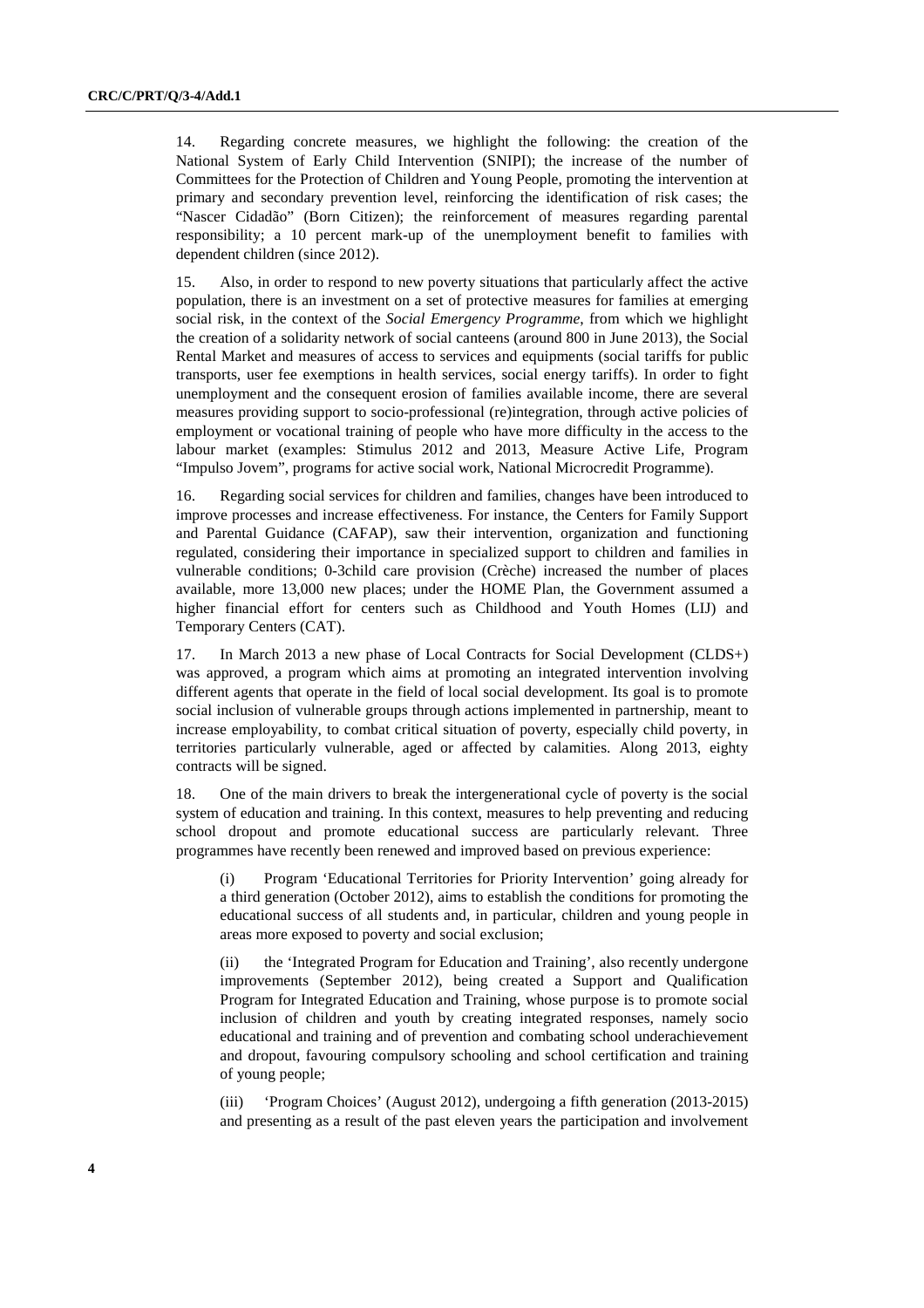of about 215,000 young people and aims to promote social inclusion of children and young people with vulnerable socio-economic backgrounds, especially descendants of immigrants and ethnic minorities, envisaging equal opportunities and strengthening social cohesion. In this 5th Generation, about 1200 local partners are expected to be involved in 140 projects.

19. In the area of education, since 2010/2011 the number of children benefiting from social support increased three times, covering basic and secondary education pupils. Besides the school milk programme, free for all pre-school children and all 1st cycle pupils, and the generalization of meals, subsidized for all pupils and free for the most needy, economic support for pupils from low-income families, for the acquisition of text books and other school materials and the Ministry is also extending financial support to extracurricular activities like study visits. The amount of this financial support depends on the families' income. These measures are a fundamental contribution to social inclusion, to higher success rates and to the prevention of early school drop-outs.

20. According to the Ministry of Economy, and more concretely to the National Authority on Working Conditions, it is important to note that even in a context of crisis, child labour has declined in all sectors of economic activity and geographical areas and the number of minors in illegal labour has very little significant expression, remaining hence merely residual.

| Year | <b>Visits</b> | Child Labour<br>(without minimum requirements) |
|------|---------------|------------------------------------------------|
| 2009 | 1,089         | 6                                              |
| 2010 | 804           | 6                                              |
| 2011 | 107           | 2                                              |
| 2012 | 77            | 1                                              |

#### **Child labour/number of children**

*Source:* ACT annual reports.

#### **Proceedings of working conditions authority**\*

| Year | <b>Visits</b> | <b>Notifications</b>     | Warnings | Information's | <i>Infractions</i> | Penalties |
|------|---------------|--------------------------|----------|---------------|--------------------|-----------|
| 2009 | 202           | $\overline{\phantom{0}}$ | 8        | 186           | 31                 | 40,339    |
| 2010 | 202           | C                        | -        | 176           | 20                 | 33,150    |
| 2011 | 107           |                          | 4        | 80            | 10                 | 10,552    |
| 2012 | 77            | 16                       |          | 63            | 27                 | 28,482    |

*Source*: ACT annual reports.

| Year | Penalties |
|------|-----------|
| 2009 | 40,339    |
| 2010 | 33,150    |
| 2011 | 10,552    |
| 2012 | 28,482    |

*Source*: ACT annual reports.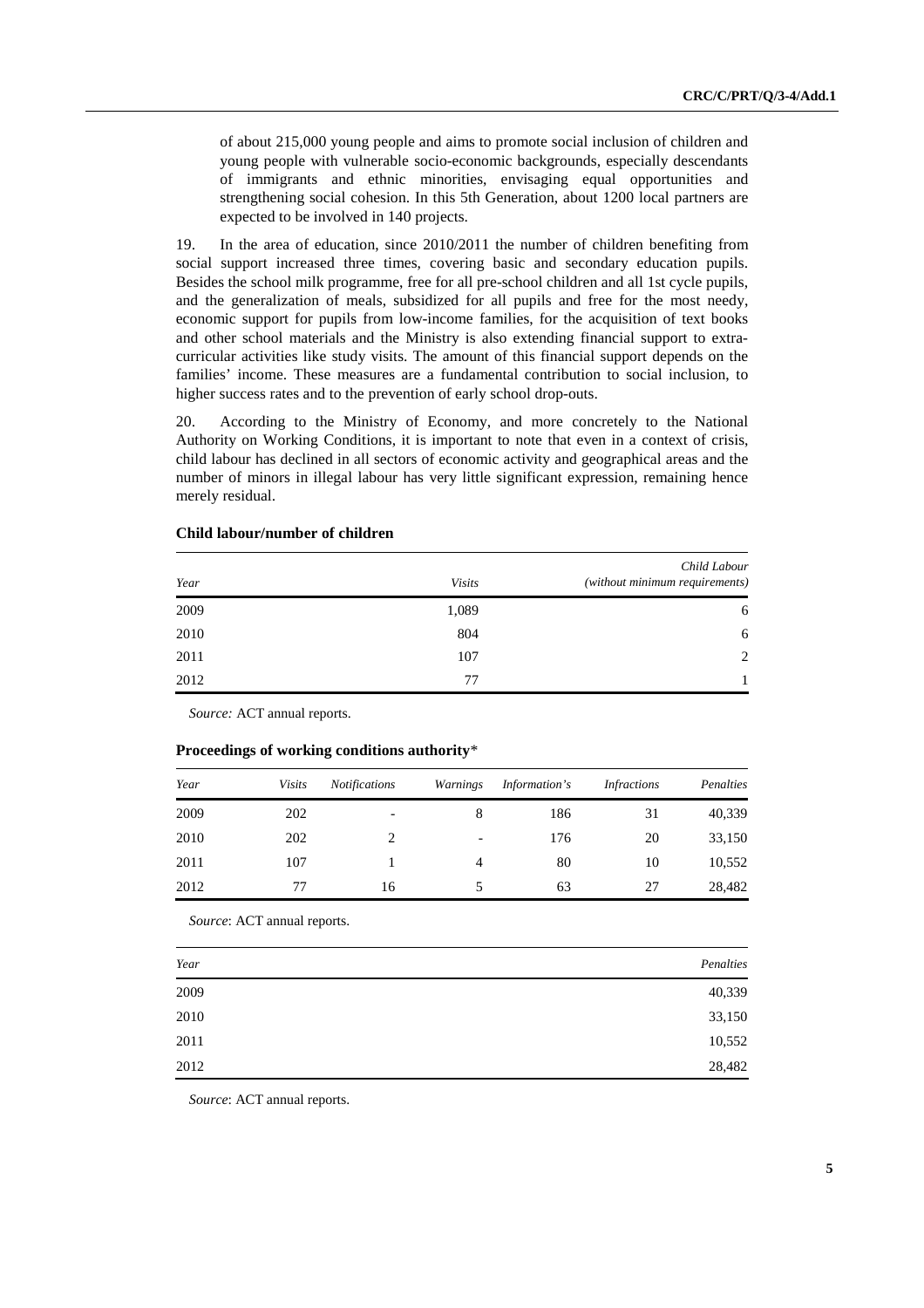21. The above data reveals situations of legal child labour, but where there still exist some infractions to the labour code committed by employers, the majority of whom are related with medical examinations, or miscommunication admission of minors to the ACT.

22. Finally, and according to the Ombudsman, the economic and financial crisis faced by Portugal undoubtedly impacted on the fundamental rights of citizens, especially the most vulnerable ones, and children are no exception. In recent years, the number of cases dealt with by the Portuguese Ombudsman has been increasing and cases about social rights and workers' rights have been the most frequent ones. In 2012, for example, social security issues accounted for 24 per cent of the 7027 cases opened, ranking as the most addressed issue in the cases opened by the Ombudsman. Public employment relations followed as the second most-addressed issue, amounting to 11 per cent of the total of cases.

23. The Ombudsman's office also finds cases of economic need among the issues specifically addressed to the Children's Hotline. Finally, the Ombudsman wishes to draw attention to the fact that in a report published after his visit to Portugal on 7-9 May 2012, which included a visit to the Portuguese Ombudsman, the Council of Europe's Commissioner for Human Rights stated, inter alia, his concerns about the impact of austerity measures on children's rights [see CommDH (2012)22].

 **Question 3. Please provide information on measures taken to combat stereotypes and discrimination against girls, ethnic and racial minorities, immigrant children, children with disabilities and lesbian, gay, bisexual and transgender adolescents, and to promote diversity in society. Please also provide information on measures taken to ensure that children of immigrants and ethnic minorities, including Roma and people of African descent, do not suffer discrimination in access to housing, employment, education and health care** 

24. In respect to stereotypes and discrimination against children with disabilities, Portugal is a State Party of the United Nations Convention on the Rights of Persons with Disabilities and therefore is bound and committed with the provisions of article 7 of the Treaty on children with disabilities, of article 23, concerning the household and family and of article 24, Education.

25. After the UNCRPD ratification, Portugal approved the National Strategy on Disability 2011-2013 (ENDEF), which includes several measures to promote the rights of persons with disabilities in general, and also the rights of children with disabilities, in order to combat stereotypes and discrimination.

26. The ENDEF represents a concerted, cross-oriented and multidisciplinary strategy, involving Portuguese Public Administration bodies and representatives of persons with disabilities, their families and the associative movement.

27. This strategy contains a set of 133 measures structured in 5 axes. Some deal specifically with children with disabilities:

- Measure 22: Prepare the characterization of children with disabilities and measure promotion and protection in the out-of-home care system;
- Measure 44: Implement the National Early Childhood Intervention (SNIPI);
- Measure 45: Proceed the deinstitutionalization of children with special educational needs (SEN);
- Measure 46: Strengthen and adjust the specialized units and reference schools to support students with multiple disabilities, autism spectrum disorders, deaf and blind;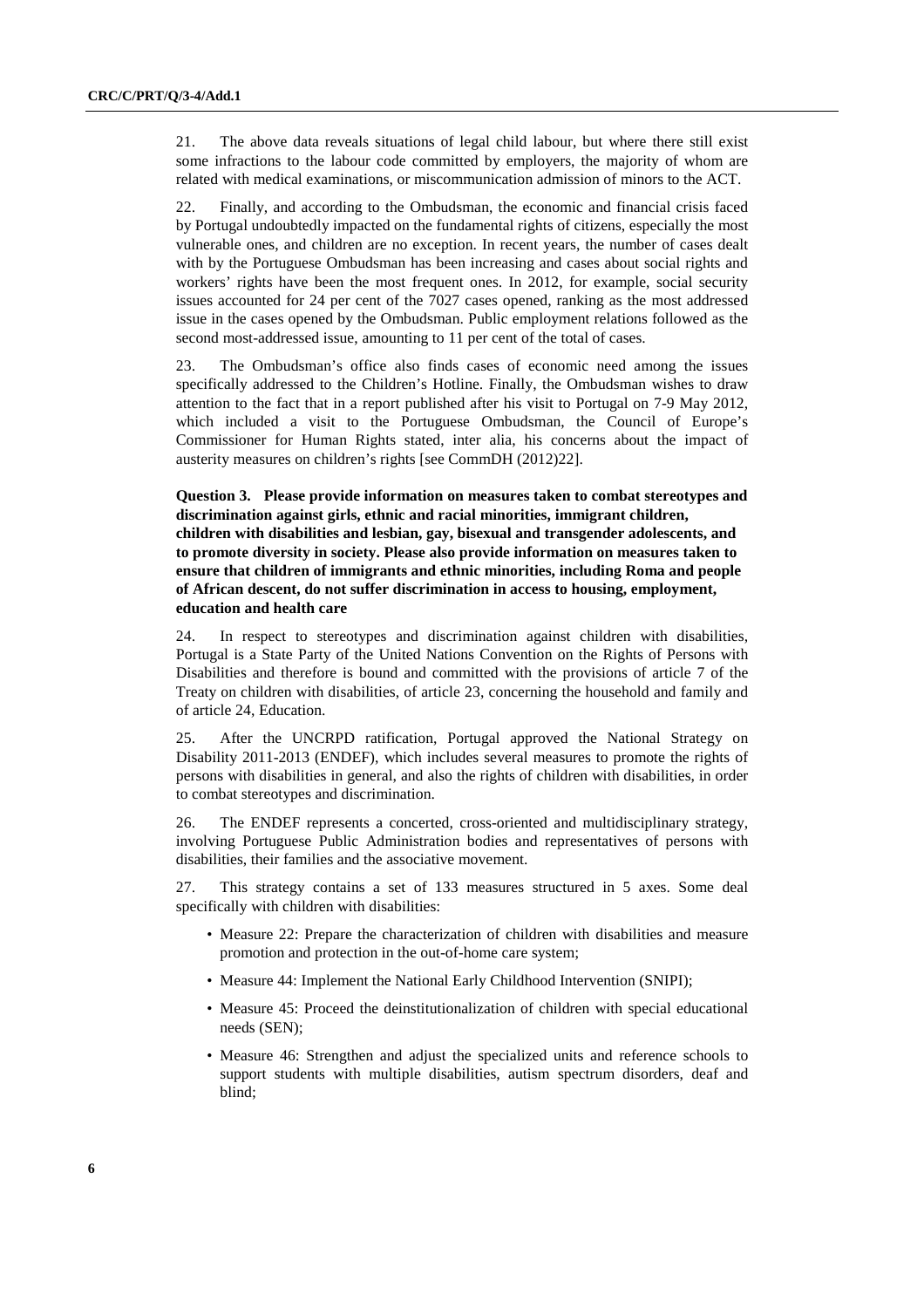- Measure 47: Provide each student with educational special conditions in order to achieve the objectives defined in the individual study plan (IEP);
- Measure 48: Reinforce specific training to special education teachers;
- Measure 49: Promote the training of auxiliary schools with pupils with SEN;
- Measure 50: Create virtual networks to gather the special education teachers that are in the reference units, like the network of resource centers of information and communication technologies (ICT) for special education;
- Measure 51: Promote the transition of pupils from SEN, across different levels of education, to the labour market.

28. Additionally, the National Institute for Rehabilitation, the public office with responsibilities in disability domain, issued several publications addressing the issue of children with disabilities.

29. In the area of migration Portugal has been making considerable efforts and investments in order to combat all forms of racial discrimination and to integrate all groups in the Portuguese multicultural society, ensuring the full enjoyment of all human rights, civil, cultural, economic, political and social rights. Portugal was ranked in 2011 the second amongst 31 developed countries for its policies in the area of integration of migrants by the Migrant Integration Policy Index for the second consecutive time. It should also be mentioned that Portugal was recognized as the country with the best legal framework in the protection of migrants' rights in the United Nations Human Development Report 2009.

30. A good example of those efforts and commitment is the fact that Portugal possesses a public institute (ACIDI) that – among other competences – is responsible for combating racism, promoting the integration of immigrants and Roma communities and promoting Intercultural Dialogue. Such an institute still constitutes a rare case in the international panorama, namely because it reports to a Secretary of State who works with crosscutting dimensions of Public Policies and adopts a holistic approach when dealing with these issues.

31. The Portuguese authorities consider that this approach of having a public institute that deals with these issues, recognizing that integration and combating racial discrimination, and which is crosscutting to all Public Administration services, has been producing good results. Portugal applies a comprehensive and integrated vision to the phenomena of racism and immigration, following an intercultural model based on integration as a two-way process and always bearing in mind the need to respect and protect all human rights. Our goal is a mutual process of integration, without assimilation or segregation.

32. The following are examples of measures, which have proved effective in fighting against racism, racial discrimination, xenophobia and related intolerance against all and which continue to be implemented in Portugal:

(i) The two **National Action Plans for the Integration of Immigrants**, developed since 2007, are essential instruments in the development of public policies on immigrant integration. They were adopted after a broad debate with social partners and also obtained a wide consensus. They take into account a variety of sectors where integration should occur and be improved (employment, health, education, justice, housing, culture and language, civic participation, human trafficking), as well as crosscutting themes such as gender issues, racism and discrimination and the promotion of diversity and intercultural dialogue). These action plans adopt a holistic approach to integration, involving 10 different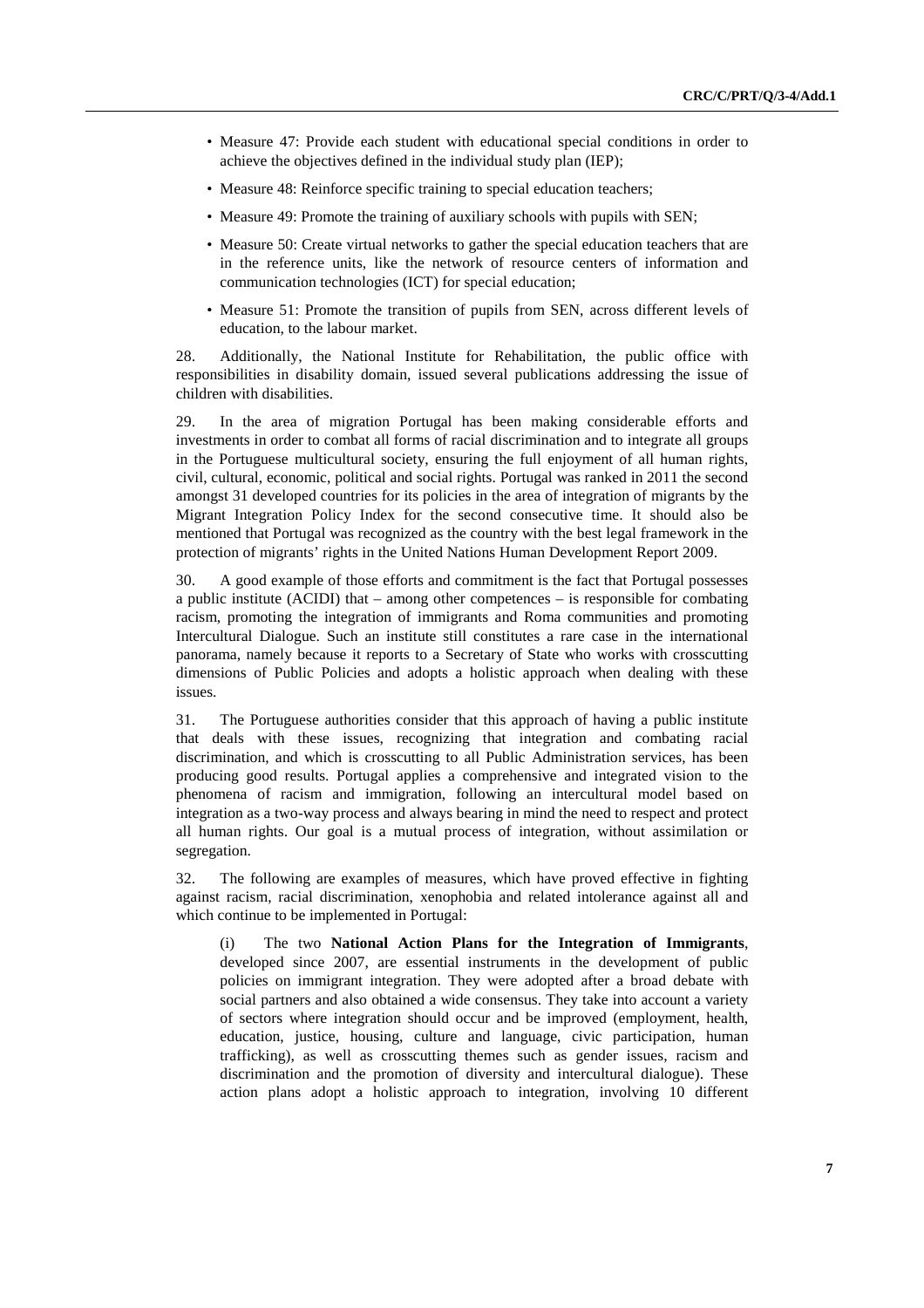Ministries and serving as a reference for both the government and civil society in developing more specific initiatives.

(ii) The **National Immigrant Support Centres**, well-known as the Portuguese One-Stop-Shop approach, located in Lisbon, Oporto and Faro, bring together different services and provide information and support to all immigrants, free of charge, in an integrated way.

(iii) A Network of 86 **Immigrant Support Centres for the Local Integration of Immigrants**, covering almost the entire territory which provide decentralized information, support and response to immigrants' questions and problems, in partnerships with local authorities and civil society.

(iv) The **Immigration Observatory**- created in 2003 to stimulate the dialogue between academia and political decision-makers on the definition, discussion and evaluation of public policies in the area of immigrant's integration in Portugal, including ethnic and racial discrimination issues. It also seeks to deconstruct myths, representations and stereotypes about immigrants or immigration in general.

(v) The **Choices Programme**, a governmental programme that reaches 71,000 children aged 6 to 18 from disadvantaged social backgrounds, many of whom are immigrant descendants and members of ethnic minorities living in vulnerable places, in order to promote their social integration. In view of its good results, the Choices program is in its fourth phase (2010-2013) and supports 110 local projects that involve schools, municipalities, non-profit organizations and the Commissions for the Protection of Children and Youngsters.

(vi) Regarding the mediators, the Project "Intercultural Mediation in the Public Services" should be mentioned - a pilot project developed under the European Fund for the Integration of Third Country Nationals coordinated by ACIDI. This project placed 28 intercultural mediators, whose goal was to promote interculturalism, in 25 public services (mostly health and municipal ones). Mediators were also placed in the following areas: public security police, social security, housing, employment, and education. An estimated 14,000 people benefited from this programme and a new phase started in March 2012 with 20 mediators.

33. When it comes to marginalization and abuses against immigrant children, it is important to mention article 185-A, paragraph 3 of Act 29/2012, of 8 August – which consists of the first amendment to Act 23/2007, of 4 July that approves the legal framework for the entry, permanence, exit and removal of foreigners into and out of national territory – according to which, whoever uses the work of an underage foreign citizen, who finds him or herself in an illegal situation, is punishable with a prison penalty of up to 2 years or a fine up until 480 days.

34. The project "SEF on the move" intends to simplify people's life in their interaction with the service, highlighting the privileged care and monitoring of vulnerable groups of citizens, especially those who have greater difficulty in reaching SEF, such as sick, elderly and children, contributing to their integration into society.

35. SEF (Boarders and Foreigners Service) promotes an awareness campaign against human trafficking, preventing crime and victims through information. The training actions organized by SEF teams take approximately 45 to 60 minutes and give information about the main causes of human trafficking, who the victims are, how to deal with victims, how to recognize and avoid the crime and the situation at international and national level. SEF also promotes the project "SEF goes to school" which contributes to the integration in school and in the labour market of young people, thus avoiding problematic behaviours and minimizing their entry into a crime environment.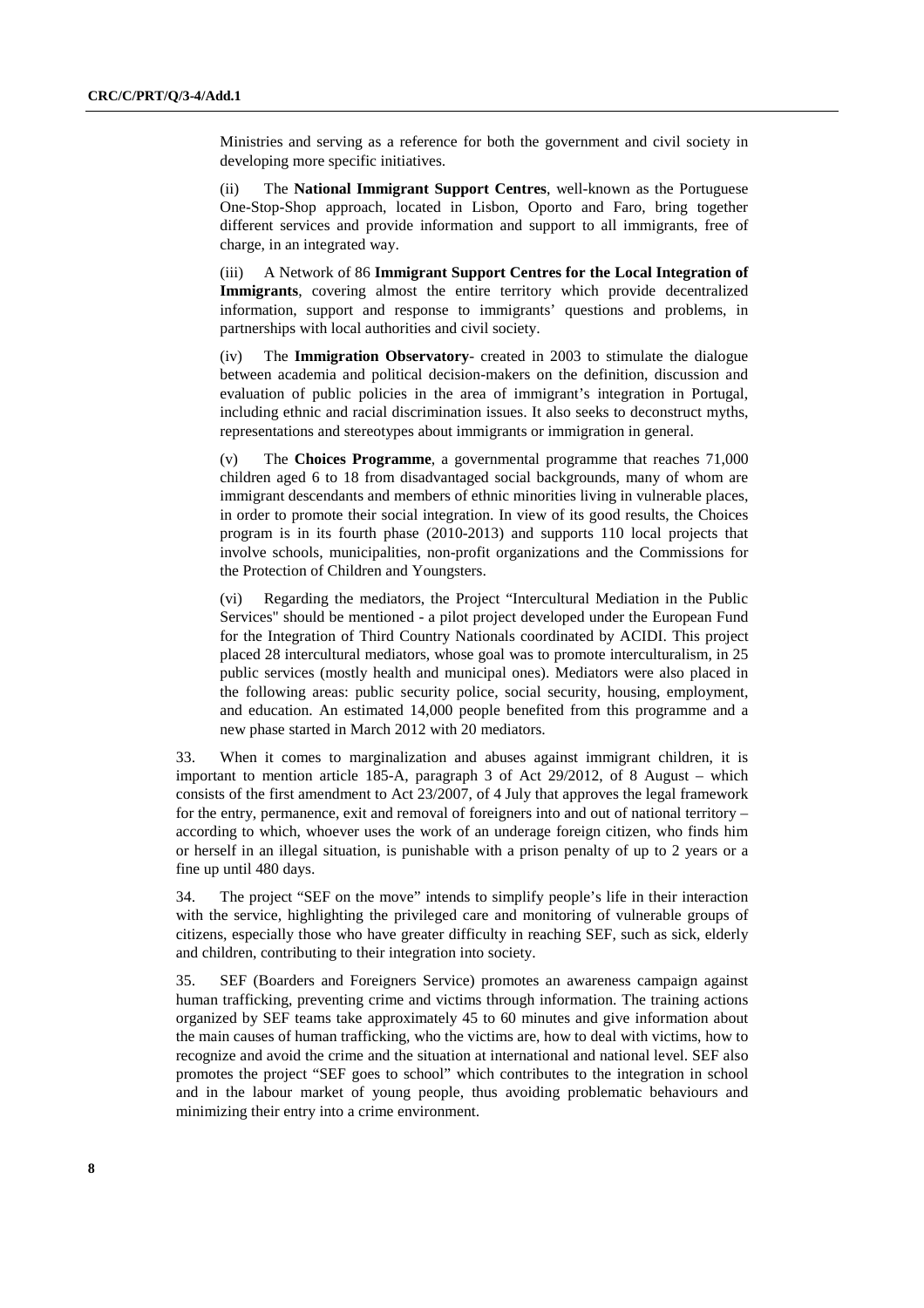36. Regarding Roma, the Portuguese Government launched the Portuguese Strategy for Inclusion of the Roma Communities 2013-2020 in 2013. This is an important instrument which will help Portugal to better integrate Roma Communities and to eliminate prejudices and misconceptions towards them. The main areas of the Strategy are: education, health, housing and employment. The Strategy addresses the recommendations of the European Commission and also includes the fight against discrimination, gender perspective, Mediation, Roma History and Culture, and Justice and Security as crosscutting areas.

37. Efforts are being undertaken, also, in the area of public awareness on diversity, intercultural dialogue, and in combating racial stereotypes and prejudices. Some examples include:

(i) Regarding education and training, the *Entreculturas Board*, which has the mission of helping Portuguese public schools to deal with the increase in the number of foreign students and with social, cultural and ethnic diversity, was created in 1991 and integrated in ACIDI's structure in 2004. A large range of activities was developed to raise awareness in regard to intercultural education, as a means to facilitate integration within the educational community;

(ii) In addition to the education system, a Pool of Trainers (Bolsa de Formadores) was established, with around 30 experts assigned to undertake awareness-raising campaigns and actions promoting integration all around the country and within different institutions. These experts are qualified with specific training in various areas, such as Myths & Facts about Immigration, Nationality Law, Immigration Law, Intercultural Dialogue, Intercultural Education (for youngsters), Health, Immigration and Cultural Diversity, and Inter-religious Dialogue;

(iii) Brochures in several languages with accurate information on rights and duties of immigrants in Portugal are available at ACIDI's National and Local Centres for Immigrants Support. CIG and ACIDI produced leaflets in several languages, providing information on the rights and resources available for migrant women, on the prevention of domestic violence and on citizenship rights in matters of gender equality and of parenting;

(iv) ACIDI also operates a national telephone information service, "SOS Imigrante", providing information in the most common immigrants' languages in Portugal, and a Translation Phone Service (STT) available in 60 different languages to support immigrants in dealing with issues related to public administration;

(v) A weekly TV show called "Nós" (Us) broadcasts in an open public channel in Portugal and all over the world through RTP International and RTP Africa, is dedicated to immigrant communities and immigrants' rights and duties. It involves local communities and the civil society;

(vi) A weekly radio programme portrays life stories of immigrants who live and work in Portugal and provides a view on the multicultural nature of Portuguese society;

(vii) ACIDI translated into Portuguese and published "A Diversity toolkit for factual programmes in public service television", produced by the EU Agency for Fundamental Rights $[1]$ . As an outcome of this event, the Portuguese public television drafted an ethic code based on the "Diversity toolkit" principles;

(viii) ACIDI financed the Portuguese version of the International Organization for Migration's Glossary on Migration. It was distributed to *media* professionals and agencies, and it is an important tool for better management of migration issues in the news;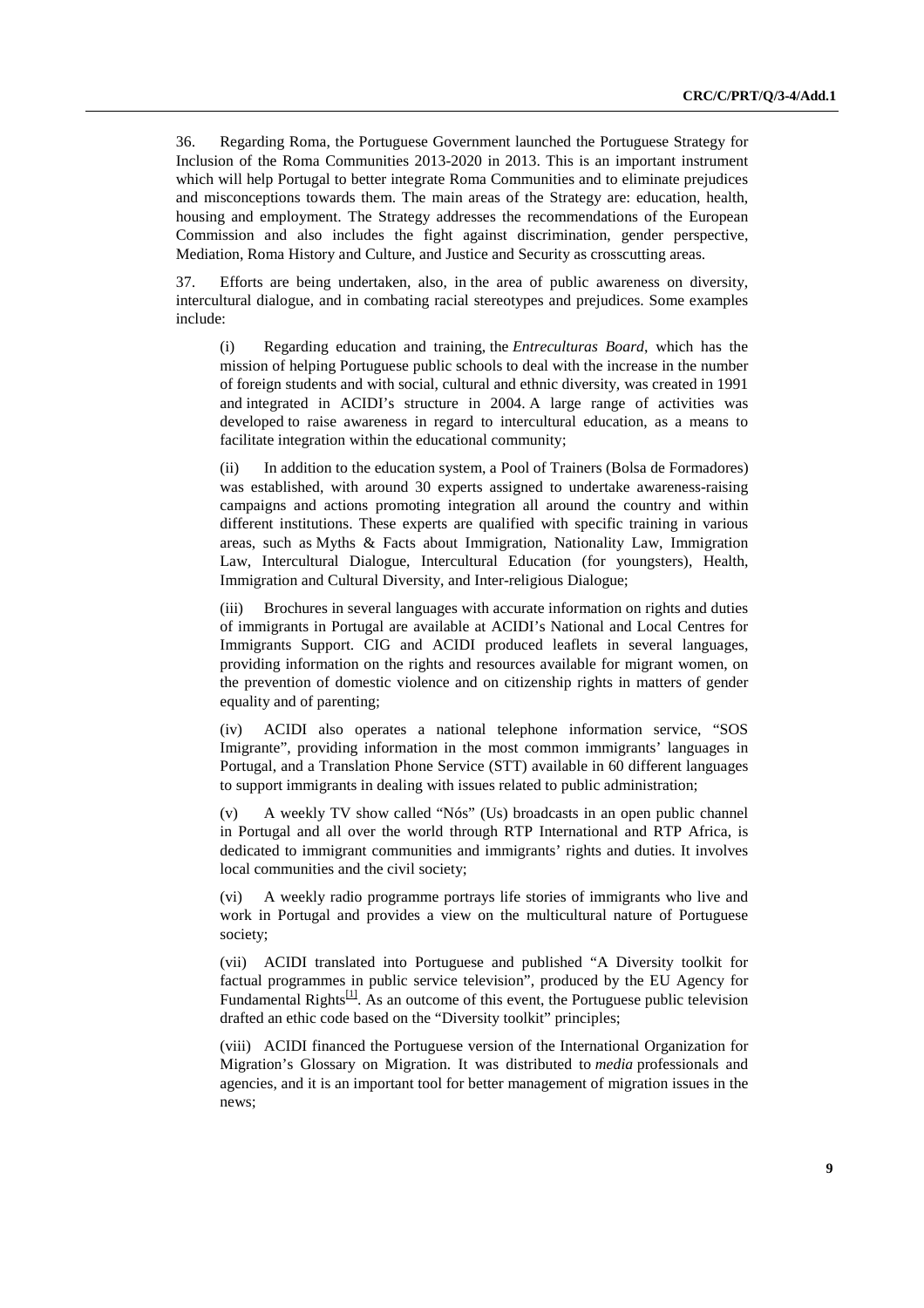(ix) A book with a national database of highly qualified migrants was created in order to promote migrants' positive image within the public opinion and to recognize their contribution to the country's development;

(x) The annual Journalism for Cultural Diversity prize distinguishes journalists who provide a positive image of immigrants and or intercultural dialogue ( $\epsilon$ ) 5.000,00 award).

(xi) Other awareness raising initiatives against discrimination have also been adopted. In addition to the initiatives mentioned in the report, namely the 2009 European Campaign "Say No to Discrimination", or the 2008 contest "My School Against Racial Discrimination", the Commission for Equality and against Discrimination launched in 2010 a "Photo and video contest against Racial Discrimination" aimed at choosing the best photo and video promoting the values of diversity and non-discrimination on the basis of nationality, ethnic origin, race, colour or religion. The contest "Poetry against Racial discrimination" was launched in 2013.

(xii) As part of the celebrations of the International Day for the Elimination of Racial Discrimination on 21 March, a series of initiatives were launched aimed at raising public awareness to the Fight against Racial Discrimination. For instance, from the 18 to 21 March 2011, some football players from the Portuguese Premier League entered the field showing a banner saying "Football against Racism! Join us." In 2012 a flash mob composed by 300 youngsters performed in the Final of the Football Portuguese Cup with the message "Football against discrimination".

38. Regarding the *Entreculturas* Board, mentioned above, a large range of activities were developed to sensitize schools and other educational stakeholders regarding the issue of intercultural education, as a means to facilitate the integration of immigrants' children and ethnic minorities in schools and ensure better and more equal opportunities.

39. It was a sign of recognition that the problems and challenges addressed are far beyond the answers that may be given within the education system. With this new scope it was created a trainers team to provide free support for undertaking awareness-raising and mobilization actions at the local level to promote welcoming and integration. Around 36 trainers make up the Team, qualified with specific training in various areas.

## 40. These areas are:

- $\overline{\phantom{a}}$  Myths & Facts about Immigration.
- Nationality Law.
- Immigration Law.
- Intercultural Dialogue.
- ⎯ Intercultural Education (for youngsters).
- ⎯ Health, Immigration and Cultural Diversity.
- Inter-religious dialogue.

41. One of the purposes of the *Entreculturas* is the production, editing and dissemination of tools and teaching materials and training, as well as the production of information materials to the general public. In 2009 the work was the release of a set of strategies like "Citizenship and Cultural Diversity in the Professional Practices" – to leaders of the civil service, "Cooperation and Learning" and "Learning from Diversity" – for teachers, other agents and trainers, and even a post-graduate "Planning and Mediation in multicultural contexts" – to the local centers to support the integration of immigrants.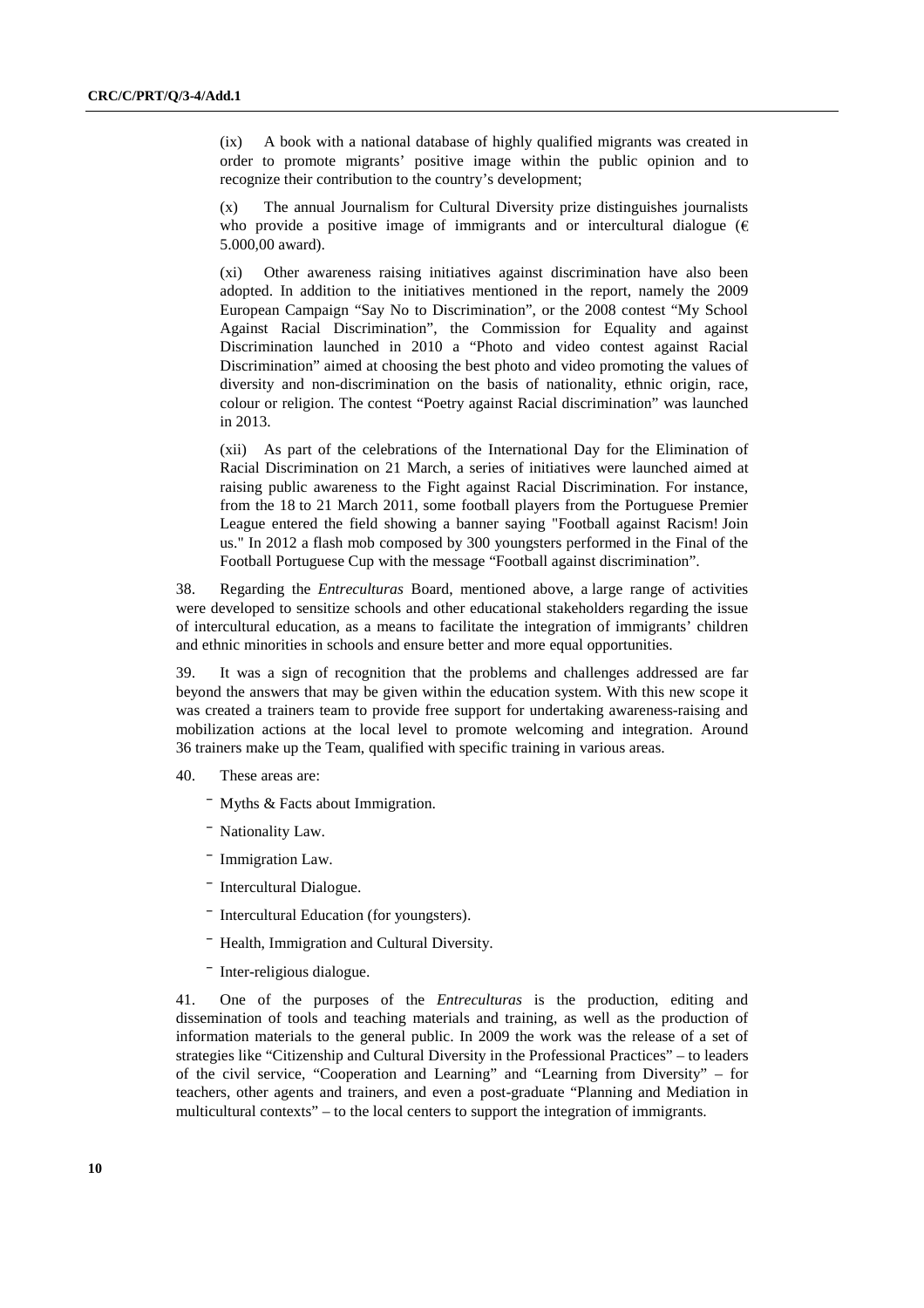42. The activities undertaken by the Department of Support for Associative Activity and Intercultural Dialogue – *Entreculturas* are framed within the topic of interculturalism as an explicit dimension of policies to support welcoming and integrating immigrants, and reflect the promotion, also, of Dialogue with Religions.

43. The challenge of the promotion of Interculturalism is a process of learning that relates to all and is based specifically on the very strong and systematic involvement of the greatest possible number of actors and institutions of the host society. It involves projects where competences for the management of diversity are learned, to be applied in the different contexts in which they intervene.

44. There are two programs undertaken by Entreculturas that exposes the Inter-religious Dialogue awareness: Campaign "Conhecer para Agir" (You Have to Know, to Act) and Calendar "Celebração do Tempo" (Celebrating Time). In the first case, the Operational Program of Human Potential, from the European Social Fund and ACIDI developed a Campaign, where Inter-religious Dialogue is one of its main focuses, through:

- ⎯ 4 seminars on inter-religious dialogue.
- ⎯ Poster for youngsters to help disseminate the message from Charter for Compassion (an international movement).
- ⎯ Calendar "Celebração do Tempo" –*Celebrating Time*.
- ⎯ "Um dia para Agir" *One Day to Act* (Proposals for teachers of activities to use in school at different levels of education).

45. In the second program, the Calendar includes a theological/historical approach regarding each religion's symbology, main doctrine and fundamental principles, as well as sacred texts. Published since 2003, it is an inter-confessional and inter-religious calendar, in the spirit of the Universal Declaration of Human Rights, and of the Declaration for the Elimination of All Forms of Intolerance and Discrimination. This calendar has been widely distributed by ACIDI, I.P., free of charge.

46. Finally, the work of the Choices Programme (mentioned above) should be also highlighted, as it targets children and young people between the ages of 6 and 24 coming from disadvantaged social backgrounds, many of which are immigrant descendants and members of ethnic minorities living in vulnerable places, in order to promote their social integration.

- 47. Regarding Choices Programme, the following impacts should be mentioned:
	- The reintegration of 9,776 children and youngsters who were previously in a NEET situation (not in education, employment or training).
	- ⎯ In 2011/2012 the overall rate of academic success for all participants was 86,7 per cent.
	- From January 2010 until 31 December 2012, 13,949 certificates were issued in IT through the Digital Inclusion Centres.
	- In the 4th Generation of Choices Program (2010-2012) 850 technicians were involved in 134 communities, involving 89,232 children, youngsters and parents and 1,040 local partners (schools, NGO, municipalities, etc).

48. In the area of access to health care, beside the elements provided to the answers under question 2 above, the National Mental Health Program is part of the Health Action Monitoring Group on Gender, Violence and Life Cycle, which aims to promote equality, equity in health and prevent interpersonal violence. In the area of access to health care, family Planning Consultations are free of charge for Portuguese and foreign women of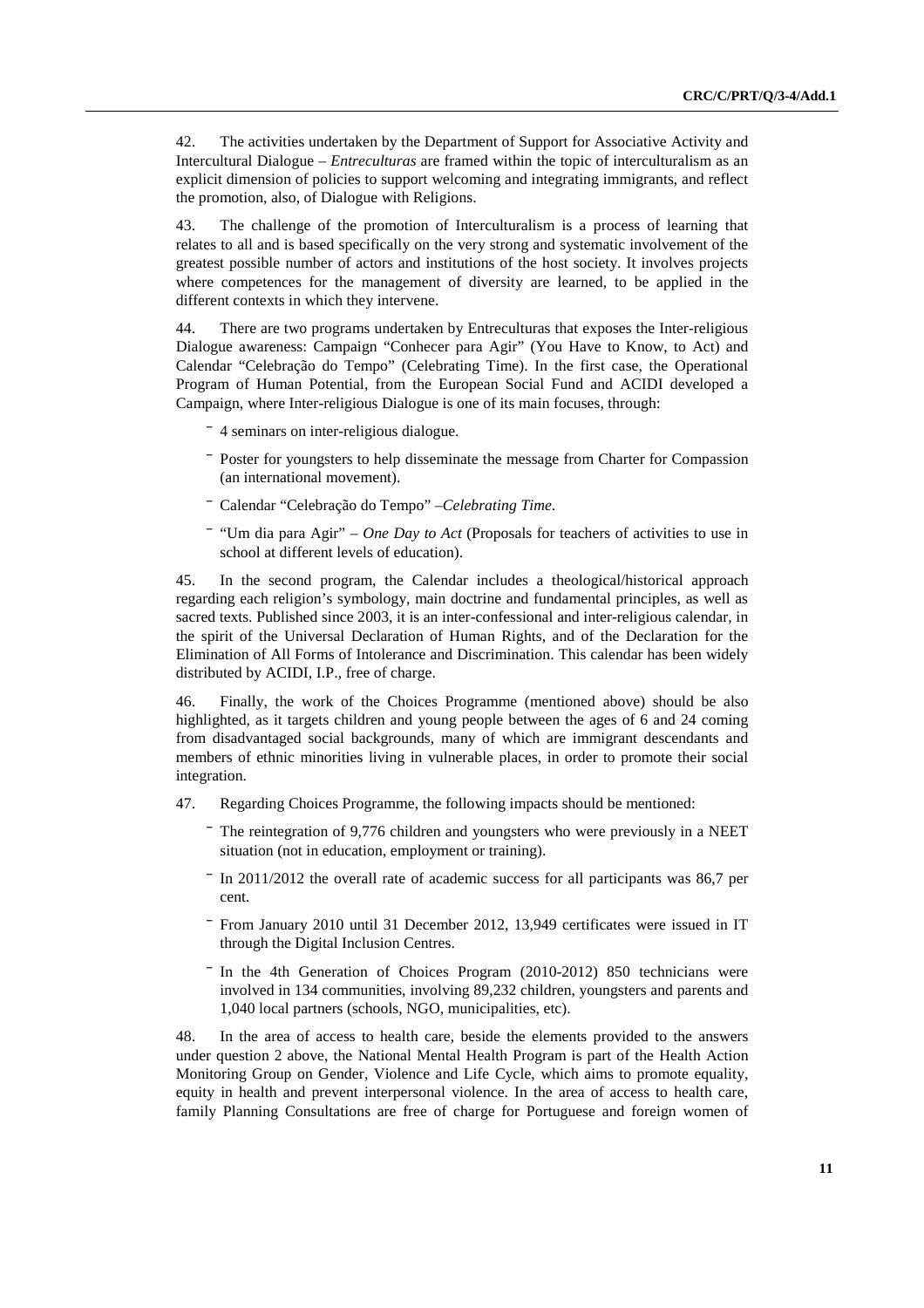childbearing age. Access to physical and mental health care in the National Health Service (NHS) is free of charge for all children up to twelve years old. Undocumented immigrants have access to the NHS for reasons of public health, urgent and vital health care and maternal and child health care (Directorate-General of Health Standard nº 12). Once legalized their situation, immigrants acquire the same rights and privileges than the rest of the population.

49. In the area of culture there is also an attempt to find measures that can foster the participation of children belonging to most vulnerable and marginalized groups in cultural life. Hence, in the year 2013, for the first time ever, National São Carlos Theatre (TNSC) celebrated International Children's Day with a set of free activities at the square in front of its main entrance. A stage was set for young people's performances. Among them, a dance group of 20 girls from a neighbourhood with social problems (Cova da Moura), had the chance to present two choreographies to a big audience and also perform in a TV program as part of the event's promotion. TNSC established a partnership with NGO Fundação do Gil that supports post-hospitalized children in need, and offered 5 of those children the chance to take part at its behind the scenes program, held during Christmas 2012. Furthermore, the project Lugares Mágicos (Magic Places) is ongoing since 2010, and is aimed at children placed in institutions, in the Algarve region. It fosters a relationship of identity with the cultural landscape and enhances arts education for young people and property and children are the main targets. Is simultaneously an important action to combat social exclusion. Around 200 children and young people placed in residential institutions / social solidarity (between 6 and 18 years old) and about 15 young adults (18 to 35) with disabilities have benefitted from this project.

50. In some of the activities in TNSJ (São João National Theatre) free entry to disadvantaged children was granted, in particular to the following shows:

- ⎯ Jojo, O Reincidente (TNSJ, 25 to 29 October de 2011) 25 children.
- ⎯ Bom dia Benjamim (Teatro Carlos Alberto, 13 to 15 de December 2012) 104 children.

51. In order to address gender stereotypes, as well as other types of discrimination, the Public Security Police (Polícia de Segurança Pública – PSP), in the framework of the Safe School Program, developed several awareness actions concerning "Intercultural dialogue", "Gender Equality", "Citizenship" and "Bullying".

52. Finally, the Portuguese Ombudsman has made a recommendation regarding the issue of immigrant children following the inspection carried to places of detention of foreign nationals whose status was not regularized. In fact, the Portuguese law only allowed entry into the country of foreign children unaccompanied by those who exercised parental responsibility when there was a Portuguese citizen or a foreign citizen with legal status who take responsibility for their stay. Sometimes, this requirement cannot be fulfilled. So, the Ombudsman recommended that whenever unaccompanied children are being held, the Commission for Protection of Children and Young that has the territorial jurisdiction should be called to accompany the child.

## **Question 4. Please provide information on measures to protect children from road traffic accidents, drowning, falls and other accidents, including legislation, awarenessraising on the importance of car seats and safety belts in cars and school buses, fencing and and/or other protective measures**

53. The National Programme for the Prevention of Accidents 2010-2016 is based on the principles of health promotion and security directed to citizens and the specific environments in which they live, work and study, to the prevention of accidents through actions directed at vulnerable groups and the main risk factors, and to the improvement of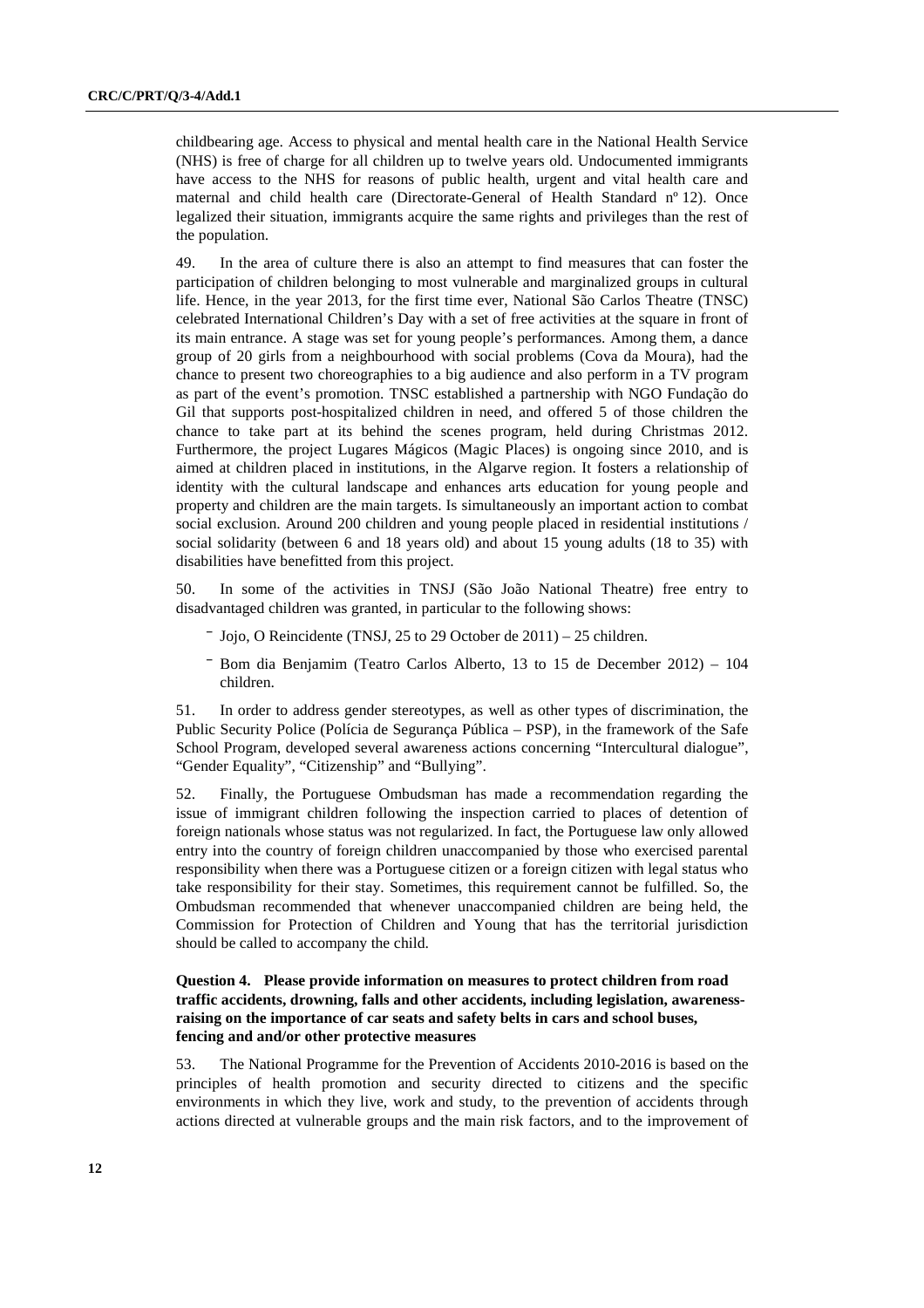the quality of health care, from pre-hospital emergency to the creation of integrated services for victims and their families.

54. Its implementation involves training of health professionals so that they can intervene in a competent manner throughout the cycle of trauma and monitoring of unintended accidents.

55. Under this Programme, the Project "Babies, Children and Youth in Safety" was developed as a result of a 2010 diagnosis of the technical competences of health professionals working at Health Care Centers and Maternities about Restraint Systems for Children and daily safety education. The diagnosis revealed reduced knowledge on these matters, so this project was elaborated and implemented in order to fill those gaps, with the goals of improving the level of literacy in child road safety of the Portuguese population and the adoption of safe behaviors by pregnant women, parents and families in transporting babies in the car, from the time of hospital discharge and throughout childhood and youth. In September 2013, all Health Regional Administrations were involved in the project, 215 health professionals had already done this training, being in course 28 training sessions across the country in Health Care Centers and Maternities. The training entity is the Association for the Promotion of Child Safety, a Private Institution of Social Solidarity. Most of these actions involve security forces, schools and city counties.

56. The Ministry of Health has also developed the following campaigns:

- ⎯ 2010: "Keep children safe" implementation of a WHO campaign with 6 posters on children's safety, 6 campaign movies, radio spots and outdoors.
- ⎯ 2010: Fact Sheet on the Prevention of Children's Accidents: road accidents, burns, drowning, falls, intoxications; plus a sheet on general recommendations.
- ⎯ 2010: Technical sheet on home accidents under the WHO project on Local Plans for Housing and Health.
- ⎯ 2011: European Code Against Injuries (ECAI).

57. The Ministry of Health is part of the National Strategy for Road Safety, the National Plan for the Promotion of Bicycle and other means of transportation, and is the coordinator of the Decade of Action for Road Safety 2011-2020. The Ministry of Health has established several partnerships with private institutions regarding road safety, like GALP Foundation (Alliance for Road Safety), Renault Portugal (Program Safety for All), Vodafone Foundation (Campaign "War on thumbs" – drivers texting) and the Association for the Promotion of Child Safety (Action Plan for Child Safety).

58. Under the National Program for Accident Prevention, in 2011/2012 and 2012/2013, the Directorate-General of Health has also supported the 12th and 13th Editions of the School Contest "Safety for all" through the review and dissemination of an educational kit which supported the actions of schools and teachers with the most vulnerable users of the road (6-9 years old students).

59. The new National Health Program for Children and Youth (June 2013) also presents rules for car transportation of children from the maternity hospital.

60. Furthermore, the Public Security Police developed several awareness-raising actions such as "Road Safety Prevention and Education", "Child Safety" and "Self Protection". In 2011/2012 6704 actions were provided and 30 per cent were about "Road Safety Prevention". In a regular basis live demonstrations are made, 410 of them in 2011/2012 of which 28 per cent were developed in "Schools of Traffic, Circulation and Road Prevention".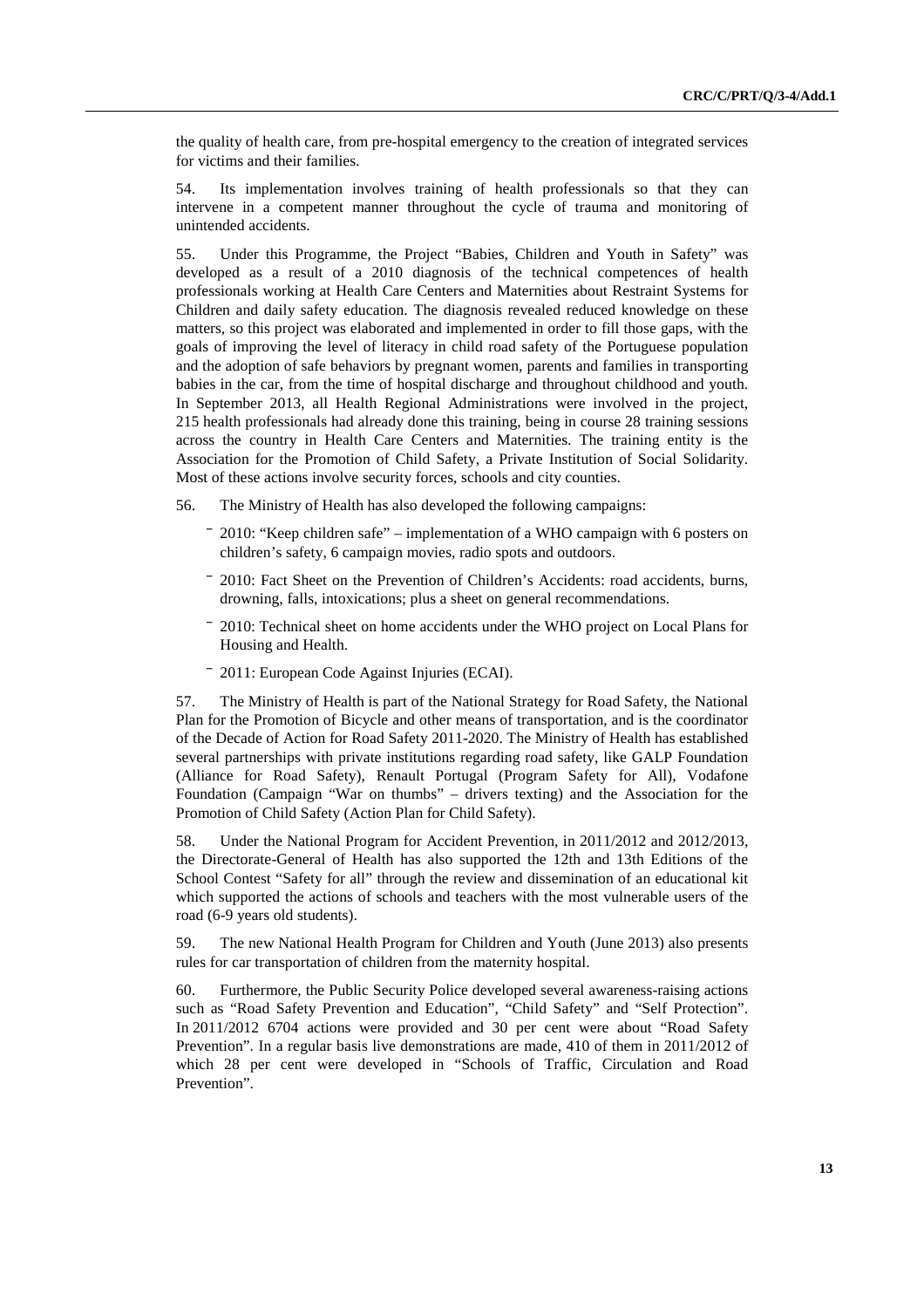**Question 5. Noting the adoption of Decree Law Nos. 38/2004 and 3/2008 on special educational needs for children with disabilities, please provide information on measures taken to implement inclusive education for children with disabilities, including updated information on the provisions of human, technical and financial resources and support, as well as mainstreaming and accessibility. Please also provide information on children with disabilities in specialized centres and measures to ensure their protection from ill-treatment** 

61. In the area of education, due to an inclusion policy in public school, the following measures have been adopted:

(a) Annual financing for the operation of 25 Resource Centers for Information and Communications Technology (ICT) for special education. These centers aim to evaluate the students with Special Educational Needs (SEN) for allocating support products;

(b) Annual financing of support products for students with SEN who attend public schools;

(c) Yearly, the central services of the Ministry of Education and Science (MEC) ensure the adaptation and distribution of textbooks and of extensive reading books in accessible formats (Braille, large print, analogue audio and Daisy format);

(d) Annual financing of Action Plans presented by School Groups and Resource Centers for Inclusion. These Centers provide specialized services in mainstream schools, aimed at students with SEN, their teachers and families;

Annual financing for the operation of the Specialized Support Units for the Education of Students with Multiple Disabilities and Congenital Deaf-blindness and of the Structured Teaching Units for the Education of Students with Autistic Spectrum Disorders;

(f) Allocation of therapists, Portuguese Sign Language interpreters and Orientation and Mobility technicians to mainstream schools;

(g) Allocation of kindergarten teachers to early childhood intervention teams;

(h) Qualification of human resources to meet the needs identified in the system. In the last two years, training courses were held in the areas of teaching Braille, Orientation and Mobility, Early Childhood Intervention, ICT in Special Education and Portuguese as a second language in the curriculum of deaf students;

(i) Publication of a guide for directors in order to support the organization of educational responses in the area of special educational needs.

62. Regarding ill-treatment of children, whether involving negligence, physical or psychological, sexual abuse or other, the intervention model is defined in the Health Action for Children and Youth at Risk, according to the order No. 31292/2008, dated 5 December based on the network of Support Centers established at Primary Health Care in conjunction with Centers at hospital and other community resources. Scientific, technical and functional coordination aspects are detailed in the document "Maltreatment in Children and Young People - A practical guide approach, diagnosis and intervention".

63. Regarding Children with developmental disorders, between 0 and 6 years there is specific legislation establishing the National System of Early Childhood Intervention, with the participation of 3 Ministries – Health, Labor and Social Solidarity, and Education (Decree-Law No. 281/2009 of 6 October). From the age of 6, the multidisciplinary support to these children is no longer articulated among the three ministries, but rather more towards the pedagogical support, legislation framed by the then Ministry of Education, Decree-Law n. 3/2008, of 7 January and Law n.º21/2008 of 21 May.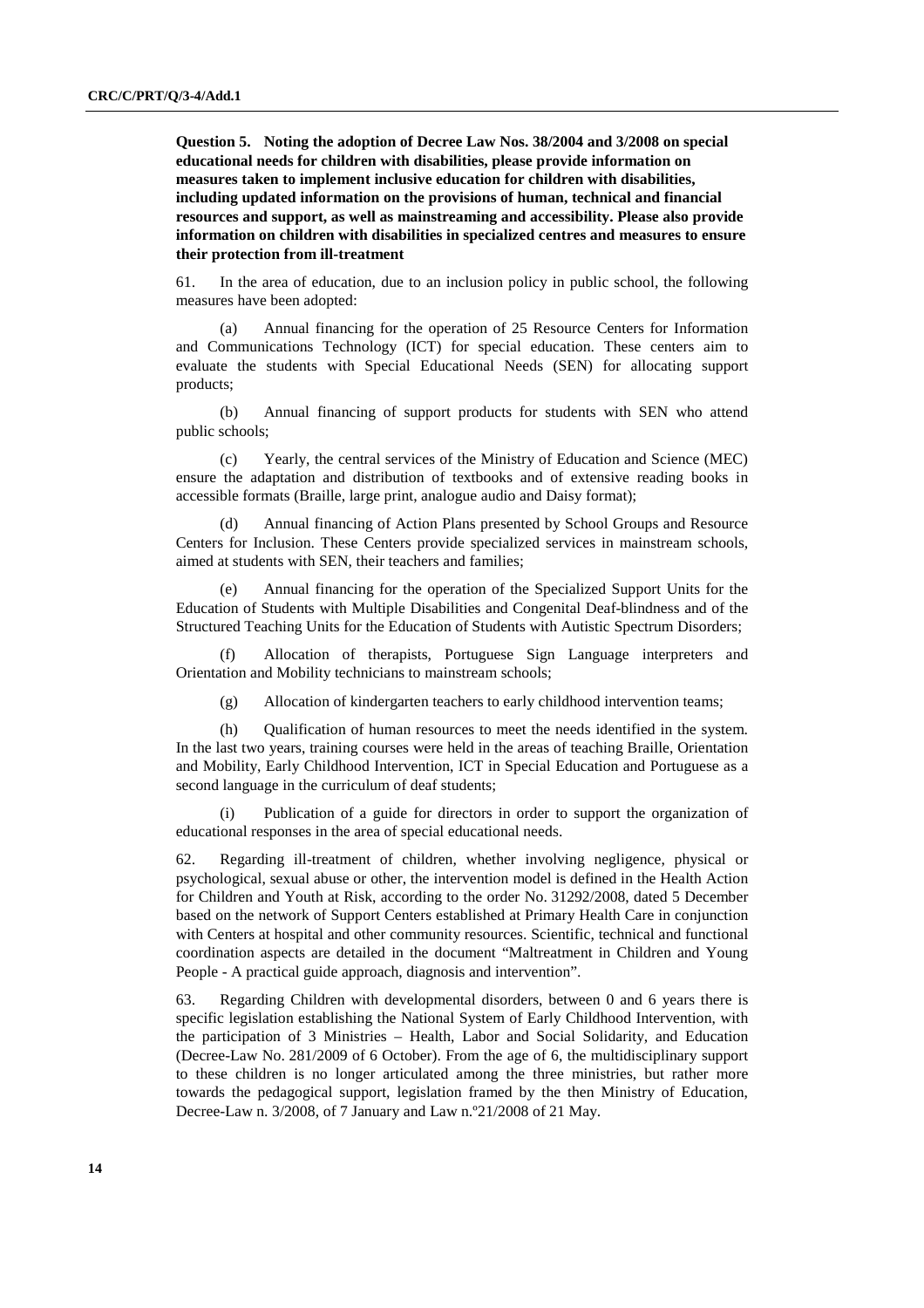**Question 6. Please provide updated information on the number of teenage pregnancies and abortions, and sexually transmitted infections, including HIV/AIDS as well as measures to provide sexual and reproductive health education, including methods of contraception and the prevention of sexually transmitted diseases. Please also provide information on access to health for children in disadvantaged situations, including children of migrants, whether documented or not, Roma children and others** 

64. According to the Portuguese Constitution, "Everyone has the right to the protection of health and the duty to defend and promote health". The right to health protection is accomplished through a national health service which is universal and general and, "with particular regard to the economic and social conditions of the citizens who use it, shall tend to be free of charge" (art. 64).

65. Fulfilling this constitutional principle, the Health Law establishes the universality of coverage of the health care services provided as a basic feature of the Portuguese health system, determining that the public health services extend to the entire population. It also establishes the equity as a general principle of the health system ensuring that access to health care is made in terms of substantive equality.

66. Finally, the said Law also gives particularly relevance to the fact that the means and the actions of the health system are primarily oriented towards health promotion and disease prevention. This implies an integral concept of health and raises the challenge to health care service providers, to incorporate the operationalization of strategies that can contribute to reducing inequalities in health, improving equity in access to health care, particularly taking into account the needs of especially vulnerable groups in the actions of health promotion and disease prevention.

67. With regard the Roma community, all its members are considered Portuguese citizens, and therefore enjoy the same rights and duties as other users of the National Health Service. For members of the Roma community who are considered immigrants, the rules and procedures in place regarding access of immigrants to the National Health Service apply. Regular immigrants have the same rights as national citizens on this matter. Moreover, according to the Health Ministry's Order nr. 12/DQS/DMD, 7 of May, irregular immigrants who are in Portugal for a period above 90 days, cannot be discriminated in acceding to public health care, although, in general terms, they might have to pay its real costs. Exceptions, however, are made such as, for instance, in cases where urgent and vital care is needed, or in case of transmissible diseases that endanger or threaten public health.

68. According to the Directorate-General's Bulletin, the exceptions to the rule stipulating the obligation for irregular migrants to pay for the health care's real costs are:

(a) Urgent and vital health care;

(b) Communicable diseases that pose a danger or threat to public health (e.g. tuberculosis or AIDS);

(c) Maternal and child health care and reproductive health care, namely access to family planning consultations, voluntary interruption of pregnancy, monitoring and observation of women during pregnancy, labour and delivery and the post-partum period, and health care provided to newborns;

(d) Health care to minors residing in Portugal under the terms set forth in Decree-Law 67/2004, of 25 March;

(e) Vaccination, according to the National Vaccination Programme;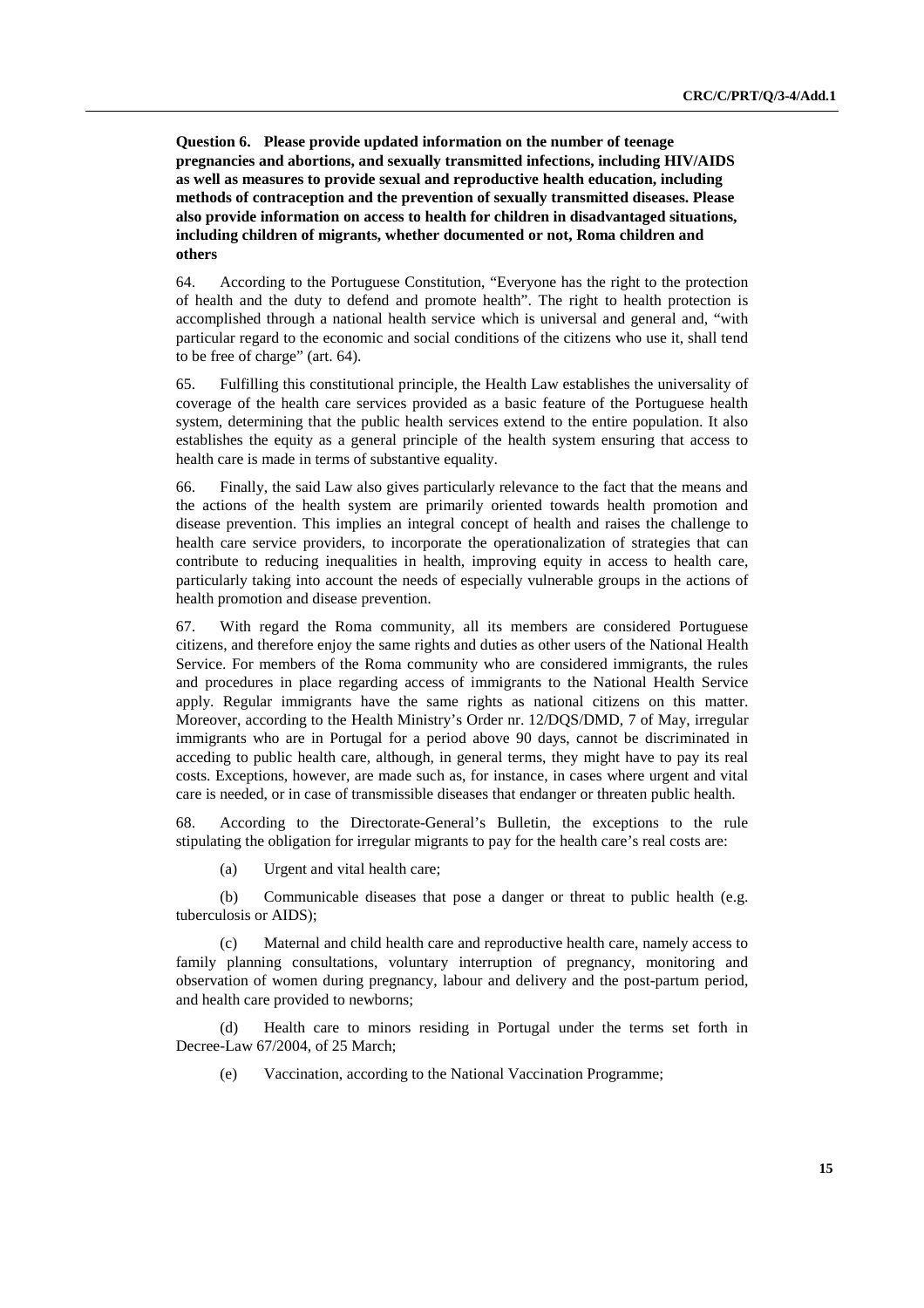(f) Foreign citizens present in Portugal for the purpose of family reunification when a member of the family makes contributions to the Social Security System which are duly documented;

(g) Citizens who are in a situation of social exclusion or economic need as documented by the Social Security Services.

69. Therefore, an immigrant who is in the national territory, and needs any kind of health care, has the right to be treated in a health clinic or a hospital (in case of emergency) without these services have the possibility to refuse to provide the healthcare based on any grounds of nationality, lack of economic means, lack of legalization or other.

70. Regarding teenage pregnancies, it is not possible to provide data because there is no data on "Pregnancy" in any age group. Data is only available for Live Births and Voluntarily Interruption of Pregnancy performed. As for the number of births in women under 15 years of age, there were 59 and 55 in the years 2011 and 2012 respectively. In women between 15 and 19 years of age there were 3,604 and 3,246 in the years 2011 and 2012 respectively (see annex  $1$ )<sup>1</sup>. The number of teenage births has been declining.

71. Concerning the number of pregnancy interruptions in girls less than 15 years of age there were 84 in 2011 and 71 in 2012. In women between 15 and 19 years old there were 2274 in the year 2011 and 2021 in the year 2012 (see annex 1). Both the number of births and the number of pregnancy interruption have been declining.

72. The regular contraceptive methods (which include hormonal contraceptives, intrauterine device, contraceptive implant, vaginal ring and condom) and the emergency contraception are distributed free of charge on the National Health Service. Some methods can also be purchased at the counters of pharmacies and Para-pharmacies.

73. Concerning mother-to-child transmission of HIV/AIDS, the data reported by 50 of the Portuguese hospitals/maternities (24 from the Southern region; 8 from Central region; 14 from the Northern region; 1 from Madeira Island; 3 dos Azores Islands) in 2012 is as follows:

#### **Source of mother's infection**

74. The source of mother's infection in 2012 was mostly sexual (185), followed by drug use (26). The number of HIV infected mothers last year is 233, which represents a prevalence of 0,28 per cent.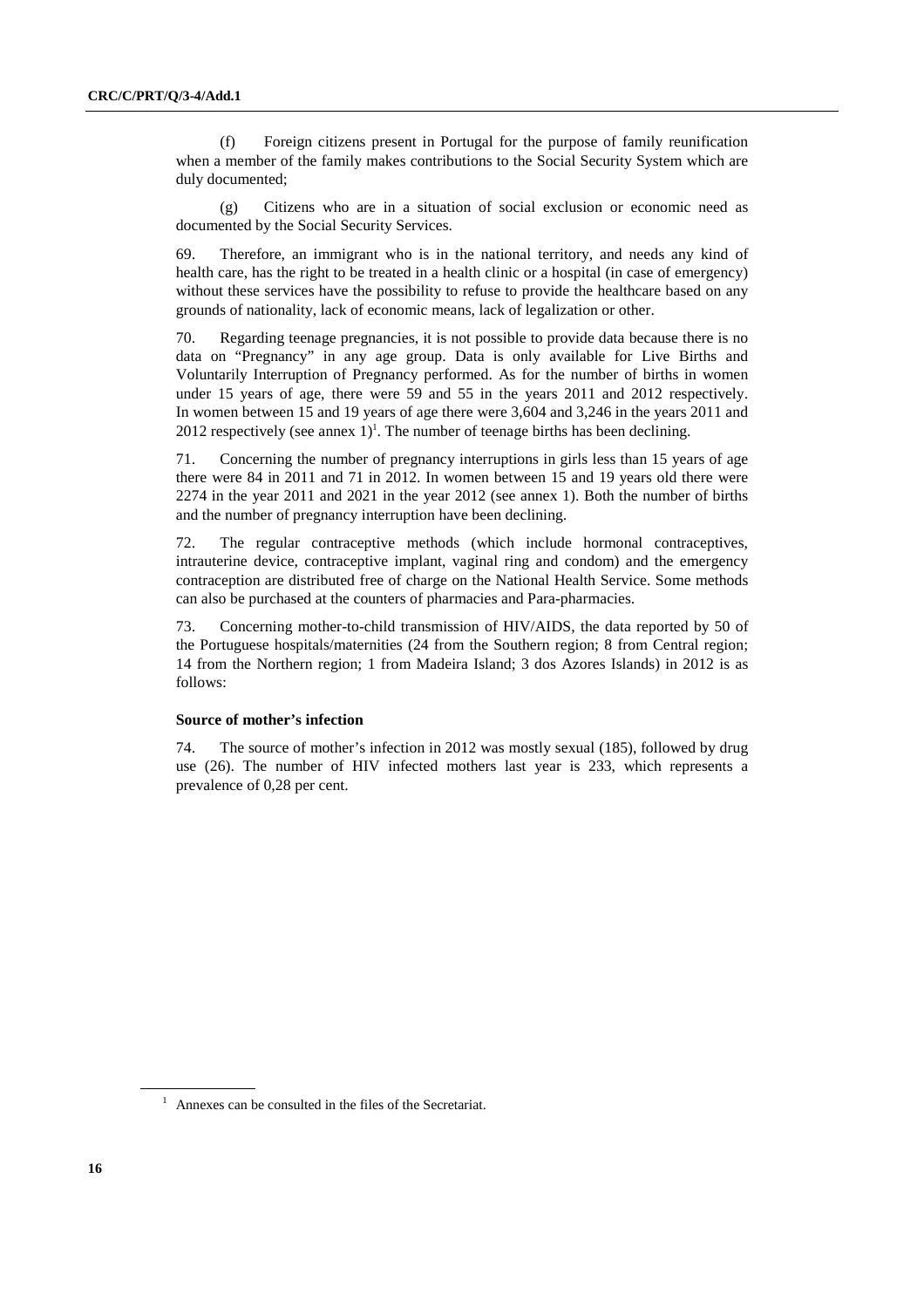

## **Methods of contraception/ AIDS prevention**

75. Concerning methods of contraception and the prevention of sexually transmitted diseases, the National Programme for HIV AIDS distribution of male and female condoms between 2006 and 2012 was as follows:

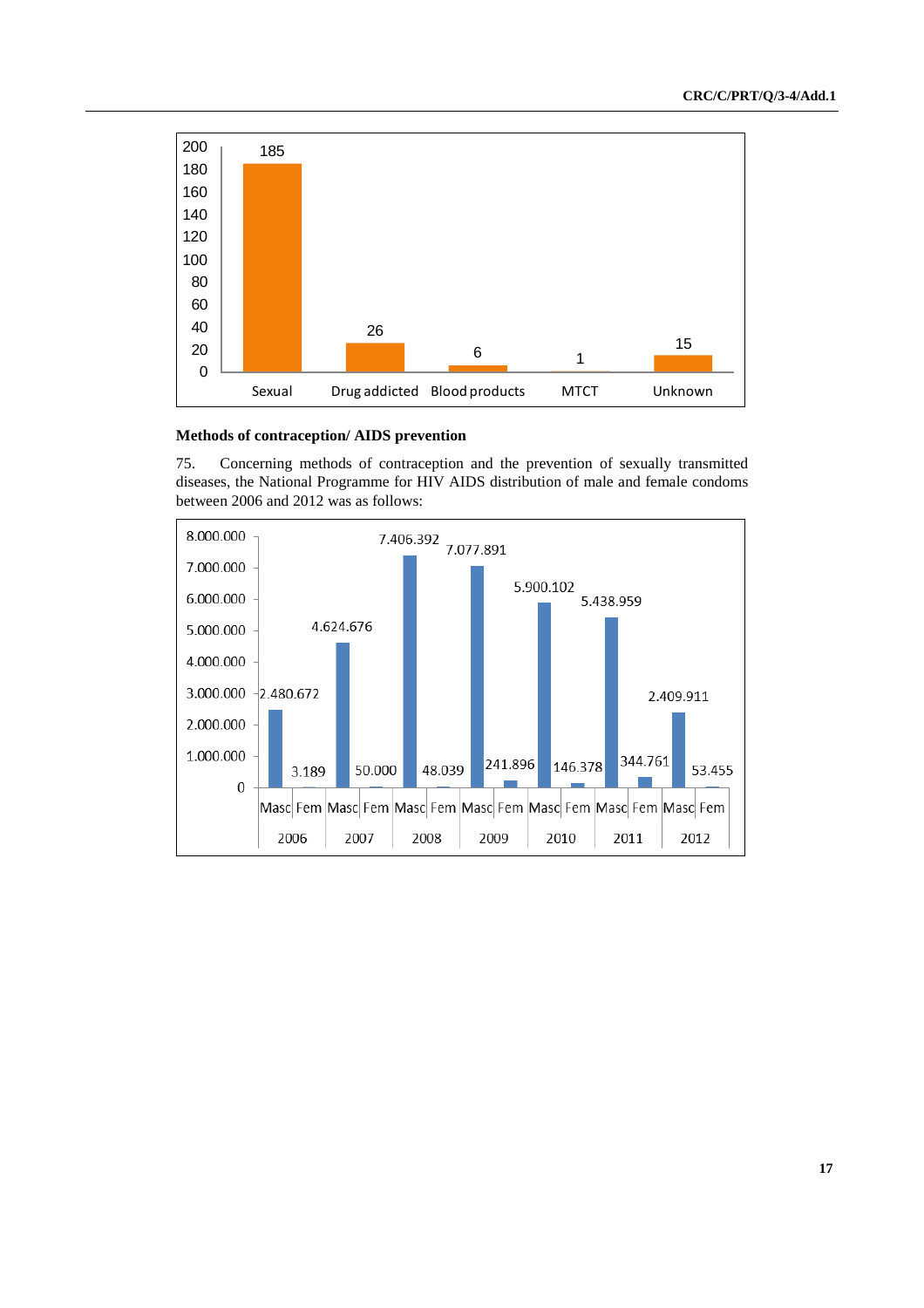# **Infected mothers – 2012**

 **Almost 91 per cent of pregnant women had pre-natal care on a regular basis.** 



#### **Births and newborns 2007-2012**

|  | Number of newborns from HIV infected mothers between 2007 and 2012: |
|--|---------------------------------------------------------------------|
|--|---------------------------------------------------------------------|

| Hospitals                          | 2007                     | 2008 | 2009 | 2010                     | 2011 | 2012 |
|------------------------------------|--------------------------|------|------|--------------------------|------|------|
| North                              | 53                       | 46   | 46   | 32                       | 31   | 36   |
| Center                             | 20                       | 17   | 18   | 19                       | 17   | 14   |
| South                              | 184                      | 192  | 180  | 226                      | 214  | 186  |
| Islands                            | $\overline{\phantom{0}}$ |      | -    | $\overline{\phantom{a}}$ | 2    |      |
| <b>Total Number</b><br>of Newborns | 257                      | 255  | 238  | 277                      | 270  | 237  |

|   | 2007<br>$N = 257$ |   | 2008<br>$N = 255$ |   | 2009<br>$N = 238$ |   | 2010<br>$N = 277$ |   | 2011<br>$N =$ | 2012<br>$N = 236$ |
|---|-------------------|---|-------------------|---|-------------------|---|-------------------|---|---------------|-------------------|
| 6 | 2,3%              | 3 | 1,6%              | 6 | 12,5%             | 5 | 1,8%              | 5 | 1,85%         | 10.42%            |

 **Number/percentage of newborn infected children from HIV infected mothers:** 

76. The figures regarding 2012 reflect an accentuated decrease, comparing with the previous years.

## **Question 7. Please provide updated information on the Street Project which was developed to assist runaway children, including the number of children in street situations, the number of shelters and centres offering support for such children and the number of children in street situations benefitting from these shelters and centres**

77. In Portugal, there are mainly runaways from home and from institutions. The vast majority of children are recovered safe and quickly by the police forces across the country. There are a few hundred cases, but most are recurrent situations.

78. The Instituto de Apoio à Criança (Child Support Institute) developed a comprehensive policy to address the causes of children living in the street, including assisting families and addressing concerns related to adequate housing and access to

ΙL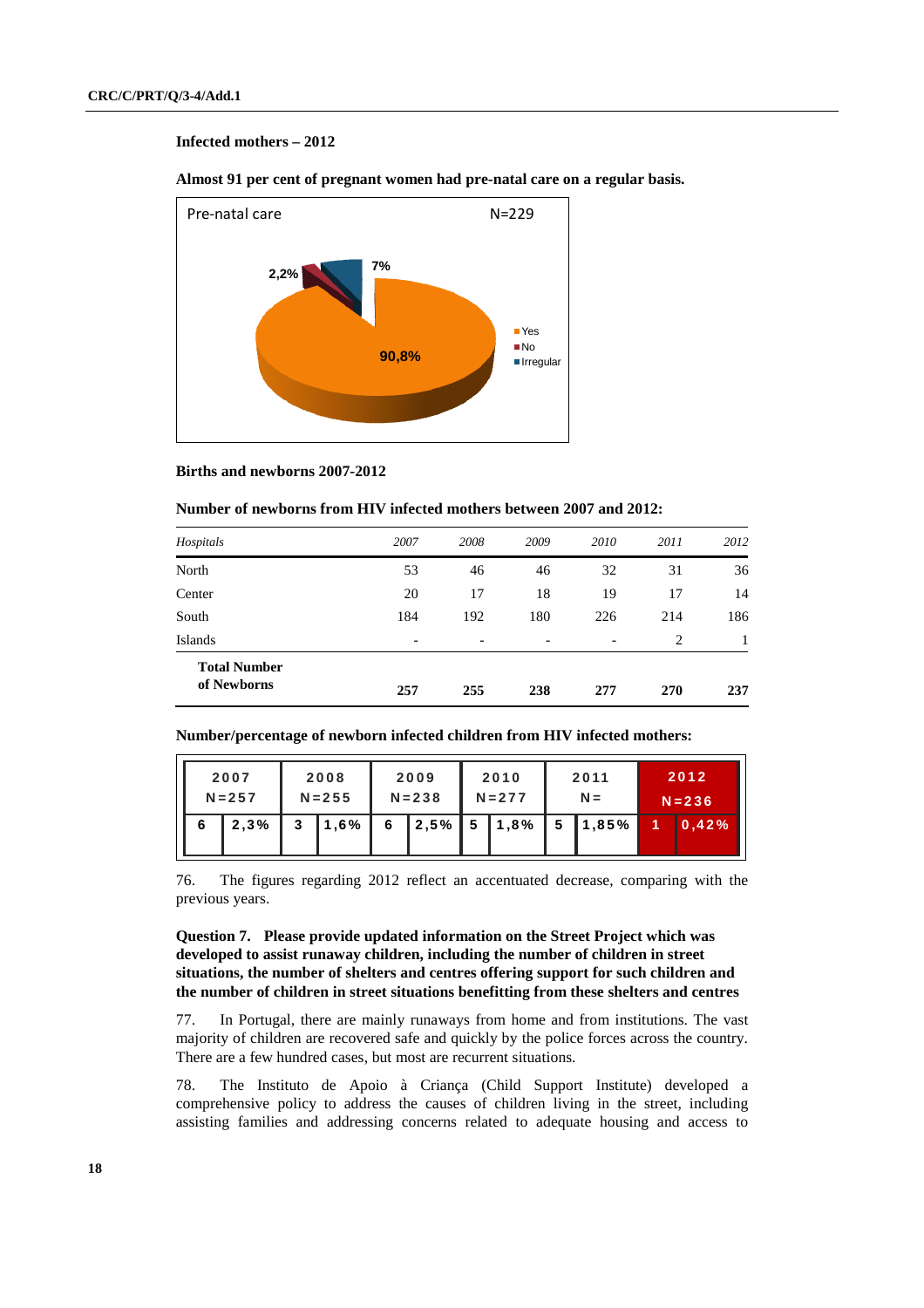education and health care. This NGO, financed by the Ministry of Solidarity, Employment and Social Security, continues to implement a flexible approach aimed at effectively reaching, supporting and reintegrating children in their families and communities, with a particular focus on situations of drug abuse and child prostitution. As a result, the phenomenon of children living in street situations has been gradually decreasing and is presently limited to few cases mainly in metropolitan areas such as Lisbon, Porto and Setúbal.

79. Furthermore, Portugal has implemented the European number for missing children, the 116000 in 2008 through a protocol between the Ministry of Internal Affairs and the NGO Instituto de Apoio à Criança. IAC is responsible for taking in the calls (free for the caller) and provide free psychological and legal support, while the shelter is provided by the Social Security District Centers, depending on where the runaway child is located. IAC is a member of the European Federation for Missing Children, based in Brussels (www.missingchildreneurope.eu), whose work is funded by the EU.

**Question 8. Please provide information on the effectiveness of the law and measures to combat corporal punishment, such as research demonstrating a decline in the use of corporal punishment in child-rearing and a change in public attitudes towards corporal punishment. Please also provide updated information on the outcomes of the implementation of the Raise Your Hand against Smacking campaign launched in 2010, the programme on child maltreatment and corporal punishment, the National Social Emergency Line of the Institute of Social Security, and the Children and Young People Bullying Helpline** 

80. Corporal punishment is now a public crime according to the Penal Code. The Law for the Protection of Children and Youngsters in Danger (LPCJP), approved by the Law 147/99 of the 1st of September and the Commissions for the Protection of Children and Youngsters (CPCJ), locally based, have been an important instrument to change public attitudes towards corporal punishment.

81. Since 2008 the National Commission for the Protection of Children and Youngsters at Risk (CNPCJR) has been developing a bottom up campaign, named Mês da Prevenção dos Maus Tratos (Child Abuse Prevention Month), aimed at being a national campaign for child abuse and neglect prevention. In 2012, there were 80 CPCJ involved in this campaign. The CNPCJR has also been developing, in partnership with the local CPCJ, a National Prevention Project "Tecer a Prevenção" which is aimed at implementing Local Plans for the Protection and Prevention of Child Abuse and Neglect involving several public and private local sectors. In 2012, there were also 80 CPCJ involved in this project.

82. Portugal has implemented the European number for Children's Helpline, the 116111, which is free for land lines and cell phones. It is run by the IAC (www.iacrianca.pt) since 1988, and it has adopted the European number in 2010.

83. The National Social Emergency Line of the Institute of Social Security received 132 calls about children under 18 years old in a social emergency in 2012 and 45 situations of children under 18, in a social crisis situation. Some of these situations imply physical maltreatment and domestic violence.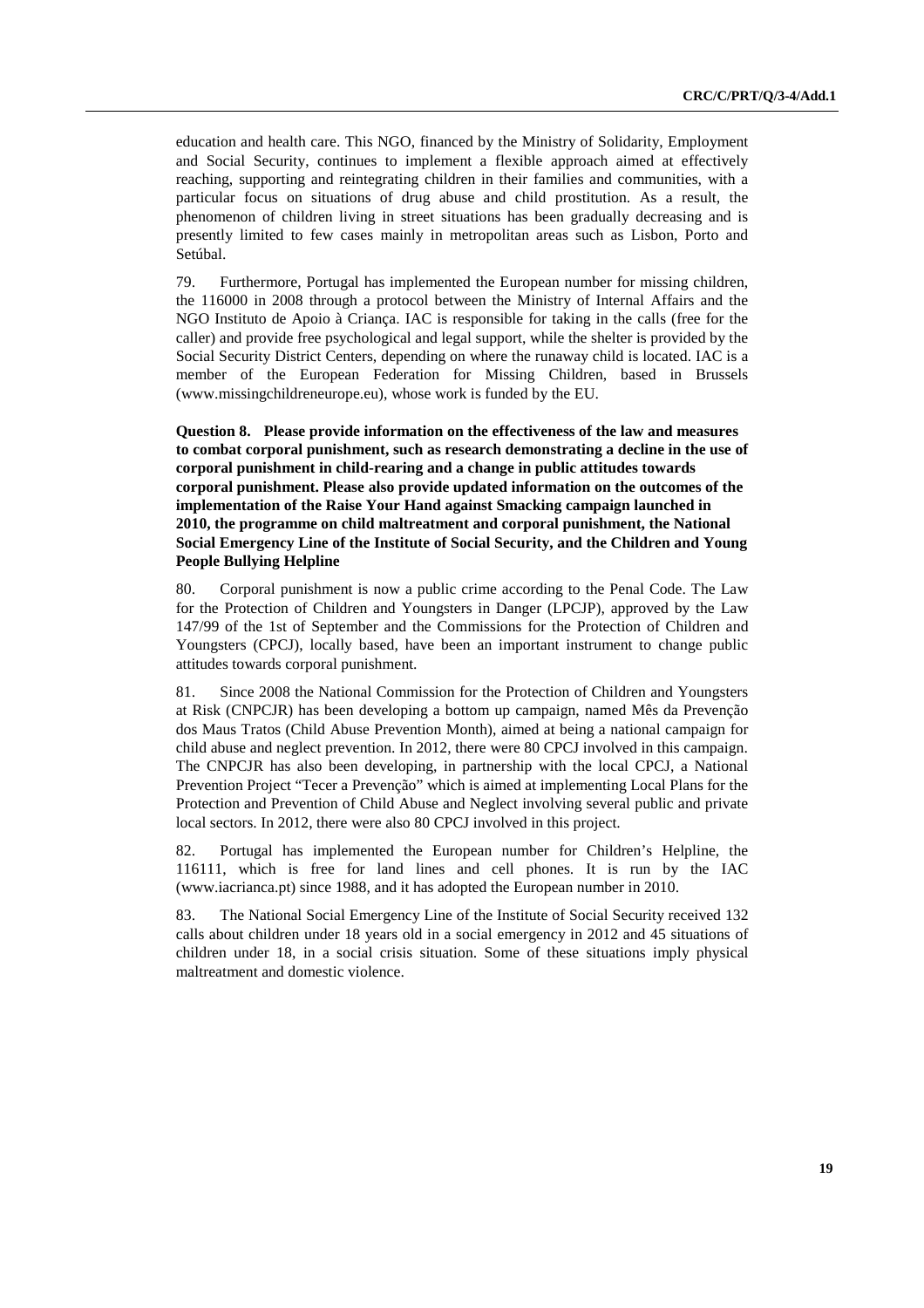# **Number of situations identified by the National Social**

|                                                     | 2010 | 2011 | 2012 |
|-----------------------------------------------------|------|------|------|
| Children, under 18, in a social emergency situation | 120  | ∗    |      |
| Children, under 18, in a social crisis situation    |      |      | 45   |

#### **Emergency Line, of children under 18, in a social crisis situation**

*Source*: National Social Emergency Line of the Institute of Social Security. \* Not available.

84. By decision of the Ministry of Solidarity, Employment and Social Security, monitoring and evaluation reports on the activity of CPCJ have, from 2012, changed their periodicity, from a six month period to a three month period. The new periodicity allows assessments that are closer to reality. This has positive effects namely in the monitoring and support of CPCJ by the National Commission and on relevant decision making.

85. Extending compulsory schooling until 12th grade originated a higher number of children and youngsters in schools and therefore more risk and danger cases were identified. School failure and early school leaving together with other situations have increased the number of requests by schools for the intervention of CPCJ. Latest data reveal that cases of danger where the right to education is at stake, is the second most detected problem with highest incidence in 15 to 18 years of age group.

## **Question 9. Please provide updated information on violence against children, and in particular girls, including domestic violence and sexual violence. Please further provide information on assistance to child victims of domestic violence, including shelters, witness protection, access to medical care, especially in cases of sexual violence, and mental health counselling**

86. Concerning any type of violence (active or passive) against children, the Annual CPCJ Activity Report data points to five major conditions that led, in 2012, to CPCJ interventions: Child Neglect (30 per cent), Exposure to behavior models that may compromise child health, well being, and development (23 per cent), Situations that compromise the right to education (15 per cent), Physical Abuse (6.3 per cent), and Psychological or emotional abuse (5.3 per cent).

87. In 2012/2013, the CNPCJR has been a social partner, along with several NGO and public services, in the conception and development of a manual about Domestic Violence (DV) for any professional who may face a domestic violence situation. The CNPCJR is giving expertise concerning professional intervention and procedures with children in domestic violence. Technical advisory teams provide assistance to National Courts in these cases. These teams include trained professionals of the Social Security Institute and are established in all 18 districts of Portugal. These teams provide all the necessary psychosocial information to support the judge/court to make a legal decision and are also responsible to accompany the child/youth social plan decided by the judge.

88. All victims are provided with emergency shelter through the national emergency system run by the National Social Emergency Line of the Institute of Social Security (144 helpline) and through the local Child Protection Commissions, closer to the child.

89. In the areas of training and prevention of violence, the National Republican Guard's (Guarda Nacional Republicana –GNR) military personnel has special training to interact with school communities and therefore held awareness programs in schools to easily detect ill treatment situations. Within a school community the following members are considered: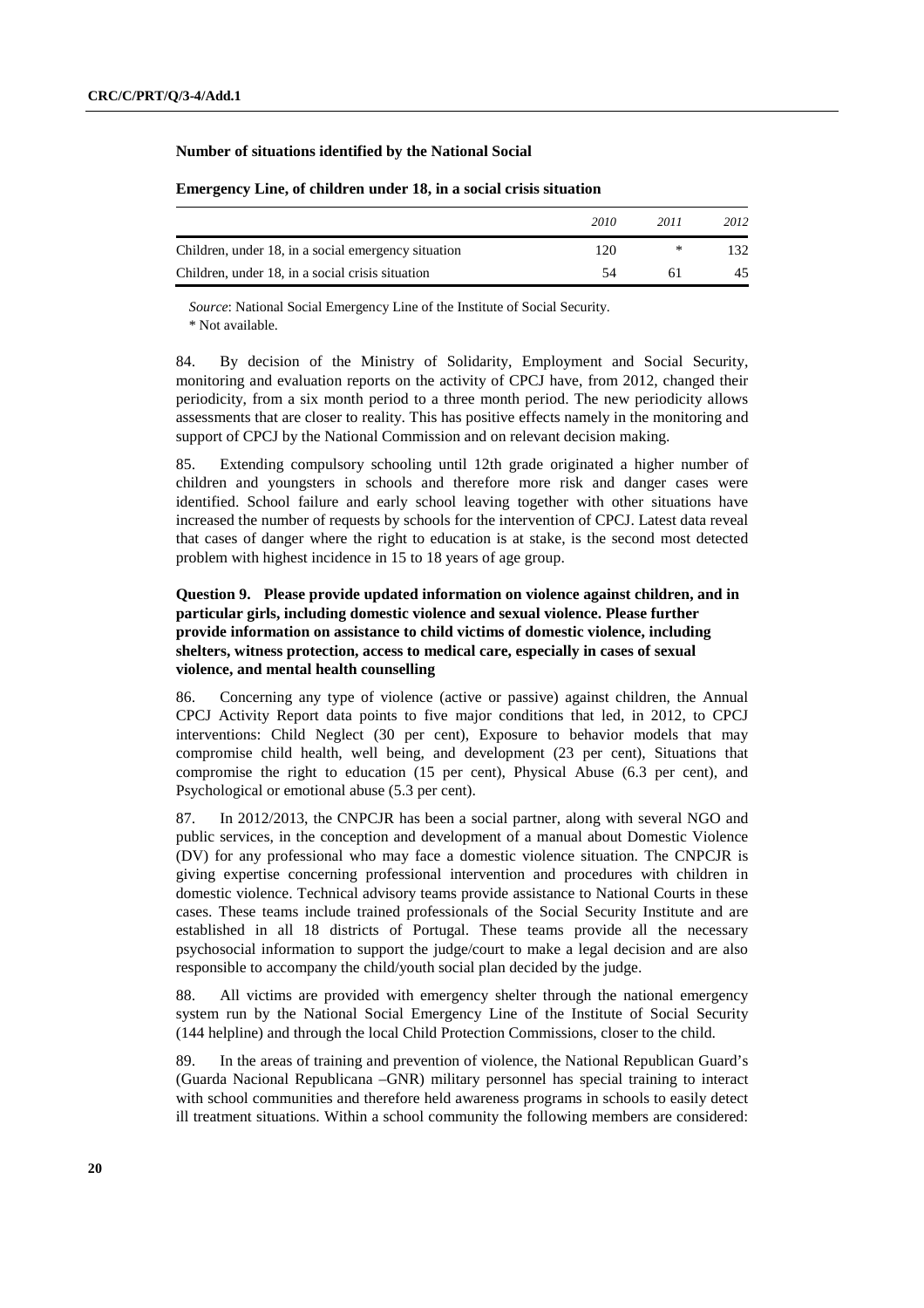students, teachers, parents and school staff. Therefore this interaction is very important to inform them on their rights in order to avoid physical violence on children. The Public Security Police develops prevention and awareness actions with schools on thematic areas such as "citizenship" and "domestic violence in romantic dating" targeted at students, teachers and other school staff.

90. In the area of health, the Health Surveillance Consultation on Children and Youth has been highlighted as a prime opportunity for screening, assessing, intervention and guidance in difficult situations. The articulation between the teams of Mental Health for Children and Adolescents and the Primary Health Care is essential for a more cohesive and efficient integrated work.

91. In order to complete the evaluation of the emotional relationship in the first year of life, it has been also issued the document "Promoting Mental Health in Pregnancy and Early Childhood – Guidance Manual for Health Professionals".

92. Unfortunately, there are few mental health medical experts, well as other areas of expertise, in the field of childhood and adolescence, to complement professional intervention, particularly in integrated multidisciplinary teams, such as clinical psychologists, nurses, social workers, speech therapists and early childhood educators.

93. On the other hand it is identified the problem of the small number of inpatient beds in child psychiatry, which does not correspond to the real needs, and often children are hospitalized in pediatric departments and teens in sector of adult, which is a limitation and a barrier to implementation of the document "Recommendations for the Practice of Child and Youth Mental Health in Primary Care".

94. Similarly there has been a near total absence, whether at public or private, of therapeutic communities and outpatient psychosocial rehabilitation structures for both children and adolescents with serious mental illness as with severe personality disorders.

95. For further data on violence against children, please also see annex 2.

 **Question 10. Please provide updated information on measures taken by the State party to combat child labour. Please also provide information on inspections by government authorities in those industries known for employing children, especially the agriculture, textile, footwear, construction and hotel industries. Please further provide updated information on assistance provided by the State party to victims of labour exploitation, including compensation, education, vocational training, witness protection and counselling.** 

96. The numbers of child labour in Portugal have been declining over the last decade: 233 cases were detected during 4,736 visits carried out in 1999. In 2012, only 1 case was confirmed during 77 visits, hence proportionally there was approximately a 75 per cent reduction of cases.

97. Until 2010, most cases were found in the construction industry and in the retail. An inspection campaign was also undertaken in the entertainment industry, comprising of 202 inspecting visits. This campaign found 20 breaches, which lead to fines and reports to competent courts, monitoring and social support services.

98. This evolution was possible due to the creation of specific structures in the area, such as the Plan for the Elimination for Child Labour and later, the Programme for Inclusion and Citizenship (2009). Financial support measures to families below poverty level such as the Social Insertion Income also contributed to the reduction of the number of cases. The Programme for Inclusion and Citizenship (PIEC) which aims at enabling children to obtain a school and/or professional certificate, also played an important role, as one of its top priorities were children working and drop-outs. As part of the methodologies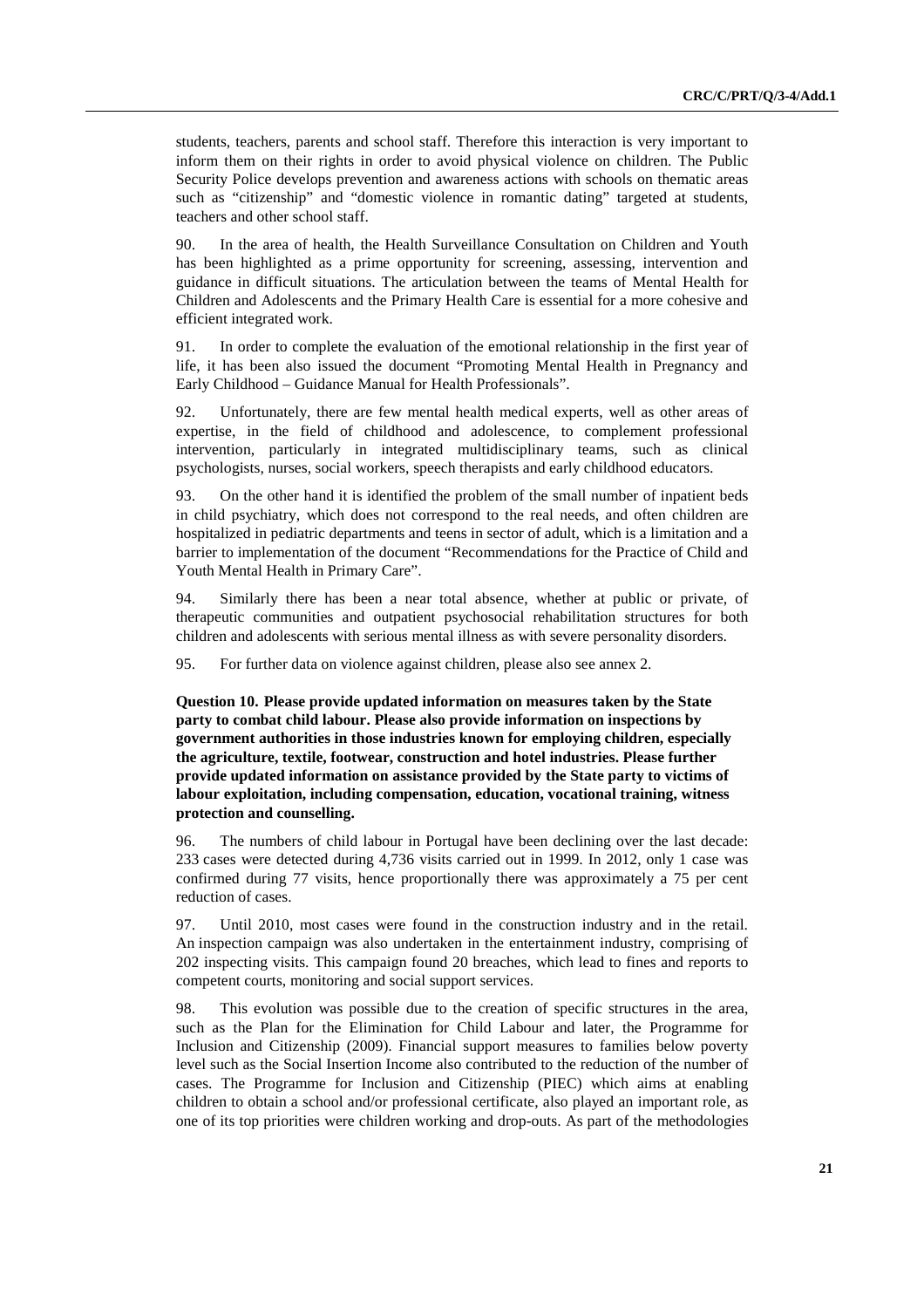used by the Working Conditions Authority, situations of child labour were reported to other entities involved in order to trigger mechanisms to monitor and support the families of these children.

99. The next table shows the child labour evolution in Portugal:

| Year     | Visits | N.º Children   |
|----------|--------|----------------|
| 1999     | 4,736  | 233            |
| 2000     | 5,620  | 126            |
| 2001     | 7,100  | 91             |
| $2002\,$ | 11,043 | 42             |
| 2003     | 6,957  | 18             |
| 2004     | 11,755 | 16             |
| 2005     | 12,142 | $\,8\,$        |
| 2006     | 3,811  | 13             |
| 2007     | 3,722  | 5              |
| $2008\,$ | 1,203  | 6              |
| 2009     | 1,089  | 6              |
| 2010     | 804    | 6              |
| 2011     | 107    | $\overline{2}$ |
| 2012     | 77     | $\,1\,$        |

Table 3 **Child labour in Portugal (1999-2012)** 

*Source*: ACT (Working Conditions Authority).

## **Question 11. Please clarify whether Decree Law No. 67/2004 guarantees the right of children whose foreign parents have no legal status in Portugal to enrol in schools and have access to health care, including children migrants and children of migrant workers who are undocumented or in an irregular situation.**

100. Within the principles and the procedures foreseen in the Law of Protection of Children and Youngsters in Danger any child in Portuguese territory is entitled to be protected regardless of the legal status their parents have in Portugal. Within this legal framework any child has the right to enroll in schools and have access to health care and any other support to guarantee her/his development and her/his rights.

101. More specifically in the area of health, Decree Law number 67/2004, of 25 March, regulated by the Decree n. 995/2004, of 9 August, effectively ensure full minors' access to health care and education, both in preschool as well as school education level, with the same rights that the law grants to minors (or their parents) in a regular situation in the country.

102. The ministerial order n. 25 360/01, of 16 November (Health Minister) had previously assured to immigrants access to health care in the National Health Service in the same conditions as nationals, whether they are legalized or if they took residence in Portugal for 90 days.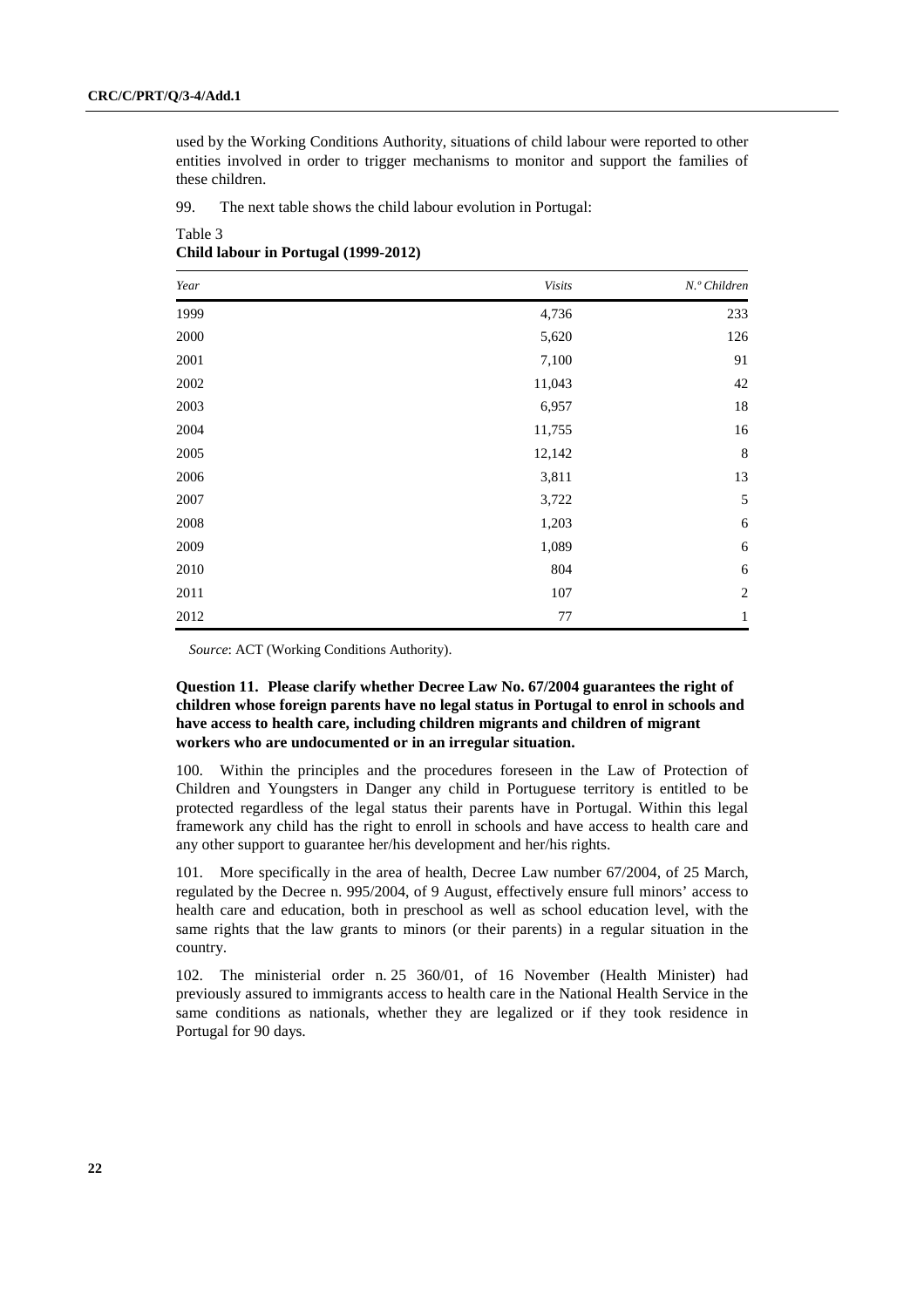# **Part II**

 **In this section the Committee invites the State party to briefly (three pages maximum) update the information presented in its report with regard to:** 

#### *(a) New bills or laws, and their respective regulations*

(i) Circular letter nr. 25360/01, of 16 November; Health Action for Children and Youth at Risk (ASCJR) with network Support Centers, at the level of Clusters of Health Centers (ACES) and Hospitals with paediatric care – Order MS n.º31292/2008, 5 December. Health Action on Gender, Violence and Life Cycle (ASGVCV), with the Network Team on Prevention of Violence among Adults – Order SEAMS n.º6378/2013 of 16 May.

(ii) Order 25360/01, of 12 December by the Minister of Health, about access of foreign citizens living legally in Portugal, attributing them equal rights in access to the National Health System.

(iii) Decree-Law nr. 67/2004, of 25 March creates a national registry of foreign minors who find themself in a irregular situation in Portigal.

(iv) Decree-Law nr. 3/2008, of 7 January – defines specialized support to preschool education and to basic and secondary education.

(v) Law nr. 21/2008, of 21 May , introduced the first change to Decree-Law nr 3/2008, of 7 January, which defines specialized support to pre-school education and to basic and secondary education.

(vi) Decree-Law nr. 229/2008, of 27 November, created the Observatory of Trafficking of Human Beings (Observatório de Tráfico de Seres Humanos – OTSH).

(vii) Order nr. 31292/2008, of 5 December, on the health actions for children and youngsters who have been victims of ill-treatment.

(viii) The scheme of leaves and benefits in situations of maternity, paternity and adoption was amended by the Labor Code, approved by Law No. 7/2009, of 12 February.

(ix) Decree-Law No. 91/2009, of 9 April, as amended by Decree- Law No. 70/2010, of 16 June and Decree-Law No. 133/2012, of 27 June, defines and regulates the parental protection benefits scheme in the event of maternity, paternity and adoption of the welfare system and solidarity subsystem.

(x) In the field of social action Law No. 108/2009, of 14 September, introduced an amendment to the support foster care system in situations of need, by amending article 13 of Decree-Law No. 12/2008, of 17 January. Decree-Law No. 63/2010, of 9 June, changed the same provision and implemented the payment of a cash basic economic support in the scope of measures for the promotion and protection of children and young people intended to protect the situations of need.

(xi) Law nr. 113/2009 of 17 September establishes measures to protect minors against sexual exploitation and child sexual abuse. Amendments to Law n.º57/98 of 18 August established rules of criminal identification.

(xii) Decree-Law nr. 281/2009, of 6 October, creates the National System of Early Childhood Intervention.

(xiii) Circular letter DGS 12/09 – regarding access of foreign citizens living legally in Portugal to equal rights in access to the National Health System.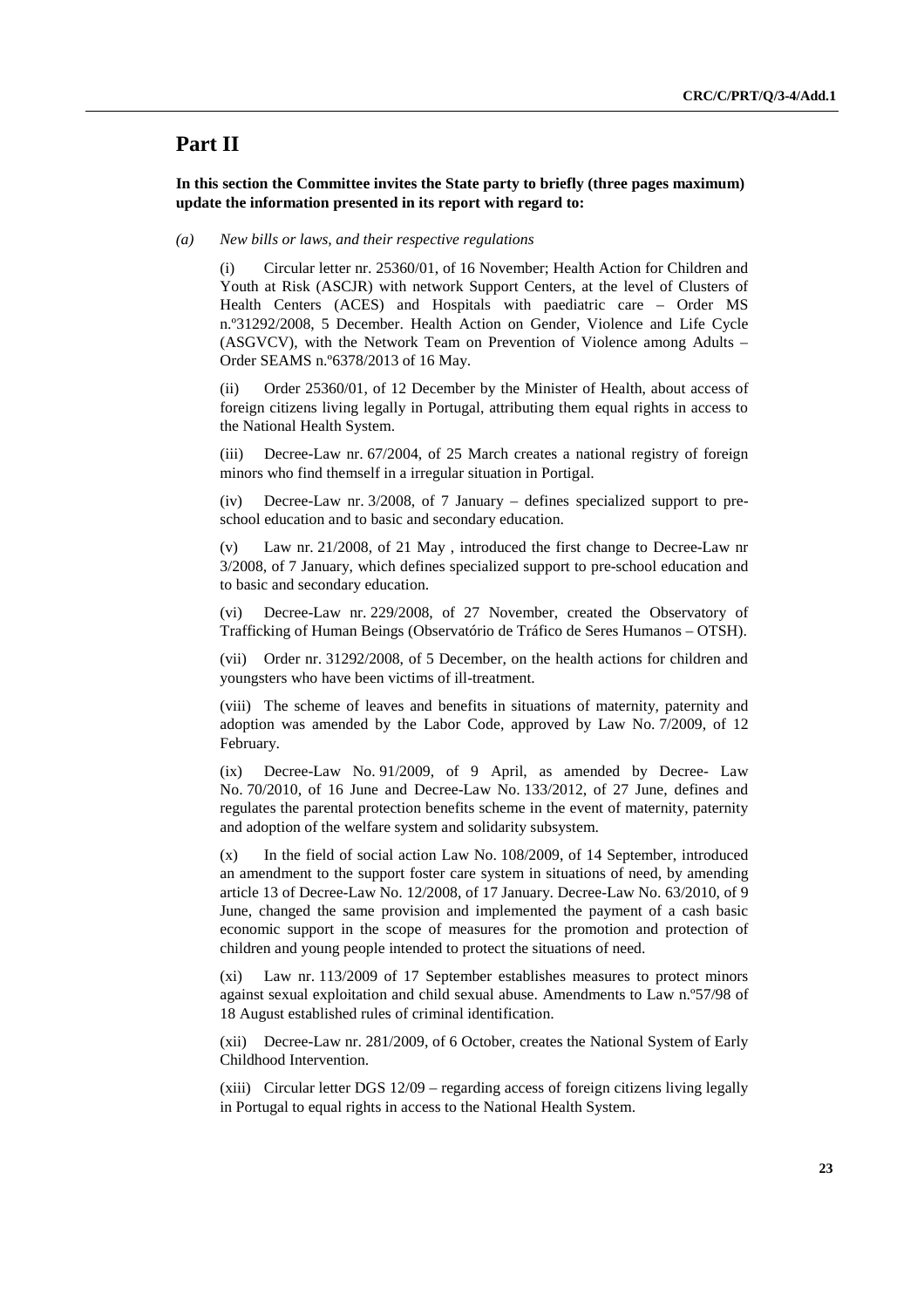(xiv) Joint Order by the Ministers of Internal Affairs, Justice and Health, nr 27808/2009, of 31 December on the statistics and definition of deadly victims of accidents.

(xv) Law nr. 27/2007 of 30 July was altered and republished in the annex to Law No. 8/2011, of 11 April. The amendment sets rules for the protection of children from the broadcasting of programs that "are likely to cause an obvious and serious adverse effect on the free personality development of children and adolescents, including programs which contain pornography [...] or gratuitous violence." Furthermore, the Law determined that the Regulatory Authority for the Media should encourage broadcasters to draw up a common television program rating system to establish a set of symbols in order to identify target age groups according to program content and which observes, with respect to the exhibition of cinematographic works and videos, the ratings of the Portuguese Board of Classification." Further protection applies to television advertisements. The said Law further obliges the concessionaire of the public television service to "ensure the production and broadcast of educational and entertainment programs intended for young people and children, contributing towards their education;" and to "ensure the broadcasting of informational, educational and cultural programs for specific audiences, including those of the different immigrant communities living in Portugal".

(xvi) 3 May 2010 – The Self-regulation Code Commercial Communication on matters related to food and beverage addressed to children, approved on May 2010, combines a series of general and specific rules in the field of commercial communication, regarding namely social responsibility, health, security, identification and character intervention, sales promotion and school marketing.

(xvii) The family benefits protection scheme, regulated by Decree-Law No. 176/2003 of 28 June and later republished by Decree-Law No. 133/2012, of 27 June was subject to some changes.

(xviii) Decree-Law No. 201/2009, of 21 August, created a new monthly cash benefit called scholarship.

(xix) Decree-Law No. 70/2010, of 16 June, established stricter rules for determining the means test to take into account in the granting of the benefits of the family protection subsystem.

(xx) Decree-Law No. 77/2010, of 24 June, determined that the payment of the additional amount to child benefit payable in September, will only apply to the lower level of income (1st level).

(xxi) Decree-Law No. 116/2010, of 22 October, established that family benefit for children and young people will no longer be granted to recipients belonging to the 4th and 5th income brackets, and will only be granted to children and young persons belonging to households whose reference earnings are not higher than 1.5 the social support index (IAS).

(xxii) Regulation No. 511/2009, of 14 May, which updated the amounts of family benefits and those benefits intended to protect children and young persons with disabilities or in situation of dependency.

(xxiii) Regulation No. 1113/2010, of 28 October, fixed the new amounts of child benefit for children and young persons, prenatal family benefit and respective increases as regards the second.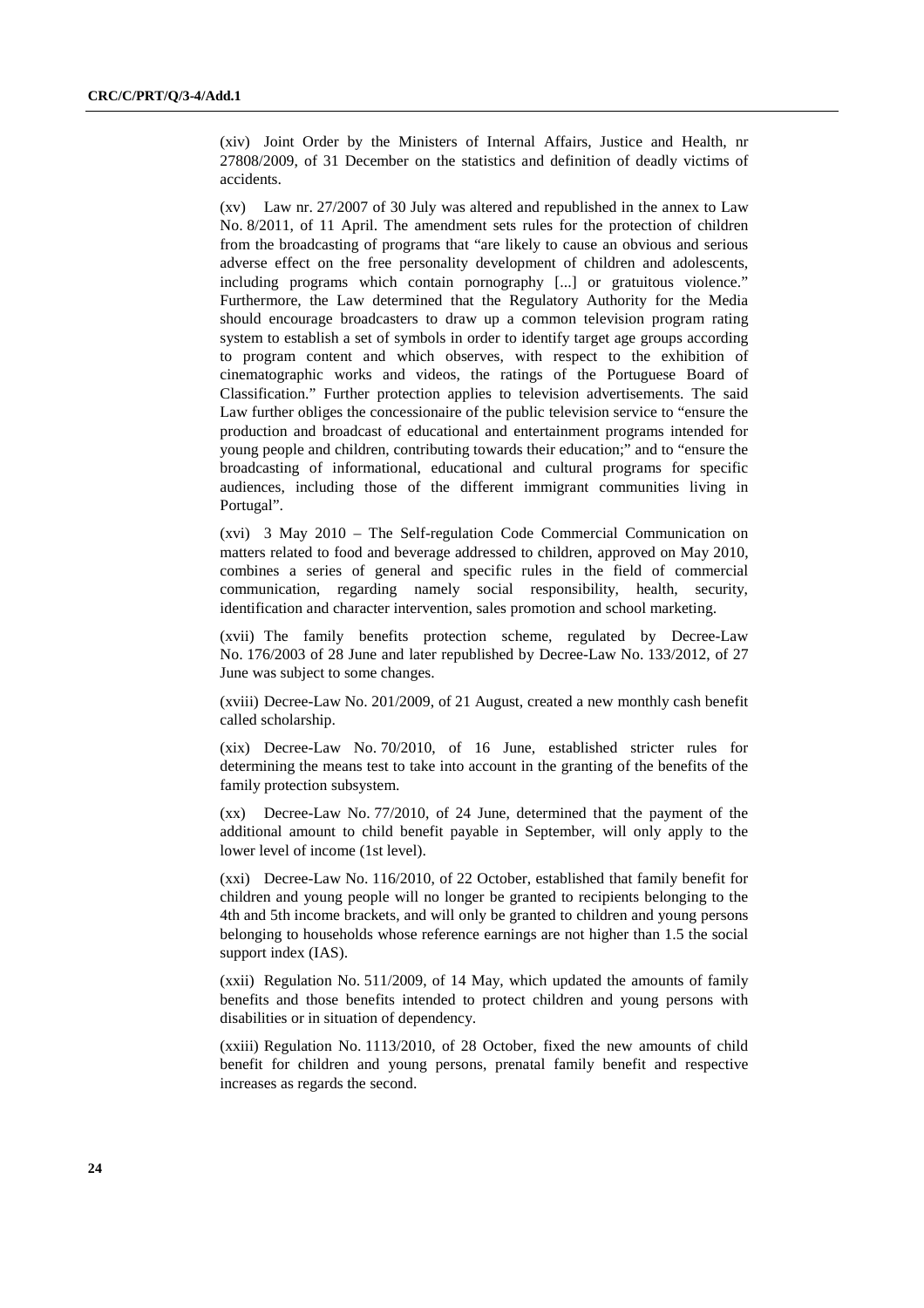(xxiv) The Decree Law 133/2012 made it possible to reassess income grades after the "annual proof" (during the month of August) when there has been a change in either revenues or family household determining the scale to access child benefits. Indeed, ensuring that whenever there is a change in revenues of the family household determining a change of reference income which, in turn, change the position in the income grade, one can reassess the grade according to new incomes, avoiding loss of entitlement in the case of reduction or loss of income. The terms and procedures of the reassessment were defined by Regulation no.344/2012 which establishes that the reassessment period cannot be produced before 90 days after the "annual proof" or the date of the previous declaration of change of income or of family household.

(xxv) Law No. 51/2012, 5 September, approved "Estatuto do Aluno e Ética Escolar" – Students' Status and School Ethics – which establishes the rights and duties of children and youths attending elementary and secondary education, as well as the commitment of parents and other members of the school community to the education process of pupils.

(xxvi) Order nr 6378/13, of 11 May, which creates in the framework of the Ministry of Health, a model of integrated interventions on interpersonal violence throughout the life cycle.

(xxvii) Article 160 of the Penal Code was recently amended by law 60/2013, of 23 of August. The new wording explicitly includes begging, slavery and the exploitation of other criminal activities among the purposes of trafficking in human beings.

#### *(b) New institutions (and their mandates) or institutional reforms*

103. Nothing new to report regarding the period after submission of the 3rd and 4th periodic reports.

## *(c) Recently introduced policies, programmes and action plans and their scope and financing*

104. The following programmes and plans have been introduced after the submission of the 3rd and 4th periodic reports:

(a) Redefinition and increment of crime's penalties concerning the sexual self determination of children; any type of sexual abuse already implies a protection measure and is mandatory of a crime process, once the majority of these abuse types is legally defined as a public crime;

(b) Requirement of the criminal registration presentation for all professionals who have any contact with children and youngsters;

(c) Policies, legal initiatives and specific actions concerning the victims of DV;

(d) Increment of crime's penalties for Child Abuse Crimes where it was included the Corporal Punishment crime;

(e) Specific measures to integrate the Protection System, the Educational Guardianship System and the Civil Guardianship Intervention; the educational guardianship interventions belong exclusively to Family and Children Courts and are applied when there are facts qualified as crimes but committed by youngsters in the 12-16years age group; those interventions goal, through educational guardianship measures, is the youngsters education for the law, human rights and citizenship and also to promote their social inclusion;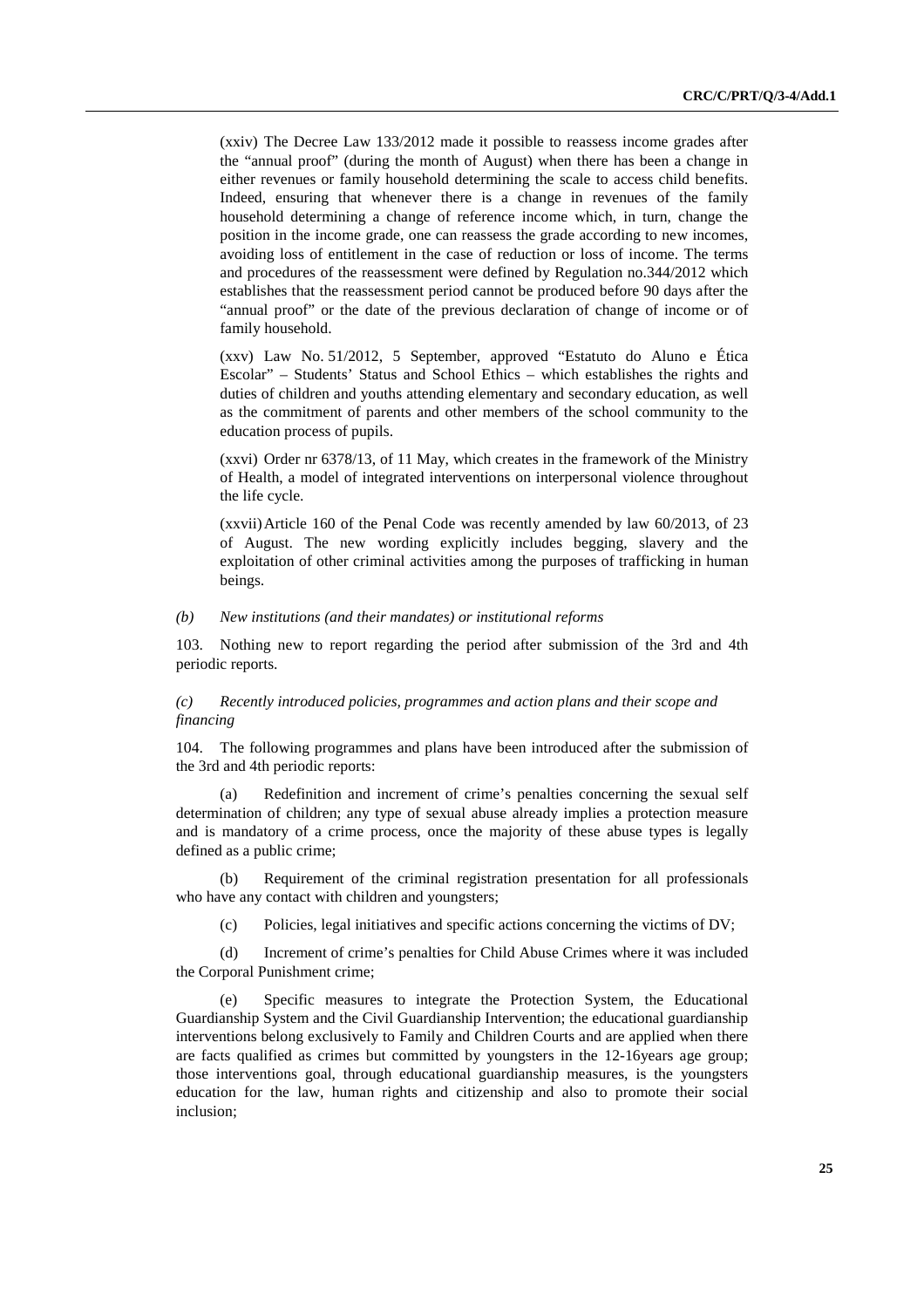(f) PES – Social Emergency Plan;

(g) PERA – Schooling Plan for Food Supply in Schools (joint initiative Ministry of Solidarity, Employment and Social Security and Ministry of Education);

(h) Child Agenda: in May 2012 the Government established a working group aiming at assessing proceedings and legal issues that converge in defining and defending the best interests of the child (Despacho nº6306/2012 de 14 de maio);

(i) The Resolution 37/2013, of the Council of Ministers, opened the debate on the revision of children and youngsters protection system and the adoption regime;

(j) In the area of health, Ministerial Order of June 2011 created the Hospital Referral Network of Psychiatric for Children and Adolescents and in June 2013 the National Health Program for Children and Youth were adopted;

(k) In the area of internal affairs, the II National Plan Against the Trafficking of Human Beings, the IV National Plan Against Domestic Violence and IV National Plan for Equality were adopted.

105. Furthermore, the 13th ordinary meeting of the Ministers of Justice of the Portuguese Speaking Countries Community (CPLP), that took place in Lisbon, from 29 to 30 may 2013, was subordinated to the subject "International child protection in CPLP area" covering both civil and criminal aspects. In the coming months, the Portuguese Presidency will implement all the activities approved by the Ministers within that subject and that will involve the 8 Portuguese Speaking Countries in the World.

 *(d) Recent ratifications of human rights instruments* 

106. Portugal has recently ratified the following UN human rights instruments:

(i) Optional Protocol to the Convention on the Rights of the Child on a communications procedure (ratified on t24 September 2013);

(ii) Optional Protocol to the International Covenant on Economic, Social and Cultural Rights (ratified on 28 January 2013);

(iii) Optional Protocol to the Convention against Torture and Other Cruel, Inhuman or Degrading Treatment or Punishment (OPCAT) – ratified on 15 January 2013). The Portuguese Ombudsman/NHRI was appointed the National Preventive Mechanism by the Portuguese Council of Ministers on 20 May 2013.

107. Portugal has also recently ratified the following human rights instruments from the Council of Europe:

(i) Council of Europe Convention on the Protection of Children against Sexual Exploitation and Sexual Abuse (ratified 23 August 2012);

(ii) Council of Europe Convention on preventing and combating violence against women and domestic violence (ratified5February 2013).

108. Portugal has also recently ratified the following UN international humanitarian law instruments:

(i) Convention on the Reduction of Statelessness (acceded1 October 2012);

(ii) Convention relating to the Status of Stateless Persons (acceded 1 October 2012).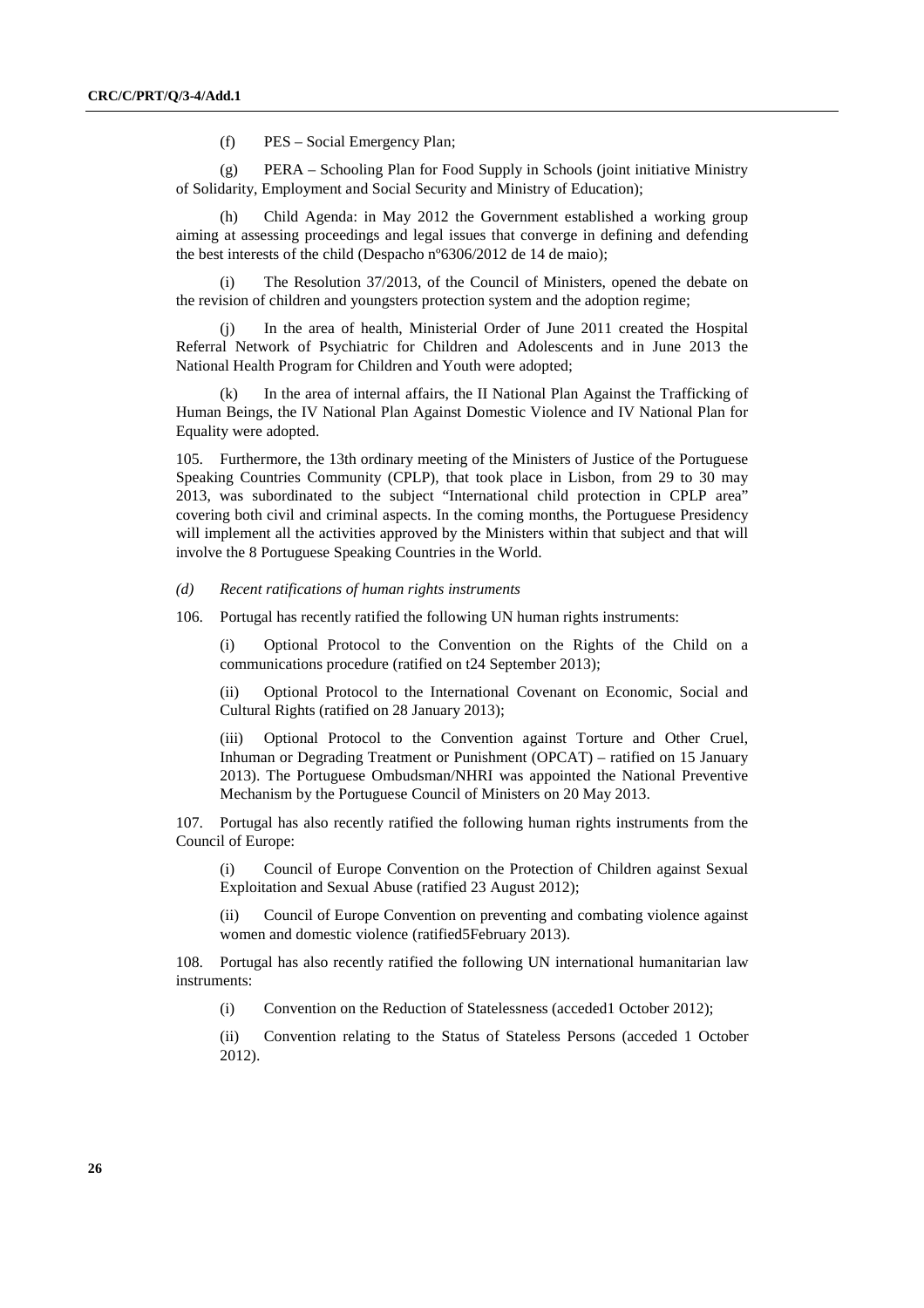109. Furthermore, the internal ratification process is ongoing for the following instruments:

(i) UN International Convention for the Protection of All Persons from Enforced Disappearance (currently being discussed in Parliament);

(ii) European Convention on the Exercise of Children's Rights, currently in Parliament;

(iii) Protocol 12 to the Convention for the Protection of Human Rights and Fundamental Freedoms;

(iv) Protocol 15 amending the Convention for the Protection of Human Rights and Fundamental Freedoms (signed 24 June 2013).

# **Part III**

# **Data, statistics and other information, if available**

 **Question 1. Please provide, if available, updated statistical data (disaggregated by age, sex, ethnic origin, geographic location and socioeconomic status) for the period**  2010, 2011 and 2012 on<sup>2</sup>:

 *(a) The national budget and on the proportion of the budget allocated to the implementation of the rights of the child at the national, regional and local levels* 

110. Portugal does not collect information on budgetary allocations for the implementation of child rights.

 *(b) Reported cases of child abductions, the number of children recovered and the number of conviction of perpetrators for child abductions* 

111. Please see annex 2 for the existing statistics on the above-mentioned cases.

 *(c) Reported cases of abuse and violence against children, including all forms of corporal punishment and domestic violence, with additional information on the type of assistance given to child victims and the follow-up provided, including prosecution of the perpetrators and the sentences handed down in the State party* 

112. Please see annex 2 for the existing statistics on the above-mentioned cases.

 **Number and percentage of child abuse cases by subcategories of the broader category: Exposure to behaviors which may compromise the well-being and development of a child** 

| Exposure to behaviors which may compromise<br>the well being and development of a child | $\%$ | $N^o$ |
|-----------------------------------------------------------------------------------------|------|-------|
| Alcohol drinking                                                                        | 2.7% | 128   |
| Addiction                                                                               | 3.7% | 176   |

 $2$  On the basis of the fundamental rights protection under the Portuguese Constitution, no statistics can be drawn up on the basis of ethnicity. (Article 13 nº2, Principle of equality, Constitution of the Portuguese Republic – seventh Revision [2005].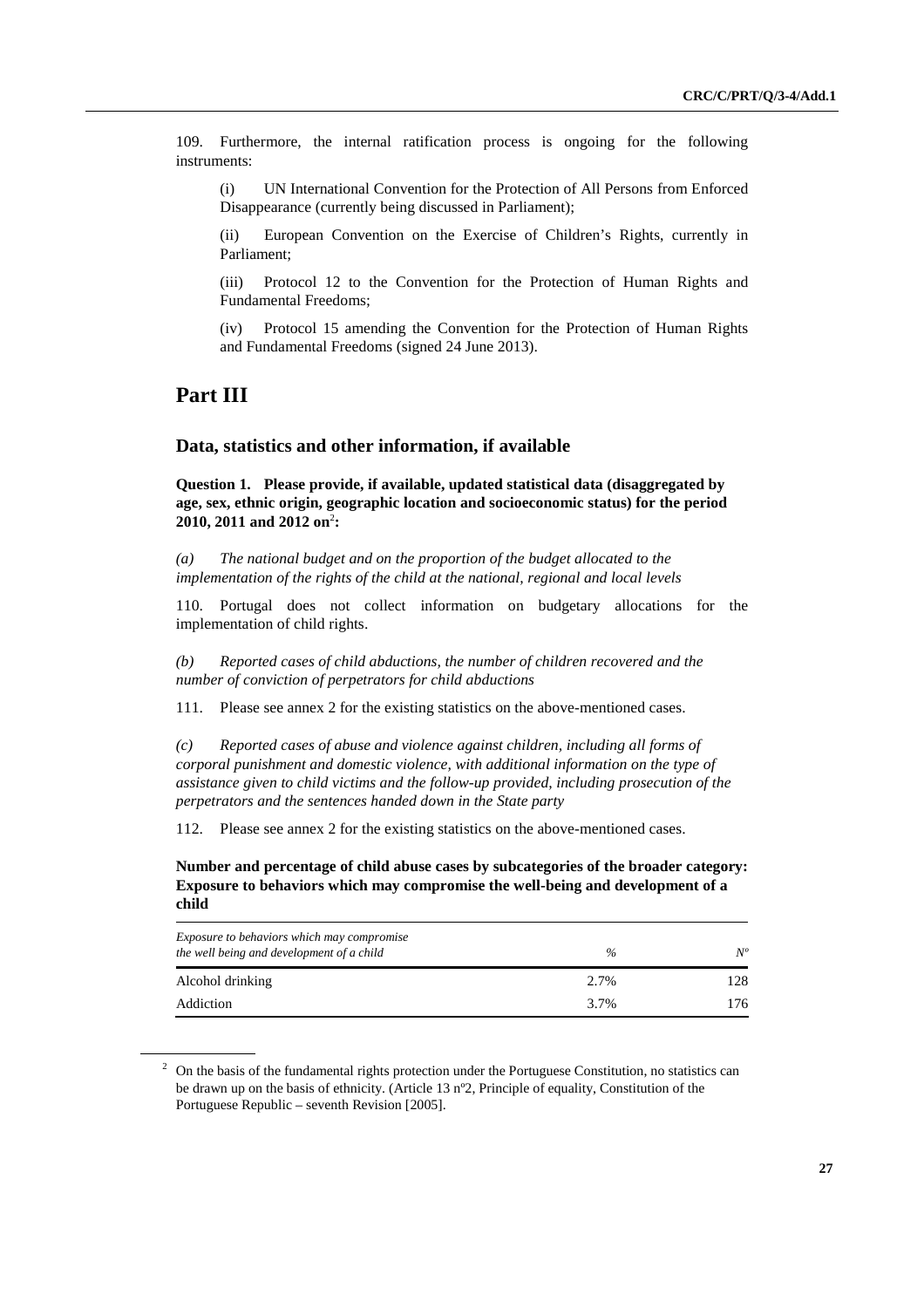| Total                                                                                   |       | 4,810 |
|-----------------------------------------------------------------------------------------|-------|-------|
| Domestic Violence                                                                       | 93.7% | 4.506 |
| Exposure to behaviors which may compromise<br>the well being and development of a child | $\%$  | $N^o$ |

*Source*: 2012 Annual Activity CPCJ Report.

## **Percentage of child physical abuse in the CPCJ by its subcategories**

| Child Physical Abuse in the CPCJ                       | $\%$ |
|--------------------------------------------------------|------|
| Child Physical abuse in the context of DV              | 49%  |
| Child Physical abuse as corporal offense accounting    | 27%  |
| Child Physical abuse for corporal punishment with 24%. | 2.4% |

*Source*: 2012 Annual Activity CPCJ Report

#### **Number and percentage of children by subcategories of sexual abuse**

| <b>Subcategories of Sexual Abuse</b>                      | 187   | $N^o$ |
|-----------------------------------------------------------|-------|-------|
| Sexual grooming                                           | 35.3% | 66    |
| Sexual language or exhibition of<br>genitals to the child | 33,2% | 62    |
| Child Pornography                                         | 4.8%  | 9     |
| <b>Child Prostitution</b>                                 | 6.4%  | 12    |
| Sexual Abuse with intercourse                             | 21.9% | 41    |

*Source*: 2012 Annual Activity CPCJ Report.

### **Child sexual abuse by age groups and sex**

|                | Feminine | <b>Masculine</b> | <b>Total</b> |
|----------------|----------|------------------|--------------|
| $0$ to 5 years | 120      | 48               | 168          |
| 6 to 10 years  | 118      | 71               | 189          |
| 11 to 14 years | 158      | 53               | 211          |
| $>15$ years    | 106      | 27               | 133          |

*Source*: 2012 Annual Activity CPCJ Report.

 *(d) The number and types of cases of child abuse and neglect, including sexual abuse, reported to government authorities and by whom (e.g., family members, teachers, doctors, nurses), the types of interventions required, the disposition of the cases, including court decisions or other types of follow-up, and assistance provided, including counseling* 

113. Please see annexes 2 and 3 for the existing statistics on the above-mentioned cases.

#### **CPCJ Child Abuse Referrals by type of abuse**

|                    |                           | Child/voungster |                          |              |
|--------------------|---------------------------|-----------------|--------------------------|--------------|
| <i>Exposure to</i> |                           | assumes         |                          |              |
| dangerous          | Right to                  | dangerous       |                          | Other danger |
| <i>behaviors</i>   | Neglect education at risk |                 | behaviors Physical abuse | situations   |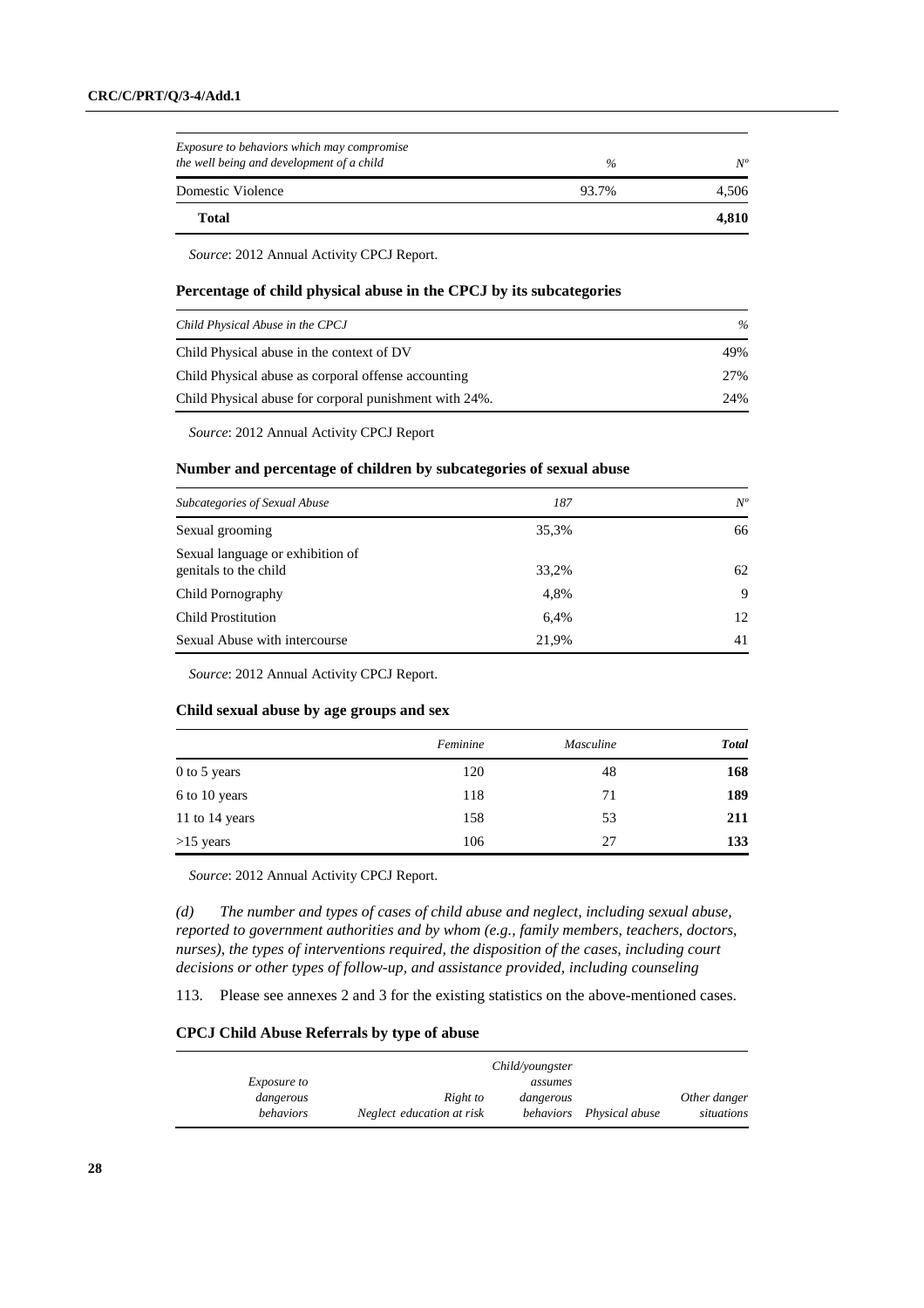|      | <i>Exposure to</i><br>dangerous<br><i>behaviors</i> | Neglect education at risk | Right to | Child/youngster<br>assumes<br>dangerous<br>behaviors | Physical abuse | Other danger<br>situations |
|------|-----------------------------------------------------|---------------------------|----------|------------------------------------------------------|----------------|----------------------------|
| 2010 | 18,7                                                | 34,6                      | 14,1     | 1,8                                                  | 7,4            |                            |
| 2011 | 20,8                                                | 27,7                      | 15,4     | 7.3                                                  | 6,1            | 7,2                        |
| 2012 | 27,1                                                | 25,1                      | 15,9     | 10,9                                                 | 6,1            | 5,7                        |

*Source*: 2012 Annual Activity CPCJ Report.

# **Child abuse and neglect referrals to the CPCJ by type of source information**

| Type of Service/Institution                               | $N^o$  | $\frac{0}{0}$ |
|-----------------------------------------------------------|--------|---------------|
| Schools                                                   | 8,577  | 24.1          |
| Police                                                    | 7,086  | 19.9          |
| Parents/Father/Mother                                     | 3,168  | 8.9           |
| Commissions for the Protection of Children and Youngsters | 2,579  | 7.3           |
| Anonymous                                                 | 2,486  | 7.0           |
| Health services                                           | 2,366  | 6.7           |
| <b>Public Porsecutor</b>                                  | 1,971  | 5.5           |
| Neighbours and Others                                     | 1,362  | 3.8           |
| Relatives                                                 | 1,104  | 3.1           |
| Welfare services                                          | 912    | 2.6           |
| Court                                                     | 845    | 2.4           |
| <b>NGO</b>                                                | 811    | 2.3           |
| Projects                                                  | 741    | 2.1           |
| National Emergency Line                                   | 552    | 1.6           |
| Municipality                                              | 478    | 1.3           |
| <b>Child Placement Institution</b>                        | 137    | 0.4           |
| Health Child and Youngsters at Risk teams                 | 134    | 0.4           |
| The Child or Youngster                                    | 124    | 0.3           |
| <b>EMAT-</b> Multidiscplinary Court Support Teams         | 52     | 0.1           |
| DGRS- General Board for Social Inclusion                  | 35     | 0.1           |
|                                                           | 35,520 | 100.0         |

*Source*: 2012 Annual Activity CPCJ Report.

# **CPCJ child abuse reports by parents element type**

| Child Abuse Reports by Parents | $\%$ |
|--------------------------------|------|
| Mother                         | 56%  |
| Father                         | 40%  |
| <b>Both</b>                    | 4%   |

*Source*: 2012 Annual CPCJ Activity Report.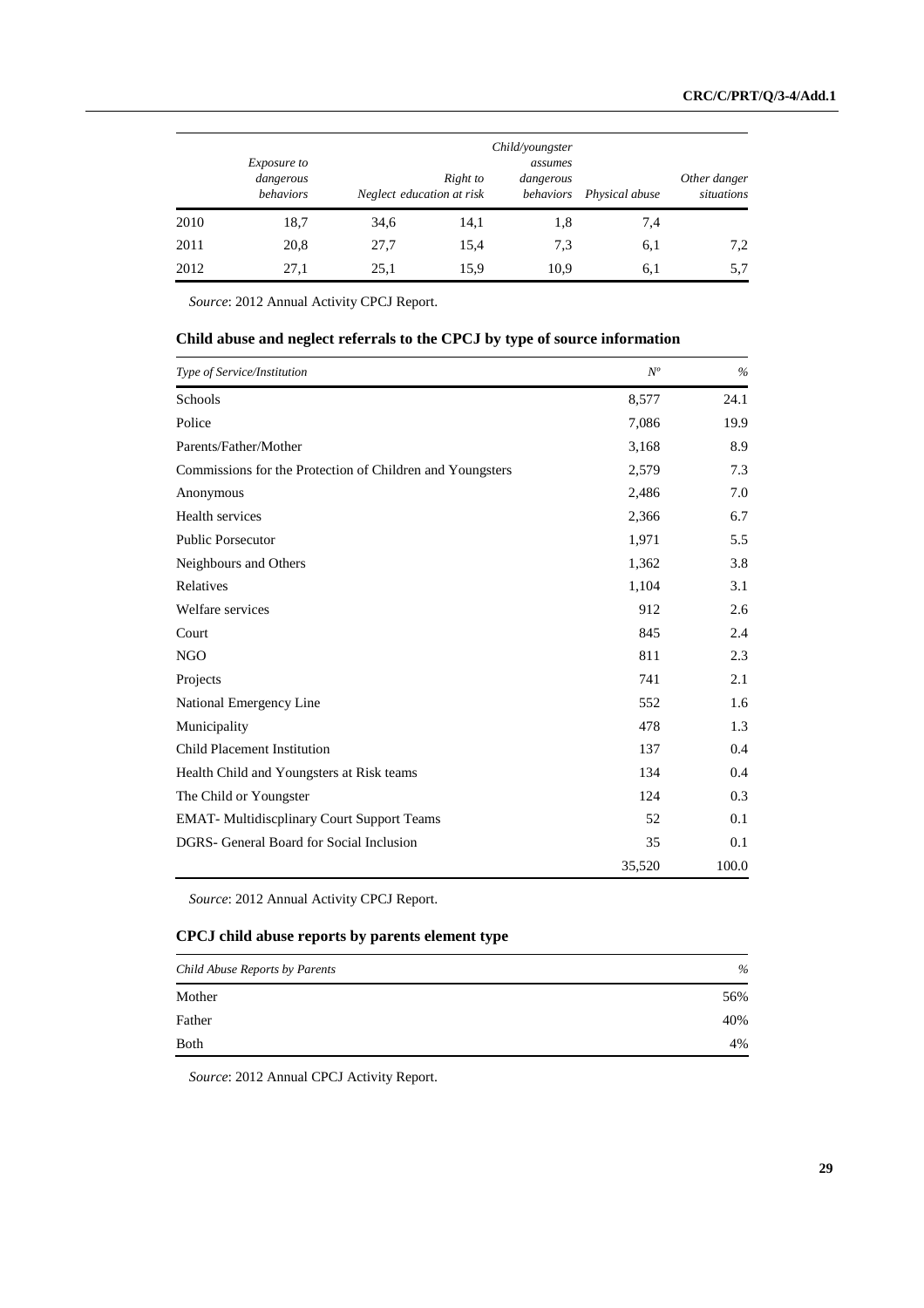| <b>Danger Situations</b>                                                    | 2011/2012 |
|-----------------------------------------------------------------------------|-----------|
| Neglect                                                                     | 11,675    |
| Exposed to dangerous behaviours                                             | 6,715     |
| Right to education in danger                                                | 4,756     |
| Psychological abuse                                                         | 2,476     |
| Physical Abuse                                                              | 2,309     |
| Child/Youngsters with behaviour that affects his well being and development | 2,277     |
| Other danger situations                                                     | 1,633     |
| Act qualified as a crime.                                                   | 710       |
| <b>Sexual Abuse</b>                                                         | 707       |
| Abandoned/Unaccompanied child                                               | 690       |
| Begging                                                                     | 105       |
| Child Labour Exploitation                                                   | 31        |
|                                                                             | 34,084    |

### **Danger situations for children and youngsters with protection processes that remained in the CPCJ from 2011 to 2012**

*Source*: 2012 Annual Activity CPCJ Report.



114. According to the Ombudsman, it is difficult to provide a completely accurate account of all the cases dealt with by the Portuguese Ombudsman which in some way relate to the situation of children and their rights. This is due to the fact that some situations considered by the Ombudsman may not exclusively relate to children but also include other issues, as well as to the fact that, as mentioned above, complaints regarding the situation of children are not exclusively dealt with by the Children's Hotline, but may also be handled in the context of formal cases attributed to other departments.

115. It can also be stated that in 2010 the Children's Hotline received a total of 856 calls, in 2011 received 740 and in 2012 received 682 calls.

116. There are no data available disaggregated by age, sex, ethnic origin, geographic location and socioeconomic status.

117. However, in the table below we provide a complete break-down of the issues submitted to the Portuguese Ombudsman via the Children's Hotline: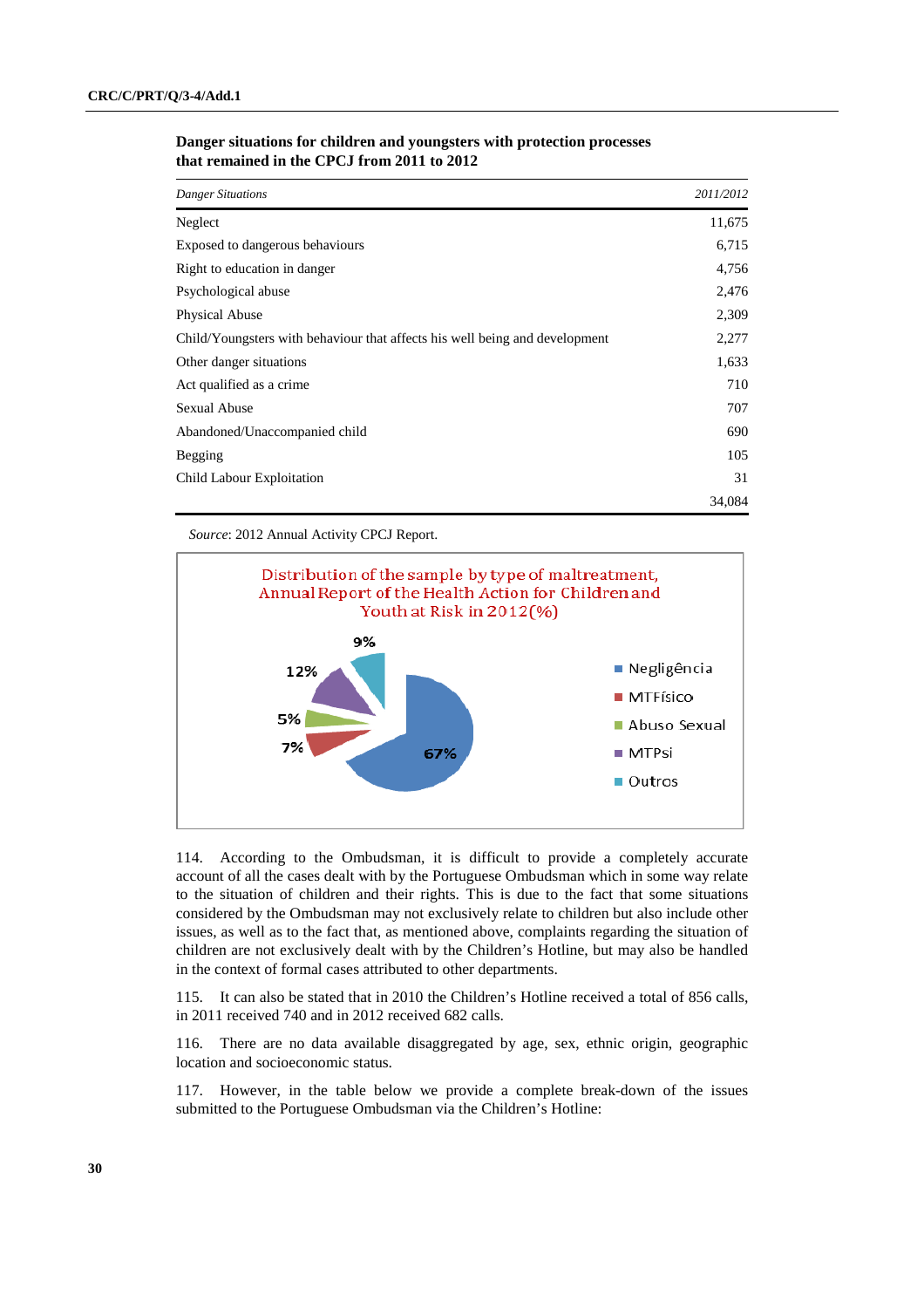|                                                                 |                | Nr. of calls   |                |  |  |
|-----------------------------------------------------------------|----------------|----------------|----------------|--|--|
| <b>Issues</b>                                                   | 2010           | 2011           | 2012           |  |  |
| Exercise of parental responsibilities                           | 194            | 236            | 210            |  |  |
| Abuse (physical and psychological)                              | 110            | 79             | 78             |  |  |
| Negligence                                                      | 84             | 79             | 44             |  |  |
| Activity of other entities with competence in childhood matters | 8              | 11             | 38             |  |  |
| Education and school issues                                     | 31             | 22             | 37             |  |  |
| Commissions for the Protection and Children and Young People    | 43             | 38             | 30             |  |  |
| Economic need                                                   | 31             | 30             | 29             |  |  |
| Risk behaviour                                                  | 36             | 27             | 16             |  |  |
| Abandonment                                                     | 5              | 7              | 15             |  |  |
| Judicial protection                                             | 37             | 24             | 14             |  |  |
| Sexual abuse                                                    | 24             | 14             | 13             |  |  |
| Psychological guidance                                          | 21             | 21             | 13             |  |  |
| Exposure to deviant behaviour                                   | 19             | 20             | 13             |  |  |
| Visits to grandparents                                          | 6              | 10             | 12             |  |  |
| Protection measures                                             | 37             | 24             | 12             |  |  |
| <b>Placement institutions</b>                                   | 19             | 7              | 11             |  |  |
| Information about the Portuguese Ombudsman                      | 69             | 32             | 10             |  |  |
| Exposure to domestic violence                                   | 25             | 24             | 10             |  |  |
| Health care                                                     | 18             | 3              | 8              |  |  |
| Social responses and equipment                                  | 11             | 6              | 7              |  |  |
| Activity of Social Security services                            | 6              | 7              | 5              |  |  |
| Registries                                                      | 5              | 7              | 3              |  |  |
| <b>Bullying</b>                                                 | 6              | 4              | $\overline{c}$ |  |  |
| Child labour                                                    | $\overline{0}$ | $\overline{c}$ | 1              |  |  |
| Civil educational measures                                      | 7              | 1              | 1              |  |  |

## **Question 2. Please provide data on the budgetary cuts undertaken as part of the austerity measures, in particular in the areas of health, education and social welfare that affect children.**

118. Portugal does not collect information on this matter, however there is some information that we can give regarding the budgetary cuts Portugal was forced to make over the past years, given the financial and economic crisis. In fact, the Portuguese economy has been hit harshly by the international economic and financial crisis, with the economic activity being affected since 2008. After an initial moment of strong national public investment to face this crisis, a set of austerity measures was put in place in 2010 and, in May 2011, Portugal has been granted financial assistance of 78 billion Euros over three years negotiated with the EU and the IMF. In exchange, the country has committed to implement important structural reforms to revive its economy and rapidly consolidate its public finances. The austerity program included higher taxes and reducing number of benefits, leading also to a contraction of family income and rising unemployment.

119. According to the update of the Memorandum of Understanding on Specific Economic Policy Conditionality (MoU), carried out in August 2011, here are the main social challenges presented by the domain: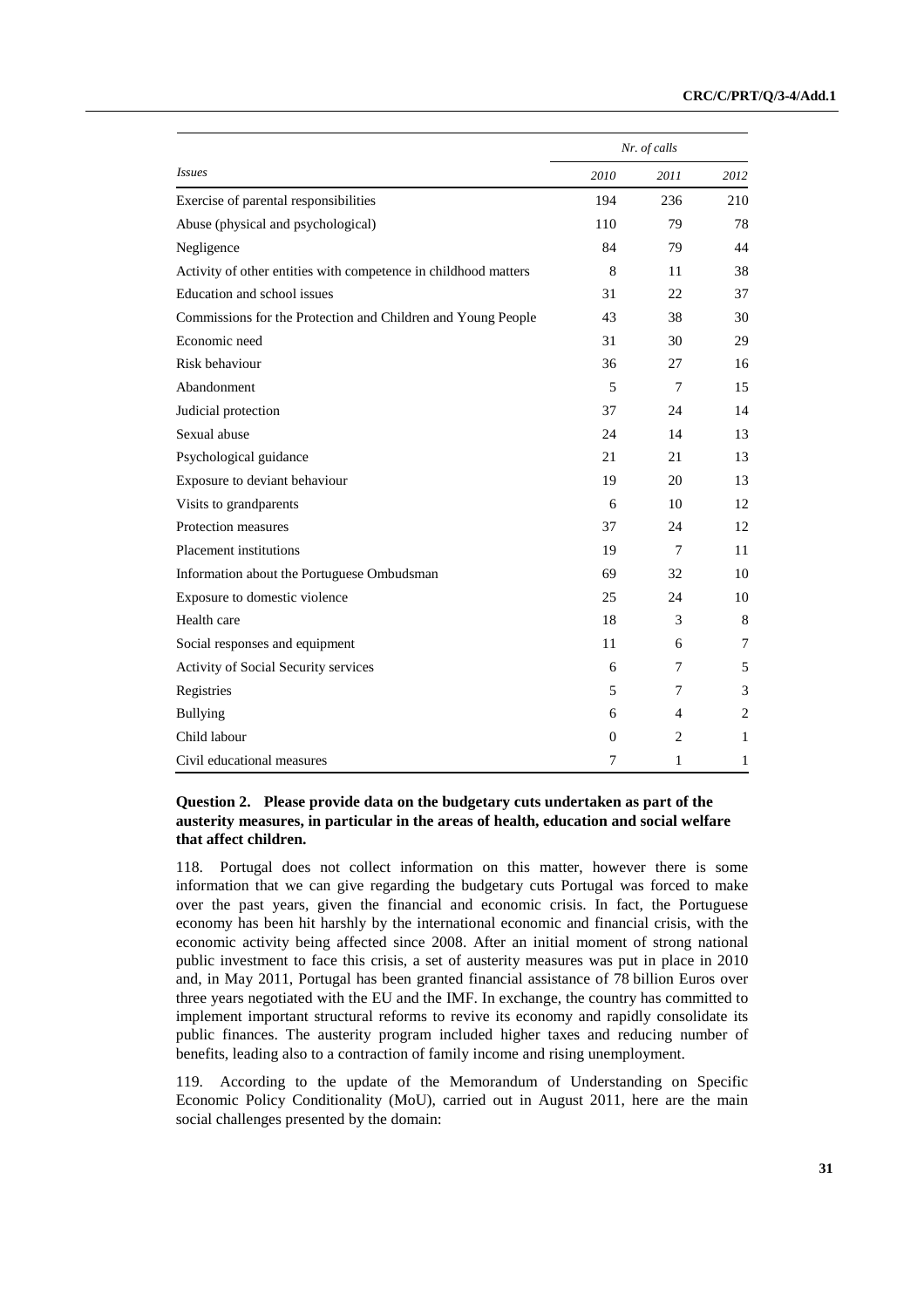(i) Health care system: improve efficiency and effectiveness in the health care system, inducing a more rational use of services and control of expenditures; generate additional savings in the area of pharmaceuticals to reduce the public spending; generate additional savings in hospital operating costs and devise a strategy to eliminate arrears;

(ii) Education and training: continue action to tackle low education attainment and early school leaving and to improve the quality of secondary education and vocational education and training, with a view to increase efficiency in the education sector, raise the quality of human capital and facilitate labour market matching;

(iii) Labour market/Social Welfare: revise the unemployment insurance system to reduce the risk of long-term unemployment while strengthening social safety nets; reform employment protection legislation to tackle labour market segmentation, foster job creation, and ease the transition of workers across occupations, firms, and sectors; ease working time arrangements to contain employment fluctuations over the cycle, better accommodate differences in work patterns across sectors and firms, and enhance firms' competitiveness; promote labour cost developments consistent with job creation and enhanced competitiveness; ensure good practices and appropriate resources to Active Labour Market Policies to improve the employability of the young and disadvantaged categories and ease labour market mismatches.

120. The concrete measures to address these challenges have been put in place since then, with the Minister of Solidarity and Social Security presenting a Social Emergency Programme, in August 2011, a four-year plan to reduce the social impact of austerity on most vulnerable groups, acting in five areas: families, elderly, people with disabilities, volunteering and social institutions. Regarding children in particular, a 10 per cent increase in unemployment benefits for unemployed couples or single parent with children was put in place.

121. Nevertheless, the context of austerity has made urgent the need to increment the effectiveness and efficiency of social policies. In this demanding context, most of the actions/measures taken since 2010 concerning income support and protection in unemployment, have known changes which aim at a higher effectiveness and efficiency in provision.

122. Regarding Children's situation, spending on child benefits<sup>3</sup> has been decreasing, in particular from 2010 to 2011 as a result of a set of restraining measures adopted in 2010, accordingly to the Stability and Growth Pact 2010-13. In September 2010 it was decided to eliminate the extraordinary increase of 25 per cent of the child allowance in the 1st and 2nd brackets (set during in the beginning of the crisis, in July 2008) and to eliminate the higher (4th and 5th) brackets of this social benefit.

<sup>&</sup>lt;sup>3</sup> Child benefits are granted in respect of children and youngsters residing in Portugal who are part of a household with a reference income not exceeding a determined value and with movable assets whose value is also below a fixed ceiling, who are not professionally active and who meet the eligibility conditions. It is increasing for single parent and larger families.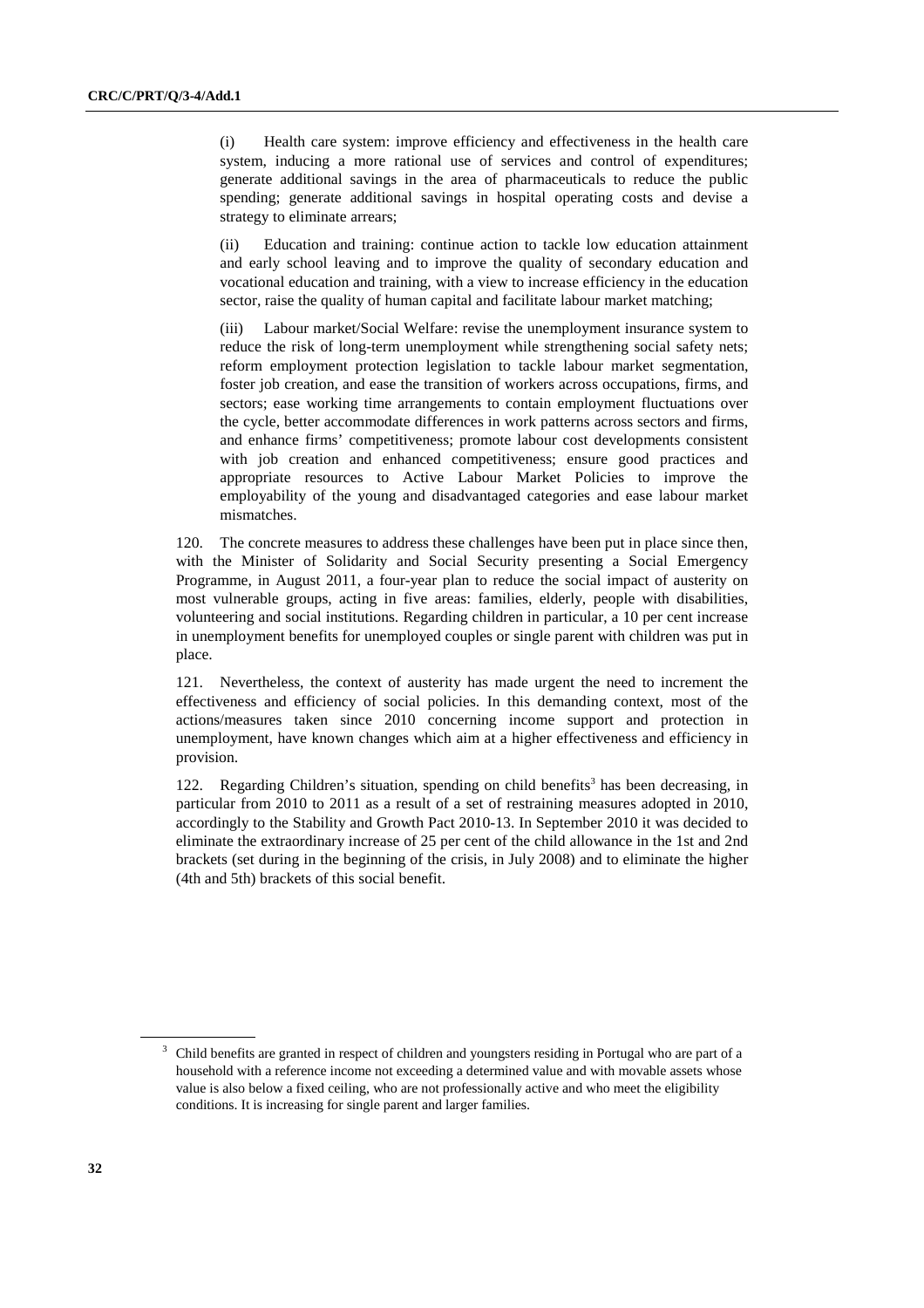| Evolution of beneficiaries of Child Benefit, 2005-2012, Portugal |           |           |           |           |           |           |           |           |  |
|------------------------------------------------------------------|-----------|-----------|-----------|-----------|-----------|-----------|-----------|-----------|--|
|                                                                  | 2005      | 2006      | 2007      | 2008      | 2009      | 2010      | 2011      | 2012      |  |
| Male                                                             | 890.445   | 884.708   | 901.924   | 910.376   | 938.677   | 932.166   | 708.223   | 653.909   |  |
| Female                                                           | 887.057   | 878.734   | 891.630   | 895.645   | 920.467   | 911.941   | 691.141   | 638.136   |  |
| <b>Total</b>                                                     | 1.777.502 | 1.763.442 | 1.793.554 | 1.806.021 | 1.859.144 | 1.844.107 | 1.399.364 | 1.292.045 |  |
| annual variation (%)                                             |           | $-0.8$    |           | 0.7       | 2.9       | $-0.8$    | $-24.1$   | -<br>-15  |  |
| Source: Social Security Institute                                |           |           |           |           |           |           |           |           |  |

 **Evolution of beneficiaries of child benefits, 2005-2012** 

123. However, earlier that year, the Decree-Law No. 70/2010 (16 June 2010) was published envisaging to redefine the non-contributory benefits entitlement conditions, by ensuring their harmonization and promoting a more careful implementation. The main changes were made primarily in three areas: 1) the concept of family household was redefined and harmonized; 2) the introduction of greater effectiveness in the determination of total income and benefits in kind (like, for example, housing supports), as well as financial and property income; 3) definition of a new scale of equivalence.

124. The social security system benefits covered by this harmonization and simplification effort were the Social Integration Income (national minimum income scheme), the unemployment social benefit, parental social benefits, family benefits and other public social supports, provided that they are subject to means-testing.

125. As a result of both changes, child benefits decreased over the last two years in analysis around 30 per cent, less 552 thousand children covered by this benefit (see table  $X$ ).

126. Another means tested benefit, the Social Integration Income, beyond this, has undergone other changes (Decree-Law no 133/2012 and Decree-Law 13/2013), along with other benefits, in particular those from the non contributory system, in the way to stricter the conditions for eligibility and by that to comply the ceilings established for social expenditure on the Stability and Growth Pact of 2010.

|                                                    | 2005    | 2006    | 2007    | 2008    | 2009    | 2010    | 2011    | 2012    |
|----------------------------------------------------|---------|---------|---------|---------|---------|---------|---------|---------|
| <b>Families</b>                                    | 71.621  | 123.539 | 139.112 | 160.542 | 192.249 | 206.700 | 173.028 | 160.358 |
| annual variation (%)                               |         | 72.5    | 12.6    | 15.4    | 19.7    | 7.5     | $-16.3$ | $-7,3$  |
| Average value paid by<br>family (€) Dec. each year | 198.7   | 216.5   | 222,3   | 231,0   | 239.6   | 228,1   | 242.0   | 214,7   |
| <b>Beneficiaries</b>                               | 198.142 | 332.254 | 369.855 | 418.363 | 487.059 | 527.627 | 448,670 | 420.665 |
| annual variation (%)                               |         | 67.7    | 11.3    | 13,1    | 16.4    | 8.3     | $-15.0$ | $-6,2$  |
| Children (<18yrs)                                  | 78.523  | 127.665 | 140.057 | 156.201 | 177.054 | 187.570 | 161.259 | 149.921 |
| annual variation (%)                               |         | 62,6    | 9,7     | 11,5    | 13,4    | 5,9     | $-14,0$ | $-7,0$  |
| Children <18 yrs (% of total)                      | 39,6    | 38.4    | 37,9    | 37.3    | 36.4    | 35.5    | 35,9    | 35,6    |
| Adults 18-64yrs (% of total)                       | 53.3    | 55.0    | 56.0    | 57.6    | 60.0    | 61.6    | 62.0    | 62,9    |
| Elderly >64yrs (% of total)                        | 7,1     | 6,6     | 6,1     | 5,1     | 3,6     | 2,8     | 2,1     | 1,5     |

 **Evolution of families and beneficiaries of Social Integration Benefit 2005-2012** 

127. As a result, since 2010, over 46 thousand families have lost this benefit, corresponding to 107 thousand people, from which 35.2 per cent were children (<18yrs).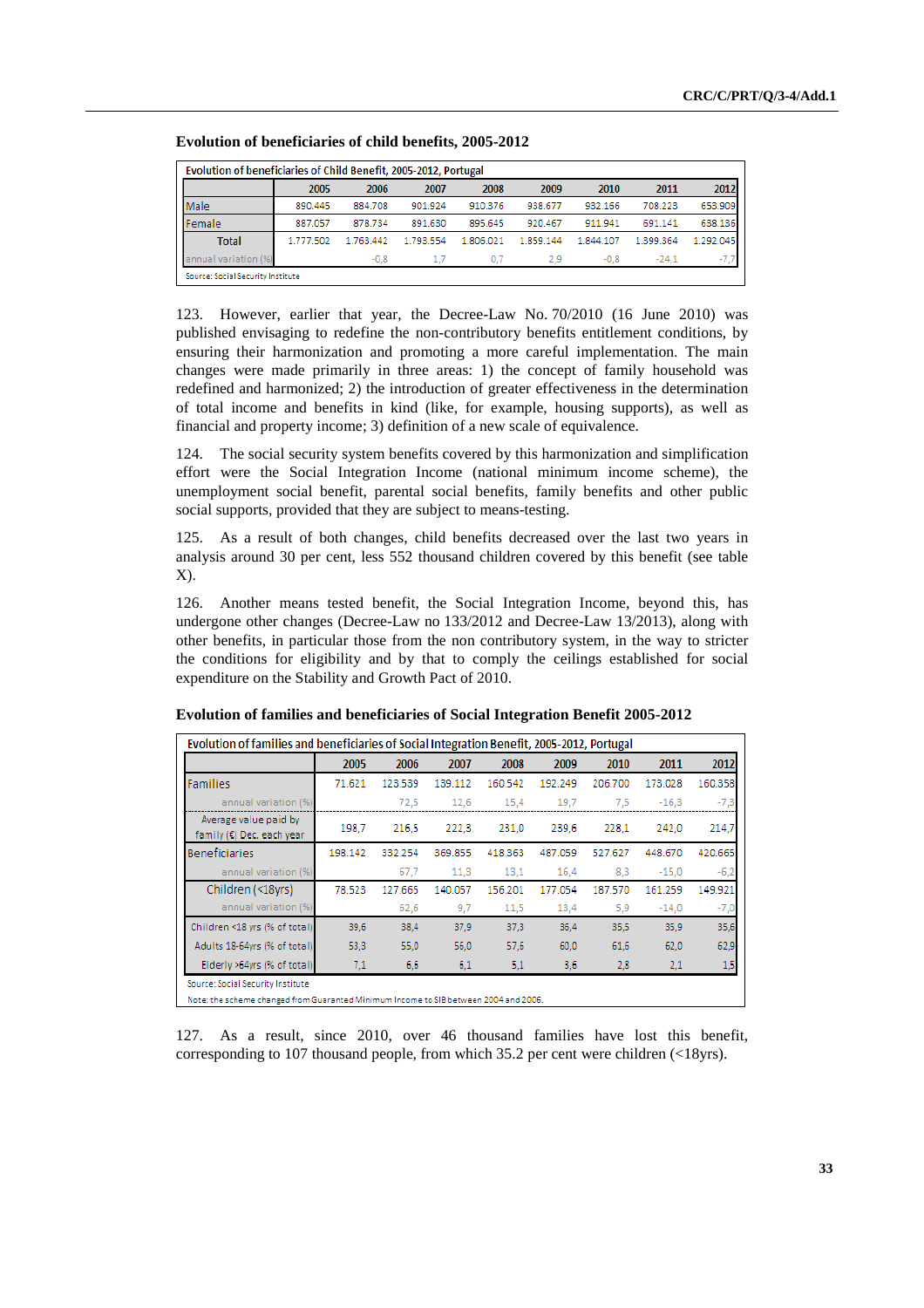## **Question 3. Please provide concrete statistical data on the effects of the financial crisis on poverty and budget cuts affecting the protection of children.**

128. The Portuguese economy has been hit harshly by the international economic and financial crisis, with the economic activity being affected since 2008. Since then, the living conditions and employment situation of households are deteriorating, in particular since 2010. Although up till now the worst effects of the crisis have been somehow mitigated by national social security system, which intends to protect the most vulnerable and at the same time acts as an automatic stabilizer, negative effects are expected.

129. Regarding statistical data, according to National Statistics, the at-risk-of poverty gap increased from 23.6 per cent in 2009 to 24.7 per cent in 2012 (income reference years of 2008 and 2011, respectively) and the at-risk-of-poverty rate is the same in these reference years: 17.9 per cent. However, this stable picture over the last years given by the steady share of people at-risk-of-poverty is due to a large extent to the decrease in the median household income<sup>4</sup>, rather than the stabilization in the income and living conditions.

130. National Statistics have published recently<sup>5</sup> the at-risk-of-poverty rate anchored at a fixed moment in time, by age group, choosing 2009 as the baseline. As a conclusion, the atrisk-of-poverty rate increased, between 2009 to 2011 (income reference years), from 17.9 per cent to 21.3 per cent, being particularly exposed children  $\ll 18$ yrs) – whose anchored risk of poverty increased from 22.4 per cent in 2009, to 23.9 per cent in 2010 and to 26.1 per cent in 2011 –, and adults in active age (18-64yrs), increasing from 15.7 per cent in 2009, to 17.7 per cent in 2010 and to 20.3 per cent in 2011.

131. Please also see annex 4.

 **Question 4. Please provide data (disaggregated by age, sex, socioeconomic background, ethnic origin and geographical location) regarding the situation of children deprived of a family environment and separated from their parents, for the last three years, on the number of children:** 

#### *(a) Separated from their parents*

**Children separated from their parents in Portugal are placed in institutions, foster families or adopted, according to the National Child Protection Law** 

| District       | Placed in<br><i>Institutions 2012</i> | Placed in<br><i>Institutions 2011</i> | Placed in<br>Institutions 2010 |
|----------------|---------------------------------------|---------------------------------------|--------------------------------|
| Aveiro         | 434                                   | 469                                   | 482                            |
| Beja           | 108                                   | 101                                   | 112                            |
| <b>Braga</b>   | 633                                   | 680                                   | 754                            |
| Bragança       | 234                                   | 249                                   | 249                            |
| Coimbra        | 516                                   | 514                                   | 510                            |
| Castelo Branco | 162                                   | 212                                   | 171                            |
| Évora          | 148                                   | 162                                   | 151                            |
| Faro           | 409                                   | 421                                   | 450                            |
| Guarda         | 171                                   | 198                                   | 203                            |
| Leiria         | 191                                   | 201                                   | 190                            |

<sup>&</sup>lt;sup>4</sup> Fell 4,1% over the last two years available.

<sup>5</sup> INE. Rendimento e Condições de Vida 2012. Destaque, 15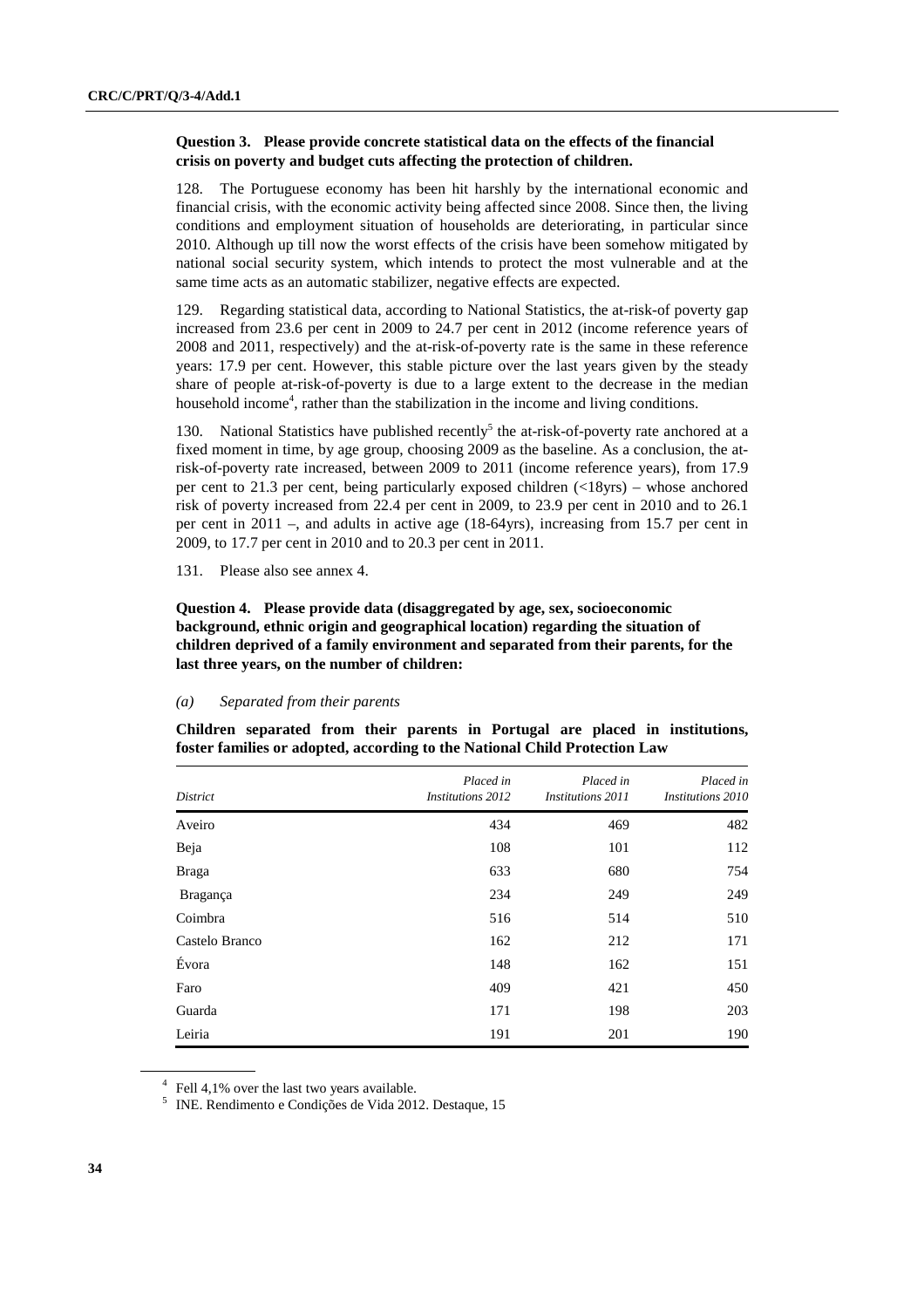| District                            | Placed in<br><b>Institutions 2012</b> | Placed in<br><b>Institutions 2011</b> | Placed in<br>Institutions 2010                                    |
|-------------------------------------|---------------------------------------|---------------------------------------|-------------------------------------------------------------------|
| Lisboa                              |                                       |                                       | $1,045 + 365^* + 207$ $1,021 + 371^* + 199$ $1,215 + 247^* + 193$ |
| Portalegre                          | 95                                    | 108                                   | 137                                                               |
| Porto                               | 1655                                  | 1805                                  | 1708                                                              |
| Santarém                            | 369                                   | 384                                   | 369                                                               |
| Setúbal                             | 495                                   | 472                                   | 486                                                               |
| Viana do Castelo                    | 224                                   | 208                                   | 227                                                               |
| Vila Real                           | 189                                   | 221                                   | 233                                                               |
| Viseu                               | 200                                   | 219                                   | 223                                                               |
| Açores                              | 329                                   | 344                                   | 394                                                               |
| Madeira                             | 378                                   | 379                                   | 419                                                               |
| Sta. Casa da Misericórdia de Lisboa | $365*$                                | $371*$                                | $247*$                                                            |
| Casa Pia de Lisboa                  | 207                                   | 199                                   | 193                                                               |
| <b>Total</b>                        | 8,557                                 | 8,938                                 | 9,123                                                             |

Data provided by the annual report on Institutionalized Children, ISS, IP (C.A.S.A. 2010, 2011 and 2012).

## *(b) Living in child-headed households*

- 132. Not applicable in Portugal
- *(c) Placed in institutions*

# **Number of children placed in institutions, 2010-2012**

|      | Age           |           |      |     |                                                           |      |     |                    |  |  |
|------|---------------|-----------|------|-----|-----------------------------------------------------------|------|-----|--------------------|--|--|
| Year | $0 - 3$ vears | 4-5 years |      |     | 6-9 years 10-11 years 12-14 years 15-17 years 18-20 years |      |     | Total <sup>o</sup> |  |  |
| 2010 | 838           | 422       | 1090 | 890 | 2055                                                      | 2459 | 829 | 8583               |  |  |
| 2011 | 811           | 392       | 998  | 820 | 1955                                                      | 2572 | 905 | 8453               |  |  |
| 2012 | 781           | 390       | 897  | 714 | 1856                                                      | 2633 | 867 | 8138               |  |  |

|      |       | Gender |              |  |  |  |
|------|-------|--------|--------------|--|--|--|
|      | Masc. | Fem.   | <b>Total</b> |  |  |  |
| 2010 | 4271  | 4312   | 8583         |  |  |  |
| 2011 | 4486  | 3967   | 8453         |  |  |  |
| 2012 | 4319  | 3816   | 8138         |  |  |  |

(Data on socioeconomic background and ethnic origin unavailable)

In Institute of Social Security, Annual Report on the situation of Institutionalized children and young people.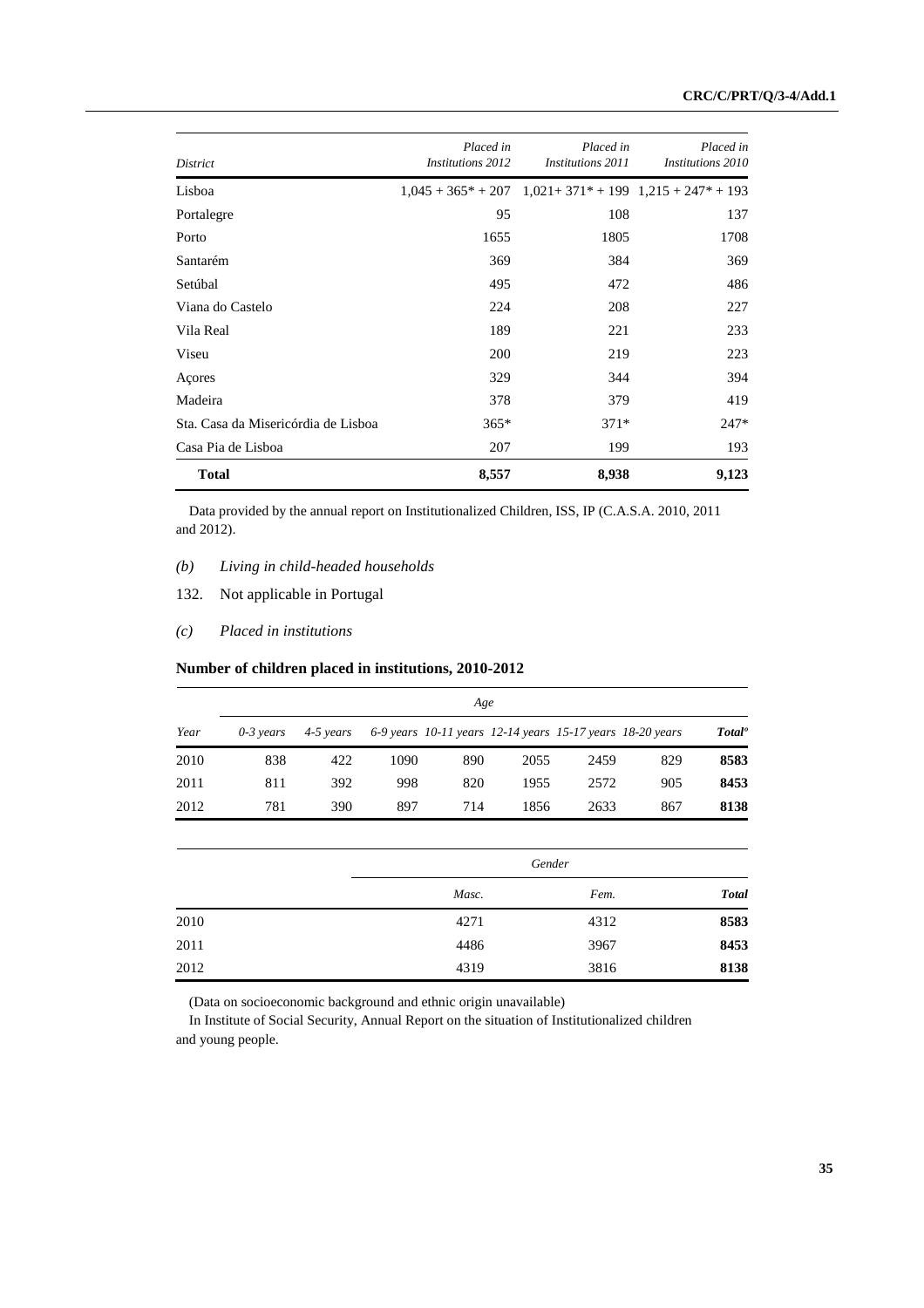## *(d) Placed with foster families*

|      | Age           |           |    |                                                           |     |     |    |                    |  |  |
|------|---------------|-----------|----|-----------------------------------------------------------|-----|-----|----|--------------------|--|--|
| Year | $0 - 3$ years | 4-5 years |    | 6-9 years 10-11 years 12-14 years 15-17 years 18-20 years |     |     |    | Total <sup>o</sup> |  |  |
| 2010 | 20            | 19        | 95 | 63                                                        | 128 | 147 | 81 | 553                |  |  |
| 2011 | 6             | 19        | 79 | 63                                                        | 115 | 131 | 72 | 485                |  |  |
| 2012 | 9             | 13        | 57 | 60                                                        | 92  | 111 |    | 419                |  |  |

## **Number of children placed with foster families, 2010-2012**

|      |       | Gender |              |
|------|-------|--------|--------------|
| Year | Masc. | Fem.   | <b>Total</b> |
| 2010 | 315   | 238    | 553          |
| 2011 | 276   | 209    | 485          |
| 2012 | 252   | 167    | 419          |

(Data on socioeconomic background data ethnic origin unavailable) In Institute of Social Security, Annual Report on the situation of Adoption.

## *(e) Adopted domestically or through intercountry adoptions*

## **Number of children adopted domestically, 2010-2012**

|      |             |           | Age       |               |                    |
|------|-------------|-----------|-----------|---------------|--------------------|
| Year | $0-3$ years | 4-6 years | 7-9 years | $10-15$ years | Total <sup>o</sup> |
| 2010 | na          | na        | na        | na            | 384                |
| 2011 | na          | na        | na        | na            | 432                |
| 2012 | 225         | 112       | 48        | 23            | 408                |

|      |       | Gender |  |  |
|------|-------|--------|--|--|
|      | Masc. | Fem.   |  |  |
| 2010 | na    | na     |  |  |
| 2011 | na    | na     |  |  |
| 2012 | 217   | 191    |  |  |

(Data on socioeconomic background data ethnic origin unavailable) In Institute of Social Security, Annual Report on the situation of Adoption.

# **Number of intercountry adoptions, 2010-2012**

|      | $0-3$ years | 4-6 years | 7-9 years | $10-15$ years | <b>Total</b>     |
|------|-------------|-----------|-----------|---------------|------------------|
| 2010 | na          | na        | na        | na            | $\boldsymbol{4}$ |
| 2011 | na          | na        | na        | na            | 14               |
| 2012 | ∍           |           | 10        | 4             | 21               |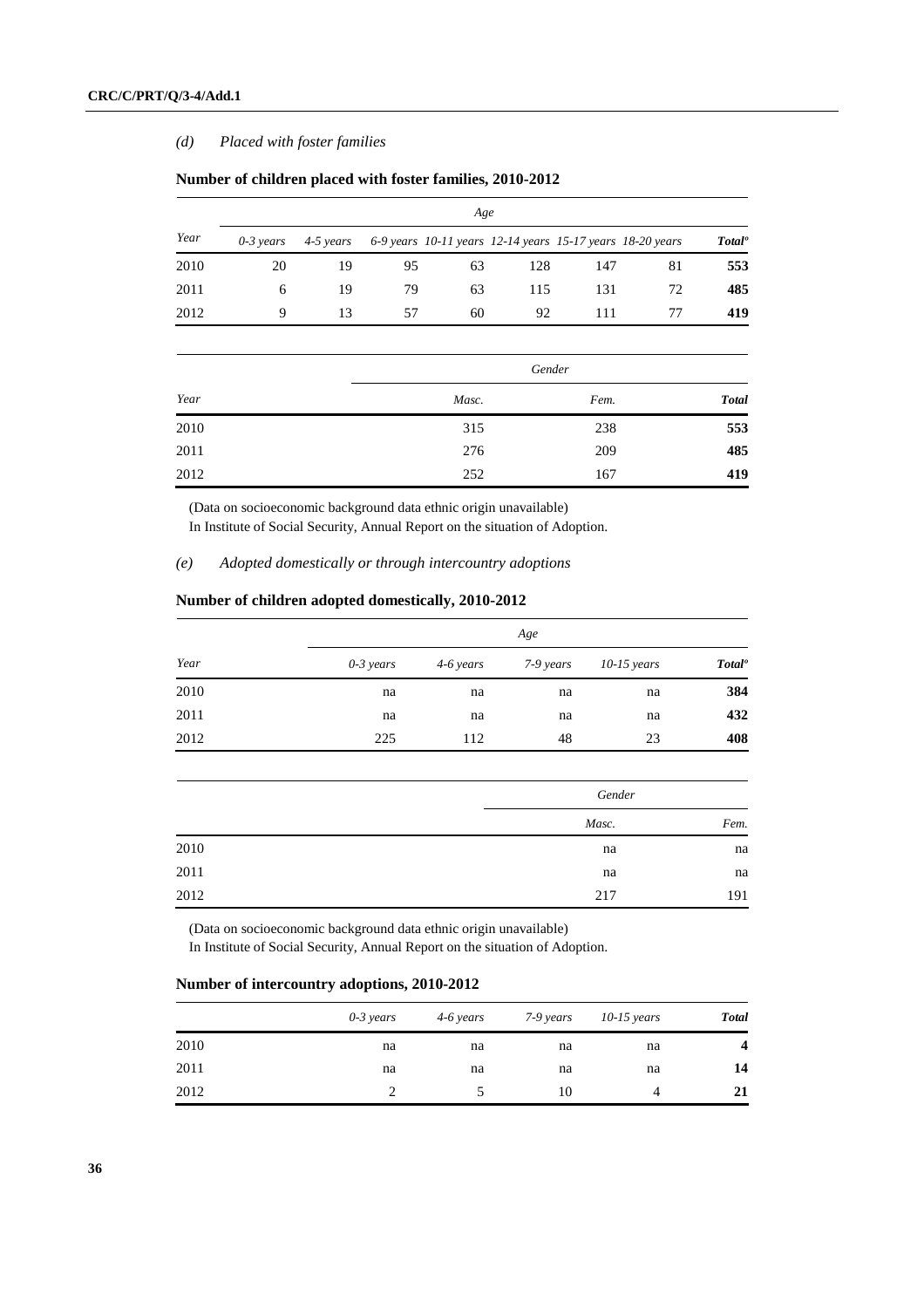|      | $0-3$ years | 4-6 years | 7-9 years | $10-15$ years | <b>Total</b> |
|------|-------------|-----------|-----------|---------------|--------------|
|      |             |           |           |               | Gender       |
| Year |             |           |           | Masc.         | Fem.         |
| 2010 |             |           |           | na            | na           |
| 2011 |             |           |           | na            | na           |
| 2012 |             |           |           | 11            | 10           |

(Data on socioeconomic background data ethnic origin not available)

In Institute of Social Security, Annual Report on the situation of placed children and young people.

# **Question 5. Please specify the number of children with disabilities disaggregated by age, sex, types of disabilities, ethnic origin and geographical location, for the last three years, regarding children:**

## *(a) Living with their families*

133. Among the population aged 5-17 years the proportion of persons who had at least a difficulty was 4.8 per cent and the males experienced a higher proportion ( 5.1 per cent) than females (4.3 per cent), according Portuguese Census 2011. Based on the same source the majority of persons who had at least a difficulty is living in Private households (98 per cent) and is attending school.

134. For additional data, please also refer to annex 5

#### *(b) In institutions*

## **Number of children with disabilities in institutions, 2010-2012**

|      | Type of disability |        |  |  |  |
|------|--------------------|--------|--|--|--|
| Year | Physical           | Mental |  |  |  |
| 2010 | 331                | 759    |  |  |  |
| 2011 | 299                | 655    |  |  |  |
| 2012 | 256                | 627    |  |  |  |

(Data on socioeconomic background data ethnic origin unavailable)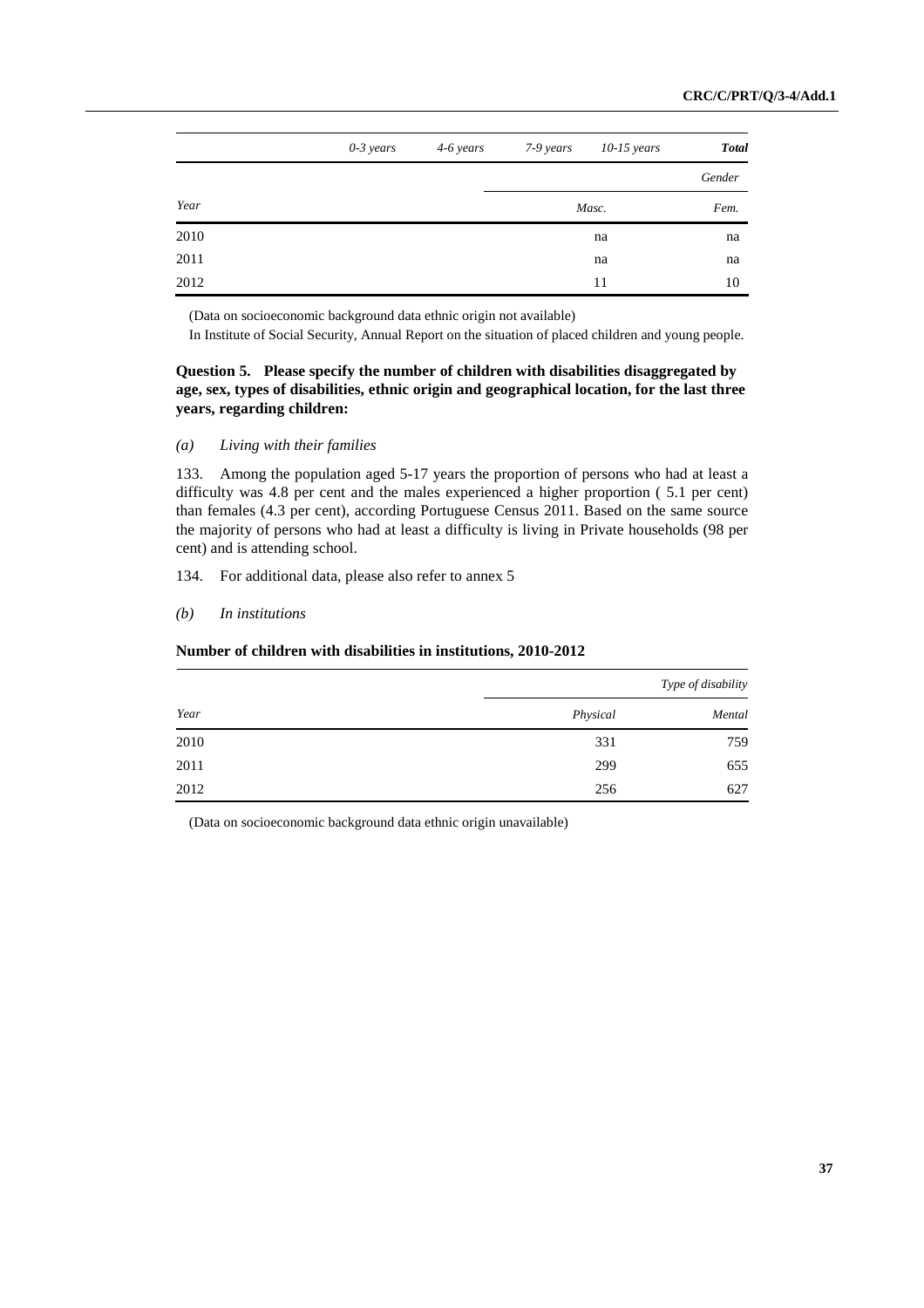| $(c)$ , $(d)$ and $(e)$ | Attending regular primary schools; secondary education and special |
|-------------------------|--------------------------------------------------------------------|
| schools                 |                                                                    |

|                      |                                      |              |       | 2010/2011 |        |          |         | 2012/2013    |       |        |        |                |          |
|----------------------|--------------------------------------|--------------|-------|-----------|--------|----------|---------|--------------|-------|--------|--------|----------------|----------|
|                      |                                      | <b>Total</b> | Norte | Centro    | Lisboa | Alentejo | Algarve | <b>Total</b> | Norte | Centro | Lisboa | Alentejo       | Algarve  |
|                      | $1^\circ$ e $2^\circ$<br>Ciclo Total | 28175        | 8153  | 7168      | 8971   | 2827     | 1056    | 34961        | 9730  | 9085   | 10925  | 3597           | 1624     |
| Primary<br>education | <b>Escolas</b><br>regulares          | 26917        | 7903  | 6976      | 8299   | 2719     | 1020    | 34069        | 9604  | 8969   | 10342  | 3540           | 1614     |
|                      | <b>Escolas</b><br><b>Especiais</b>   | 1258         | 250   | 192       | 672    | 108      | 36      | 892          | 126   | 116    | 583    | 57             | 10       |
|                      | 3º ciclo<br>Total                    | 13061        | 4124  | 3812      | 3436   | 1209     | 480     | 18603        | 5494  | 5534   | 5018   | 1725           | 832      |
| Lower<br>education   | <b>Escolas</b><br>regulares          | 12953        | 4124  | 3786      | 3360   | 1203     | 480     | 18403        | 5473  | 5500   | 4880   | 1718           | 832      |
|                      | <b>Escolas</b><br><b>Especiais</b>   | 108          | 0     | 26        | 76     | 6        | 0       | 200          | 21    | 34     | 138    | $\overline{7}$ | $\theta$ |
|                      | Ensino<br>Secundári<br>o Total       | 3009         | 836   | 880       | 955    | 245      | 93      | 5531         | 1466  | 1705   | 1633   | 418            | 309      |
| Upper<br>education   | <b>Escolas</b><br>regulares          | 2997         | 836   | 870       | 955    | 243      | 93      | 5332         | 1429  | 1665   | 1538   | 395            | 305      |
|                      | <b>Escolas</b><br><b>Especiais</b>   | 12           | 0     | 10        | 0      | 2        | O       | 199          | 37    | 40     | 95     | 23             |          |

135. Please see also annex 7.

#### *(f) Out of school*

136. According to the Ministry of Education, this paragraph does not apply to Portugal, since compulsory education is universal. Furthermore the Ministry of Education does not possess data for the year 2012 because there was no statistical survey in the area of special education. We also do not possess disaggregated by age and sex.

137. Bearing these caveats in mind, we can still provide the following information:

## **Students undergoing Individual Educational Plans (***Programa Educativo Individual* **- PEI) in mainstream schools and special education schools**

|                                   | $2011^{(a)}$ | $2013^{(b)}$ |
|-----------------------------------|--------------|--------------|
| Total number of students with PEI | 44.883       | 48.575       |
| In mainstream schools (n)         | 41.181       | 46.974       |
| In special education schools (n)  | 3.702        | 1.601        |

*(a) Source*: MISI (Gabinete Coordenador do Sistema de Informação do Ministério da Educação – Coordinating Office of the Ministry of Education's Information System).

*(b) Source: DGE (Direção Geral da Educação – Directorate-General for Education).*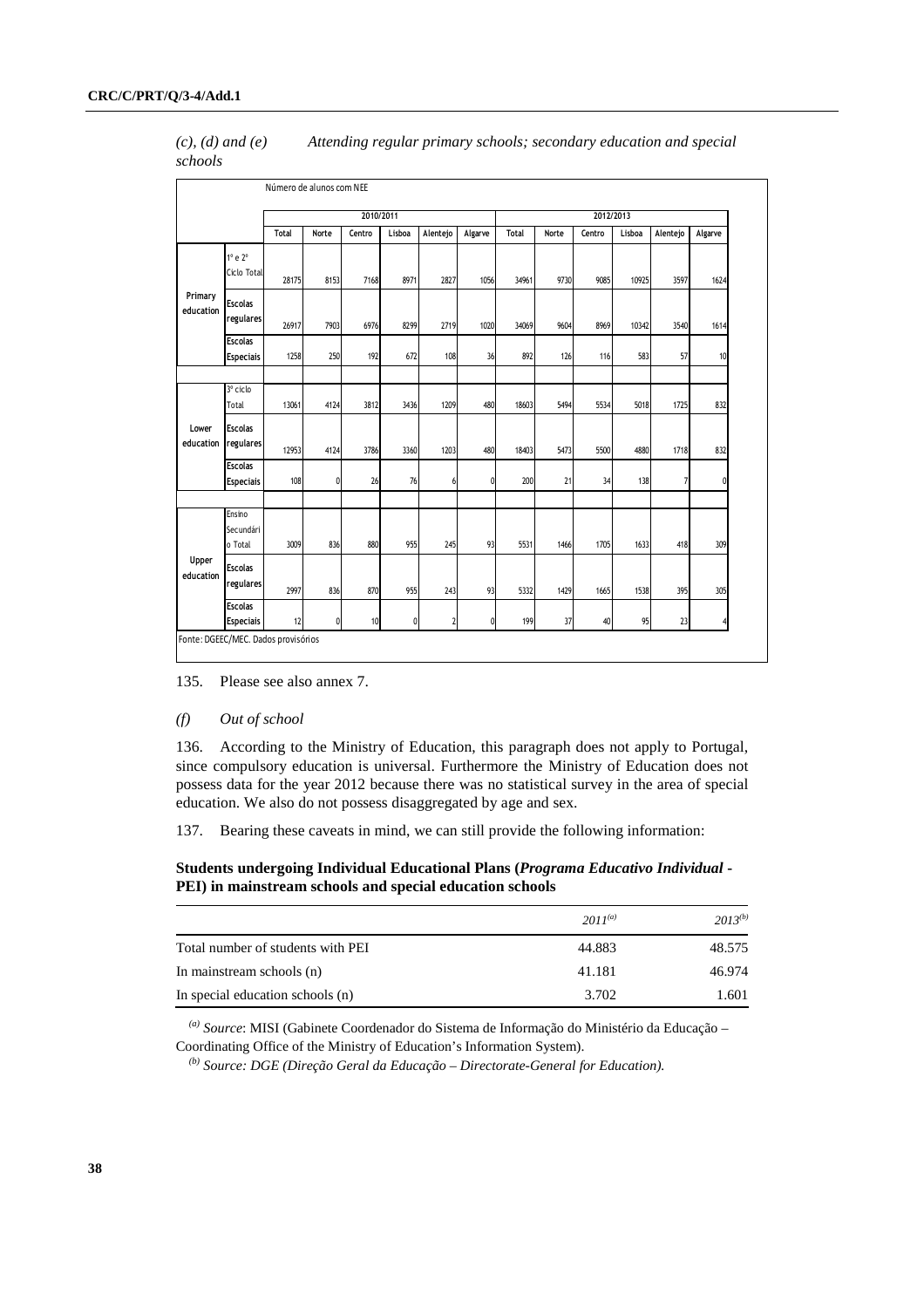| Year         | $^{(c)}$ 1st CEB | 2nd CEB | 3rd CEB | Secondary | <b>Total</b> |
|--------------|------------------|---------|---------|-----------|--------------|
| $2011^{(a)}$ | 15.557           | 10.852  | 11.981  | 2.791     | 41,181       |
| $2013^{(b)}$ | 15,554           | 11.799  | 15,177  | 4.444     | 46,974       |

 **Number of Students in Special Education in mainstream schools by level of education** 

*(a) Source*: MISI.

 $\frac{b}{c}$  *Source*: DGE.

 $1<sup>st</sup> CEB - 1<sup>o</sup> Ciclo de Ed. Básica (4 years of schooling 6-10 year-olds)$ 

 $2<sup>nd</sup> CEB - 2<sup>o</sup> Ciclo de Ed. Básica (2 years of schooling 10-12 year-olds)$ 

 $3<sup>rd</sup> CEB - 3<sup>°</sup>$  Ciclo de Ed. Básica (3 years of schooling 12-15 year olds), corresponding to lower secondary education.

## **Number of Students in Special Education in mainstream schools by type of disability**

|                                                                                 | $2011^{(a)}$ | $2013^{(b)}$ |
|---------------------------------------------------------------------------------|--------------|--------------|
| <b>Students with Multiple Disabilities</b><br>and Congenital Deaf-blindness (n) | 1,642        | 1,287        |
| Students with Autism (n)                                                        | 1,220        | 1,357        |
| Deaf Students (n)                                                               | 631          | 556          |
| Blind or Low Vision Students (n)                                                | 329          | 258          |
| Students with cognitive or motor<br>deficit (n)                                 | 37,359       | 43,516       |

*(a) Source: MISI.* 

*(b) Source: DGE.* 

 **Question 6. Please provide data on social protection measures, disaggregated by age, sex, socioeconomic background and ethnic group, and urban/rural areas), for the last three years, on:** 

## *(a) The number of children involved in child labour*

## **Evolution of the number of minors in situations of child labour (1999-2012)**

| Year | Visits | <b>Minors Detected</b> |
|------|--------|------------------------|
| 1999 | 4,736  | 233                    |
| 2000 | 5,620  | 126                    |
| 2001 | 7,100  | 91                     |
| 2002 | 11,043 | 42                     |
| 2003 | 6,957  | 18                     |
| 2004 | 11,755 | 16                     |
| 2005 | 12,142 | $\,8\,$                |
| 2006 | 3,811  | 13                     |
| 2007 | 3,722  | 5                      |
| 2008 | 1,203  | $\sqrt{6}$             |
| 2009 | 1,089  | 6                      |
| 2010 | 804    | 6                      |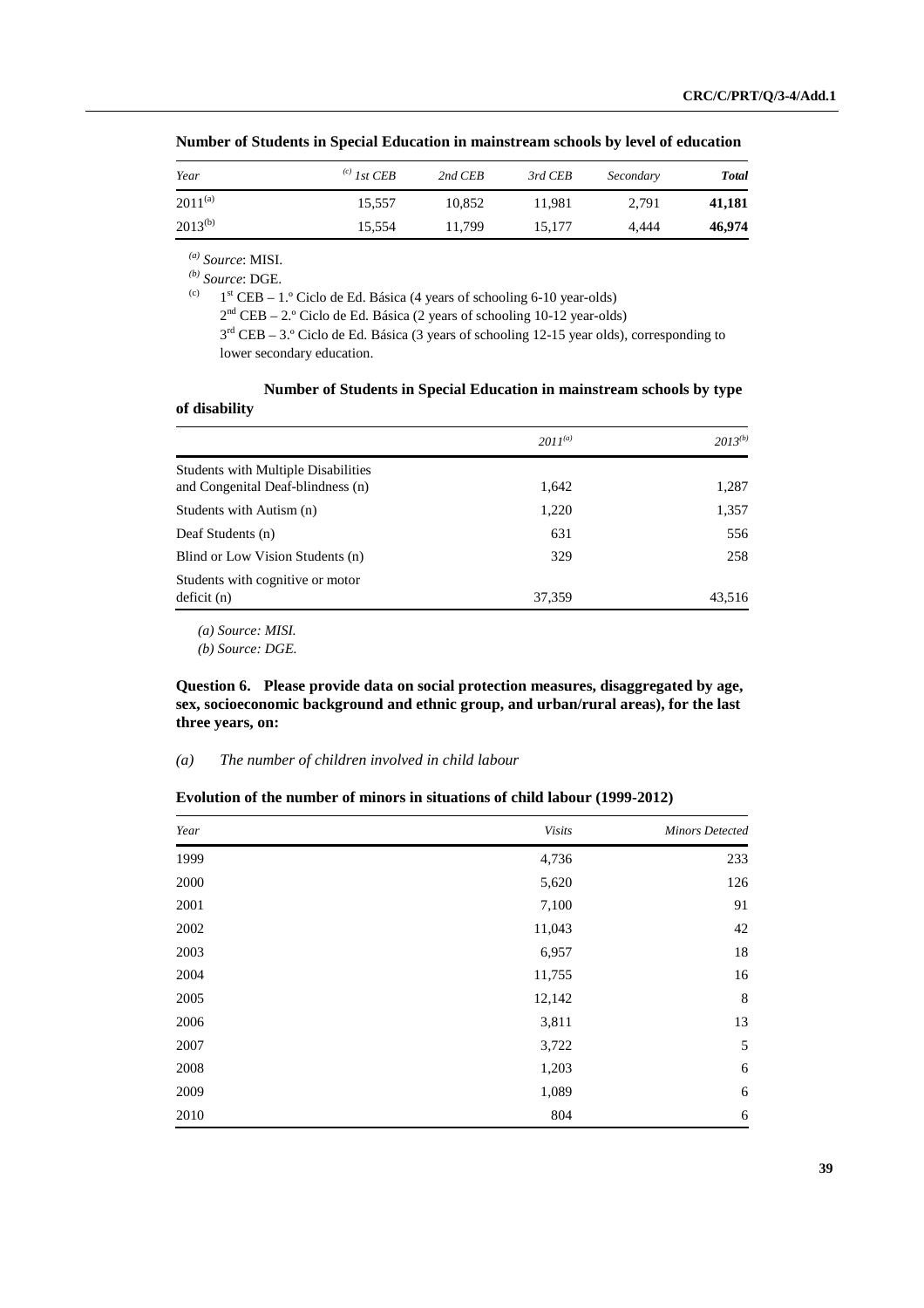| Year | <b>Visits</b> | <b>Minors Detected</b> |
|------|---------------|------------------------|
| 2011 | 107           |                        |
| 2012 | 77            |                        |

Authority for the Work Conditions.

- *(b) The number of children working as domestic workers*
- 138. No information available.
- *(c) The number of children involved in hazardous work*
- 139. No information available.

 **Question 7. Please provide information on the number of cases of child trafficking reported, the number of perpetrators arrested and prosecuted, the types of sentences handed down by the courts, and on assistance to victims, including shelters, witness protection, access to medical care, especially in cases of sexual violence, and mental health counselling** 

140. For statistics please see the reply given to question 9 above. See annex 2.

141. Since 2010 some cases involving possible situations of child trafficking have been investigated, but so far there were no convictions. The more significant case involved Roma from the Balcan region, suspected, among other crimes, of possible child trafficking. In that context 30 minors were identified. Other cases are still being investigated involving possible situations of child trafficking, of African origin.

142. There are also situations of "miracle babies" (that involves the "purchase" of a newborn by an infertile couple), being investigated.

## **Question 8. In addition, the State party may list areas affecting children that it considers to be of priority with regard to the implementation of the Convention**

143. In the area of health, the activities aimed at children and young people have focused on the need of preventive risk of developing mental illness. In the case of children, including through the screening identified as early as possible, i.e. pregnancy, postpartum and baby's health, in a joint work with the network of primary health care and equipment in a work with the Network of Care primary health and equipment related to education and social protection. In the case of young people, runs an investment in suicide prevention and consumption of addictive substances legal / illegal, in conjunction with the services of the Intervention Service in Addictive Behaviors and Dependencies.

144. Regarding suicide prevention in schools (secondary and 3rd cycle), it must be highlighted the extension of coverage of the project developed and evaluated in the last two years in the metropolitan area of Coimbra (central region) -  $+$  contigo (" $+$  you") to the five Health Regional Administrations, with the financial support from the National Program for Mental Health.

145. Based on his overall activity regarding children and their rights, the Ombudsman would like to draw the attention (…) to the following issues in particular:

#### **Family disputes and court delays**

146. Looking at data from the past few years, it becomes apparent that some of the main issues reported to the Portuguese Ombudsman as affecting the situation of children in Portugal relate to the family context.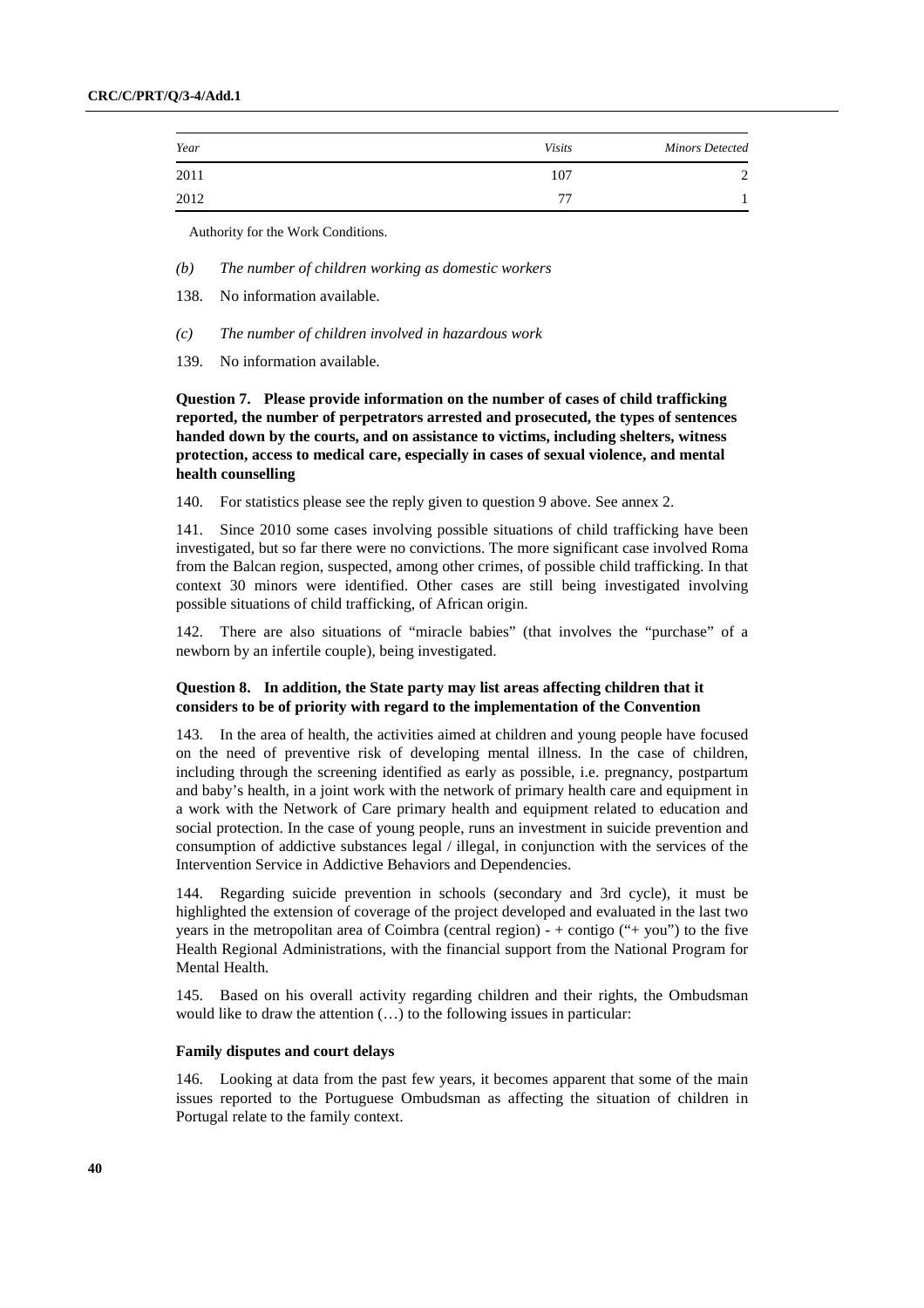147. The contacts received via the Children's Hotline and through other means reveal a prevalence of cases concerned with the exercise of parental responsibilities and with disputes over their regulation. In connection to this, there are also (less frequent) contacts regarding visits to the grandparents.

148. Disputes concerning these issues are made worse by the difficulties of the courts to achieve timely solutions. In July 2012, the Ombudsman drew the attention of the Ministers of Justice and Solidarity and Social Security to the serious delays encountered in the drafting of social reports requested to Social Security services by the Family and Children Courts. These delays are especially serious because the proceedings involve the situation of children. While the Minister of Justice indicated that a working group would be created to address the matter, no further updates are known as regards the meetings of such group. Delays and difficulties in the operation of the Child Maintenance Guarantee Fund have also been the subject of complaints investigated by the Portuguese Ombudsman.

#### **Abuse and negligence**

149. A considerable number of calls is still received regarding problems of abuse, both physical and psychological, and of negligence. In 2012 these issues were, respectively, the second and third most often submitted to the Hotline.

150. There is also a smaller number of calls concerning cases of abandonment, sexual abuse and exposure to domestic violence.

#### **Impact of the economic and financial crisis**

151. The economic and financial crisis faced by Portugal has no doubt impacted the fundamental rights of citizens, specially the most vulnerable ones, and children are no exception.

152. In recent years, the number of cases dealt with by the Portuguese Ombudsman has been increasing and cases about social rights and workers' rights have been the most frequent ones. In 2012, for example, social security issues accounted for 24 per cent of the 7027 cases opened, ranking as the most addressed issue in the cases opened by the Ombudsman. Public employment relations followed as the second most-addressed issue, amounting to 11 per cent of the total of cases.

153. We also find cases of economic need among the issues specifically addressed to the Children's Hotline.

154. Finally, it bears noting that in a report published after his visit to Portugal on 7-9 May 2012, which included a visit to the Portuguese Ombudsman, the Council of Europe Commissioner for Human Rights stated, inter alia, his concerns about the impact of austerity measures on children's rights [see CommDH(2012)22].

## **The special education subsidy**

155. An issue that has concerned the Portuguese Ombudsman over the years has been the legislation on the special education subsidy  $-$  a monthly allowance to compensate the expenses regarding children and young people under 24 years of age, with disability resulting in the application of specific measures of support that imply either the paid attendance to a special education school or the paid provision of specific education support by a specialized entity not pertaining to the school. The subsidy is based on the income and expenses of the family.

156. The Ombudsman has received complaints since 2003 with regard to delays in the assessment of requests, insufficient justification of refusals to grant the allowance, errors in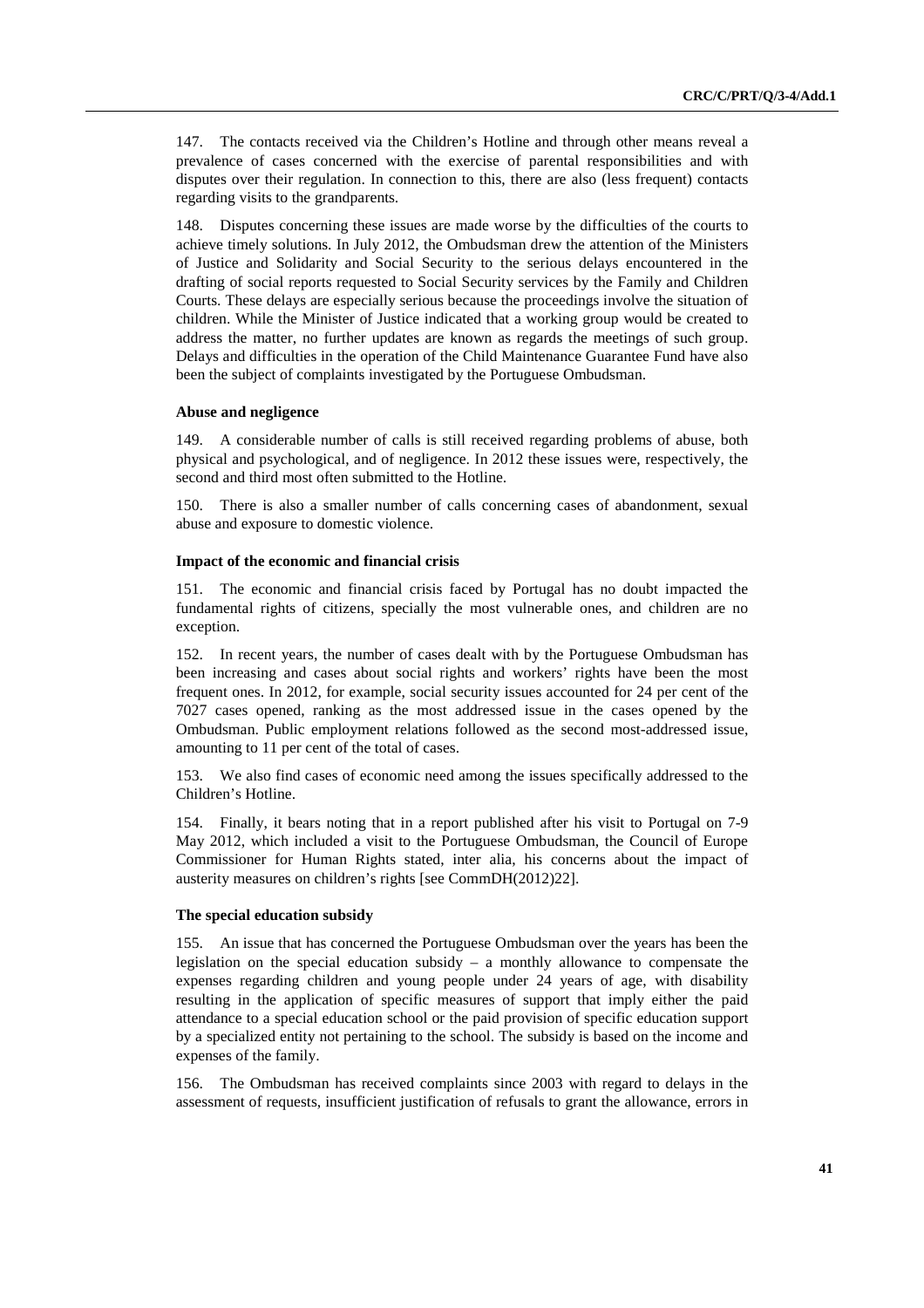handling requests and delays in proceeding to payments. The problems seem to focus only on the north part of the country, in Viana do Castelo, Braga and Porto.

157. The Ombudsman has on different occasions stressed the need for urgent revision of this legislation, so as to clarify the aspects that have been rendering the process of granting the allowance more difficult and less transparent.

158. The authorities have expressed their willingness to tackle these issues and have indicated that a working group has already been created to deal with the matter. The Portuguese Ombudsman is waiting for new developments.

#### **Regulating the activity of self-employed nannies**

159. The Portuguese Ombudsman has also been monitoring with concern the delay in adopting legislative measures to regulate the activity of self-employed nannies, a suggestion that he reiterated to the Secretary of State for Social Security in June 2010.

160. This suggestion was first made in October 2007, pursuant to complaints received against the fact that self-employed nannies were not subject to any form of control, and sometimes did not ensure the necessary physical and emotional safety conditions to the children under their care.

161. In his reply, the Secretary of State agreed with the need for such legislation. However, after several communications from the Portuguese Ombudsman, the Secretary of State subsequently informed that the legislation had to be articulated with the process of reviewing the Social Security contribution regime. Given the delay in resolving the matter, and in light of the best interest of the child, the Ombudsman decided to reiterate his suggestion, noting the urgent nature of the subject.

162. The Portuguese Ombudsman has recently been informed that a legislative draft has been submitted to the consideration of the Minister of Solidarity and Social Security. New developments are now awaited.

#### **Children in detention centers for non-admitted foreigners**

163. In 2010 the Portuguese Ombudsman carried out an inspection to assess the conditions of temporary installation of migrants who do not meet the legal requirements to enter or remain in Portugal. The number of children in these centers remains low and there are even fewer cases of non-accompanied children.

164. As regards their situation, no cases of mistreatment or serious lack of conditions were identified. However, the Portuguese Ombudsman deemed it important to suggest that the procedure regarding non-accompanied children be improved, in particular by:

- ⎯ Making it mandatory to communicate the case to the competent Commission for the Protection of Children and Young People, which in turn shall take the necessary measures to protect them;
- Considering the possibility of authorizing visits to the children by family members, even those in an irregular situation (without prejudice to the security measures that might be needed).

#### **Commissions for the protection of children and young people**

165. These Commissions are official non-judiciary institutions, which have functional autonomy and whose function is to promote the rights of children and young people and to prevent or halt situations that may affect their security, health, upbringing, education or full development. They may act on cases of children and young people in danger, provided that the parents, the legal representative or the de facto guardian consent to it: otherwise, the